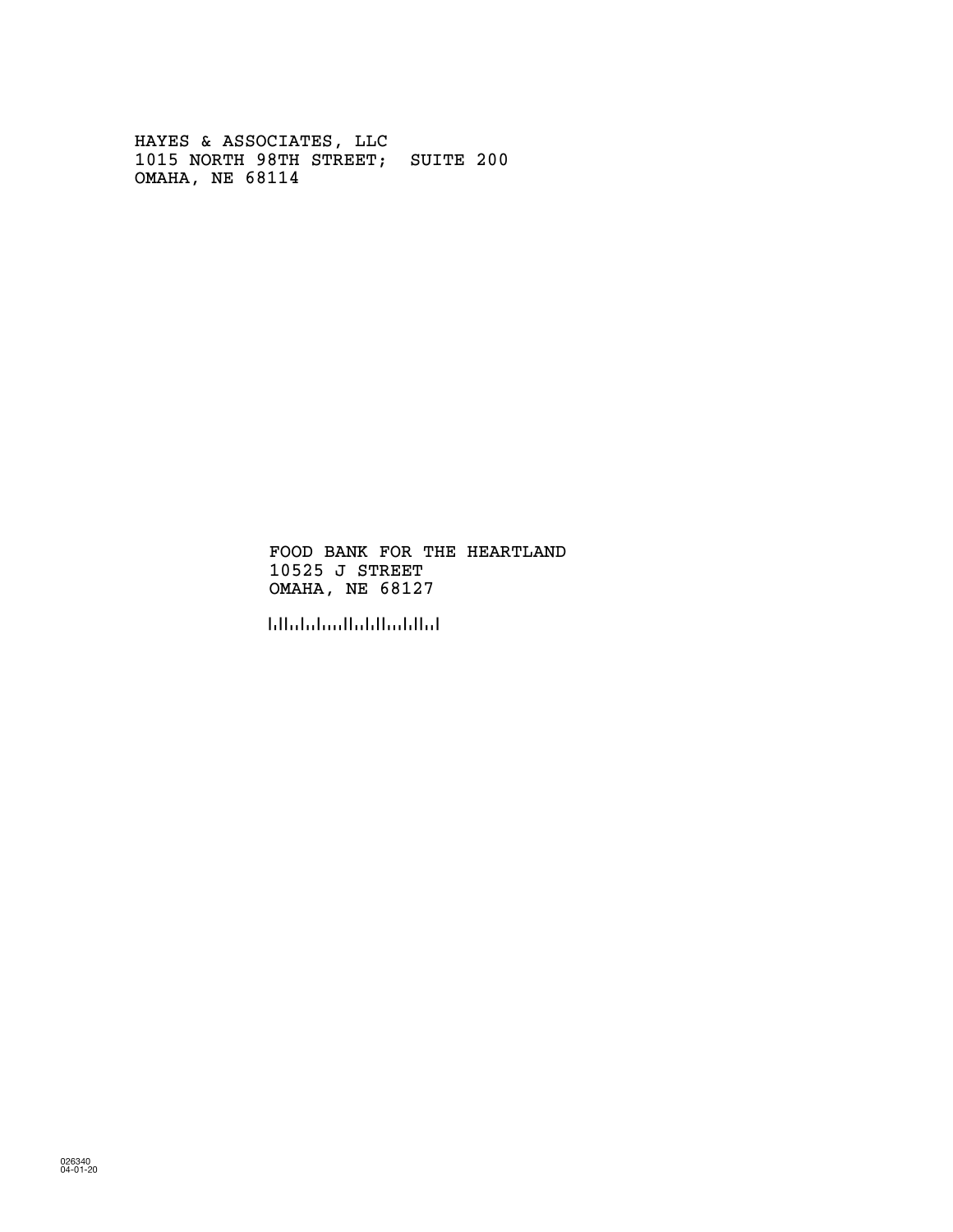Caution: Forms printed from within Adobe Acrobat products may not meet IRS or state taxing agency specifications. When using Acrobat, select the "Actual Size" in the Adobe "Print" dialog.

CLIENT'S COPY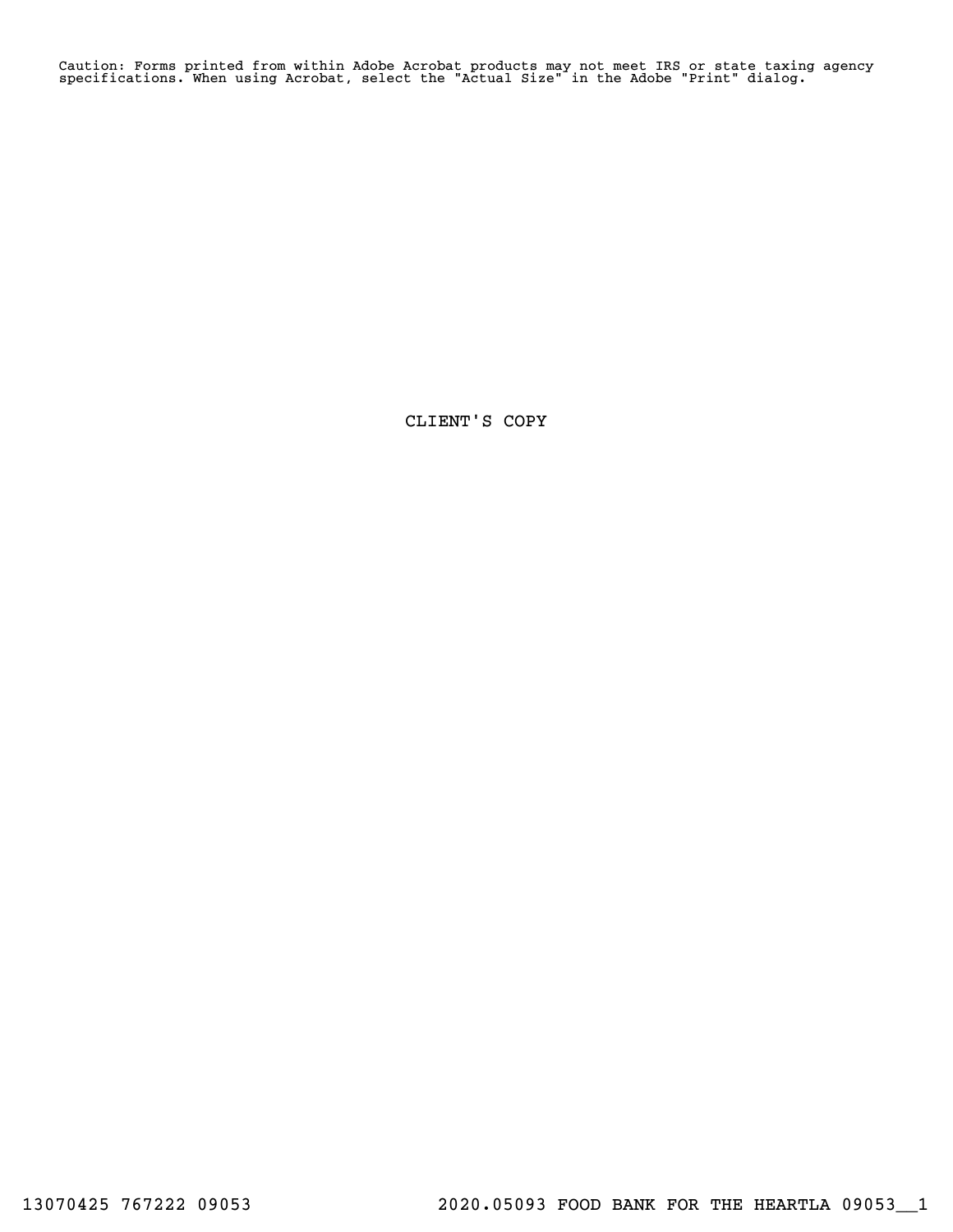## HAYES & ASSOCIATES, LLC 1015 NORTH 98TH STREET; SUITE 200 OMAHA, NE 68114 (402) 390-2480

APRIL 25, 2022

FOOD BANK FOR THE HEARTLAND 10525 J STREET OMAHA, NE 68127

FOOD BANK FOR THE HEARTLAND:

ENCLOSED IS THE ORGANIZATION'S 2020 EXEMPT ORGANIZATION RETURN.

SPECIFIC FILING INSTRUCTIONS ARE AS FOLLOWS.

FORM 990 RETURN:

THIS RETURN HAS BEEN PREPARED FOR ELECTRONIC FILING. IF YOU WISH TO HAVE IT TRANSMITTED ELECTRONICALLY TO THE IRS, PLEASE SIGN, DATE, AND RETURN FORM 8879- EO TO OUR OFFICE. WE WILL THEN SUBMIT THE ELECTRONIC RETURN TO THE IRS. DO NOT MAIL A PAPER COPY OF THE RETURN TO THE IRS. RETURN FORM 8879-EO TO US BY MAY 16, 2022.

A COPY OF THE RETURN IS ENCLOSED FOR YOUR FILES. WE SUGGEST THAT YOU RETAIN THIS COPY INDEFINITELY.

SINCERELY,

HAYES & ASSOCIATES, LLC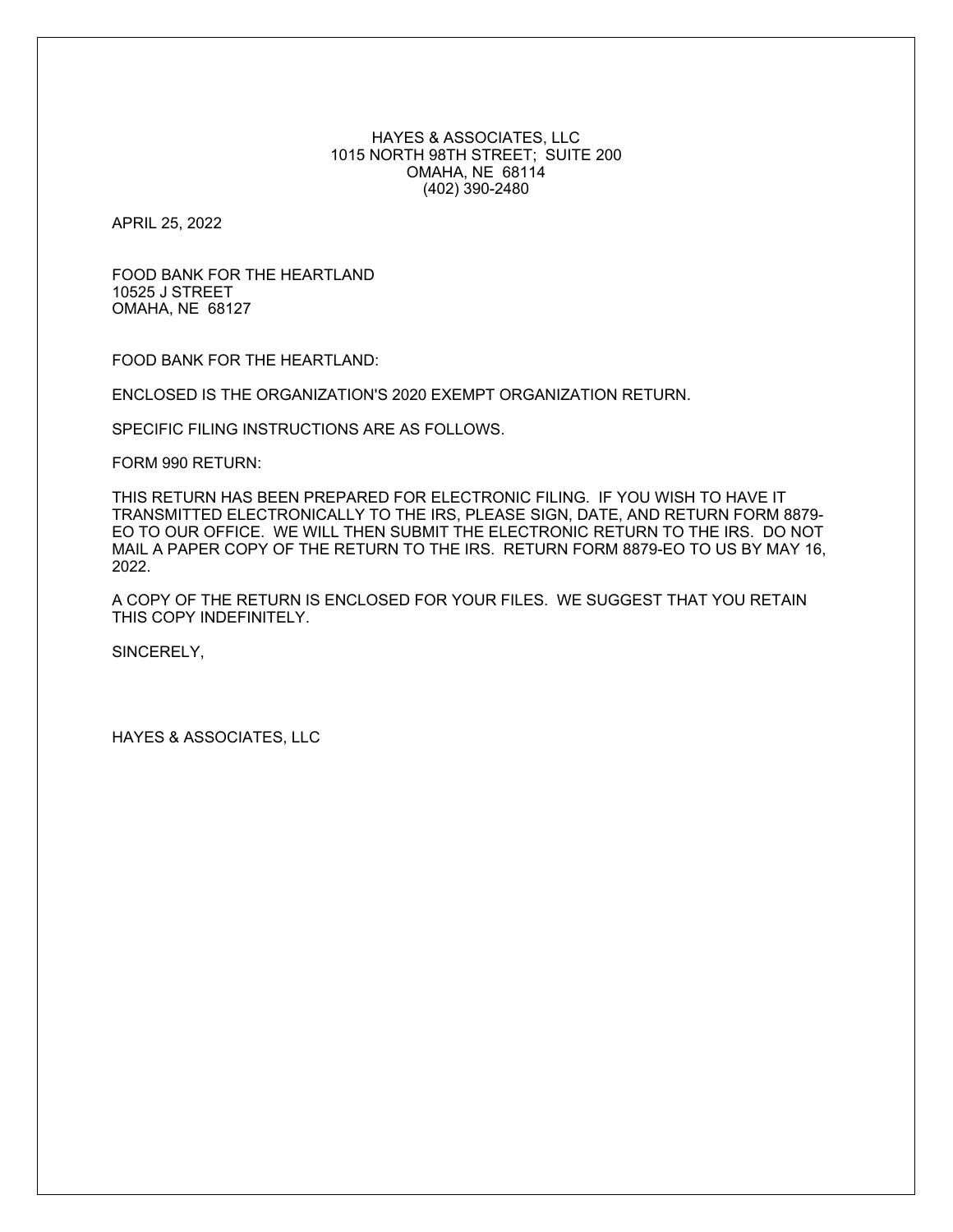| Form 8879-EO                                              | for an Exempt Organization                                                                                                                                                                                                                                                                                                                                                                                                                                                                                                                                                                                                                                                                                                                                |                            |                                                   |
|-----------------------------------------------------------|-----------------------------------------------------------------------------------------------------------------------------------------------------------------------------------------------------------------------------------------------------------------------------------------------------------------------------------------------------------------------------------------------------------------------------------------------------------------------------------------------------------------------------------------------------------------------------------------------------------------------------------------------------------------------------------------------------------------------------------------------------------|----------------------------|---------------------------------------------------|
|                                                           | For calendar year 2020, or fiscal year beginning $JUL$ $1$ , 2020, and ending $JUN$ $30$ , 20 $21$                                                                                                                                                                                                                                                                                                                                                                                                                                                                                                                                                                                                                                                        |                            |                                                   |
| Department of the Treasury                                | Do not send to the IRS. Keep for your records.                                                                                                                                                                                                                                                                                                                                                                                                                                                                                                                                                                                                                                                                                                            |                            | 2021                                              |
| Internal Revenue Service                                  | Go to www.irs.gov/Form8879EO for the latest information.                                                                                                                                                                                                                                                                                                                                                                                                                                                                                                                                                                                                                                                                                                  |                            |                                                   |
| Name of exempt organization or person subject to tax      |                                                                                                                                                                                                                                                                                                                                                                                                                                                                                                                                                                                                                                                                                                                                                           |                            | Taxpayer identification number                    |
|                                                           | FOOD BANK FOR THE HEARTLAND                                                                                                                                                                                                                                                                                                                                                                                                                                                                                                                                                                                                                                                                                                                               | 47-0637701                 |                                                   |
| Name and title of officer or person subject to tax        |                                                                                                                                                                                                                                                                                                                                                                                                                                                                                                                                                                                                                                                                                                                                                           |                            |                                                   |
| <b>BRIAN BARKS</b>                                        |                                                                                                                                                                                                                                                                                                                                                                                                                                                                                                                                                                                                                                                                                                                                                           |                            |                                                   |
| PRESIDENT & CEO                                           |                                                                                                                                                                                                                                                                                                                                                                                                                                                                                                                                                                                                                                                                                                                                                           |                            |                                                   |
| Part I                                                    | Type of Return and Return Information (Whole Dollars Only)                                                                                                                                                                                                                                                                                                                                                                                                                                                                                                                                                                                                                                                                                                |                            |                                                   |
|                                                           | Check the box for the return for which you are using this Form 8879-EO and enter the applicable amount, if any, from the return. If you<br>check the box on line 1a, 2a, 3a, 4a, 5a, 6a, or 7a below, and the amount on that line for the return being filed with this form was<br>blank, then leave line 1b, 2b, 3b, 4b, 5b, 6b, or 7b, whichever is applicable, blank (do not enter -0-). But, if you entered -0- on the<br>return, then enter -0- on the applicable line below. Do not complete more than one line in Part I.                                                                                                                                                                                                                          |                            |                                                   |
| 1a Form 990 check here $\blacktriangleright \overline{X}$ | <b>b</b> Total revenue, if any (Form 990, Part VIII, column (A), line 12) <b>contain the contained 10 and 50 and 50 and 50 and 50 and 50 and 50 and 50 and 50 and 50 and 50 and 50 and 50 and 50 and 50 and 50 and 50 and 50 and 50 </b>                                                                                                                                                                                                                                                                                                                                                                                                                                                                                                                  |                            |                                                   |
| 2a Form 990-EZ check here $\blacktriangleright$           |                                                                                                                                                                                                                                                                                                                                                                                                                                                                                                                                                                                                                                                                                                                                                           |                            |                                                   |
| 3a Form 1120-POL check here                               |                                                                                                                                                                                                                                                                                                                                                                                                                                                                                                                                                                                                                                                                                                                                                           |                            |                                                   |
| 4a Form 990-PF check here                                 |                                                                                                                                                                                                                                                                                                                                                                                                                                                                                                                                                                                                                                                                                                                                                           |                            |                                                   |
| 5a Form 8868 check here                                   |                                                                                                                                                                                                                                                                                                                                                                                                                                                                                                                                                                                                                                                                                                                                                           |                            |                                                   |
| 6a Form 990-T check here                                  | ▶∣                                                                                                                                                                                                                                                                                                                                                                                                                                                                                                                                                                                                                                                                                                                                                        |                            |                                                   |
| 7a Form 4720 check here                                   | ▶∣                                                                                                                                                                                                                                                                                                                                                                                                                                                                                                                                                                                                                                                                                                                                                        |                            |                                                   |
| Part II                                                   | Declaration and Signature Authorization of Officer or Person Subject to Tax                                                                                                                                                                                                                                                                                                                                                                                                                                                                                                                                                                                                                                                                               |                            |                                                   |
| (name of organization) [1995]                             | Under penalties of perjury, I declare that $\boxed{\mathbf{X}}$ I am an officer of the above organization or $\boxed{\phantom{\mathbf{1}}}$ I am a person subject to tax with respect to                                                                                                                                                                                                                                                                                                                                                                                                                                                                                                                                                                  |                            |                                                   |
| PIN: check one box only                                   | a payment, I must contact the U.S. Treasury Financial Agent at 1-888-353-4537 no later than 2 business days prior to the payment<br>(settlement) date. I also authorize the financial institutions involved in the processing of the electronic payment of taxes to receive<br>confidential information necessary to answer inquiries and resolve issues related to the payment. I have selected a personal<br>identification number (PIN) as my signature for the electronic return and, if applicable, the consent to electronic funds withdrawal.                                                                                                                                                                                                      |                            |                                                   |
|                                                           | $\boxed{\text{X}}$   authorize HAYES & ASSOCIATES, LLC                                                                                                                                                                                                                                                                                                                                                                                                                                                                                                                                                                                                                                                                                                    | to enter my PIN            | 12345                                             |
|                                                           | <b>ERO</b> firm name                                                                                                                                                                                                                                                                                                                                                                                                                                                                                                                                                                                                                                                                                                                                      |                            | Enter five numbers, but<br>do not enter all zeros |
|                                                           | as my signature on the tax year 2020 electronically filed return. If I have indicated within this return that a copy of the return is being filed with<br>a state agency(ies) regulating charities as part of the IRS Fed/State program, I also authorize the aforementioned ERO to enter my<br>PIN on the return's disclosure consent screen.<br>As an officer or person subject to tax with respect to the organization, I will enter my PIN as my signature on the tax year 2020<br>electronically filed return. If I have indicated within this return that a copy of the return is being filed with a state agency(ies)<br>regulating charities as part of the IRS Fed/State program, I will enter my PIN on the return's disclosure consent screen. |                            |                                                   |
| Signature of officer or person subject to tax             |                                                                                                                                                                                                                                                                                                                                                                                                                                                                                                                                                                                                                                                                                                                                                           | Date $\blacktriangleright$ |                                                   |
| Part III                                                  | <b>Certification and Authentication</b>                                                                                                                                                                                                                                                                                                                                                                                                                                                                                                                                                                                                                                                                                                                   |                            |                                                   |
|                                                           | <b>ERO's EFIN/PIN.</b> Enter your six-digit electronic filing identification<br>47002281753<br>number (EFIN) followed by your five-digit self-selected PIN.<br>Do not enter all zeros                                                                                                                                                                                                                                                                                                                                                                                                                                                                                                                                                                     |                            |                                                   |
| IRS e-file Providers for Business Returns.                | I certify that the above numeric entry is my PIN, which is my signature on the 2020 electronically filed return indicated above. I confirm<br>that I am submitting this return in accordance with the requirements of Pub. 4163, Modernized e-File (MeF) Information for Authorized                                                                                                                                                                                                                                                                                                                                                                                                                                                                       |                            |                                                   |
|                                                           | Date $\triangleright$ 04/25/22<br>ERO's signature > HAYES & ASSOCIATES, LLC                                                                                                                                                                                                                                                                                                                                                                                                                                                                                                                                                                                                                                                                               |                            |                                                   |
|                                                           | <b>ERO Must Retain This Form - See Instructions</b>                                                                                                                                                                                                                                                                                                                                                                                                                                                                                                                                                                                                                                                                                                       |                            |                                                   |
|                                                           | Do Not Submit This Form to the IRS Unless Requested To Do So                                                                                                                                                                                                                                                                                                                                                                                                                                                                                                                                                                                                                                                                                              |                            |                                                   |
|                                                           |                                                                                                                                                                                                                                                                                                                                                                                                                                                                                                                                                                                                                                                                                                                                                           |                            | Form 8879-EO (2020)                               |
|                                                           | LHA For Paperwork Reduction Act Notice, see instructions.                                                                                                                                                                                                                                                                                                                                                                                                                                                                                                                                                                                                                                                                                                 |                            |                                                   |
| 023051 11-03-20                                           |                                                                                                                                                                                                                                                                                                                                                                                                                                                                                                                                                                                                                                                                                                                                                           |                            |                                                   |
|                                                           |                                                                                                                                                                                                                                                                                                                                                                                                                                                                                                                                                                                                                                                                                                                                                           |                            |                                                   |

**IRS e-file Signature Authorization**

OMB No. 1545-0047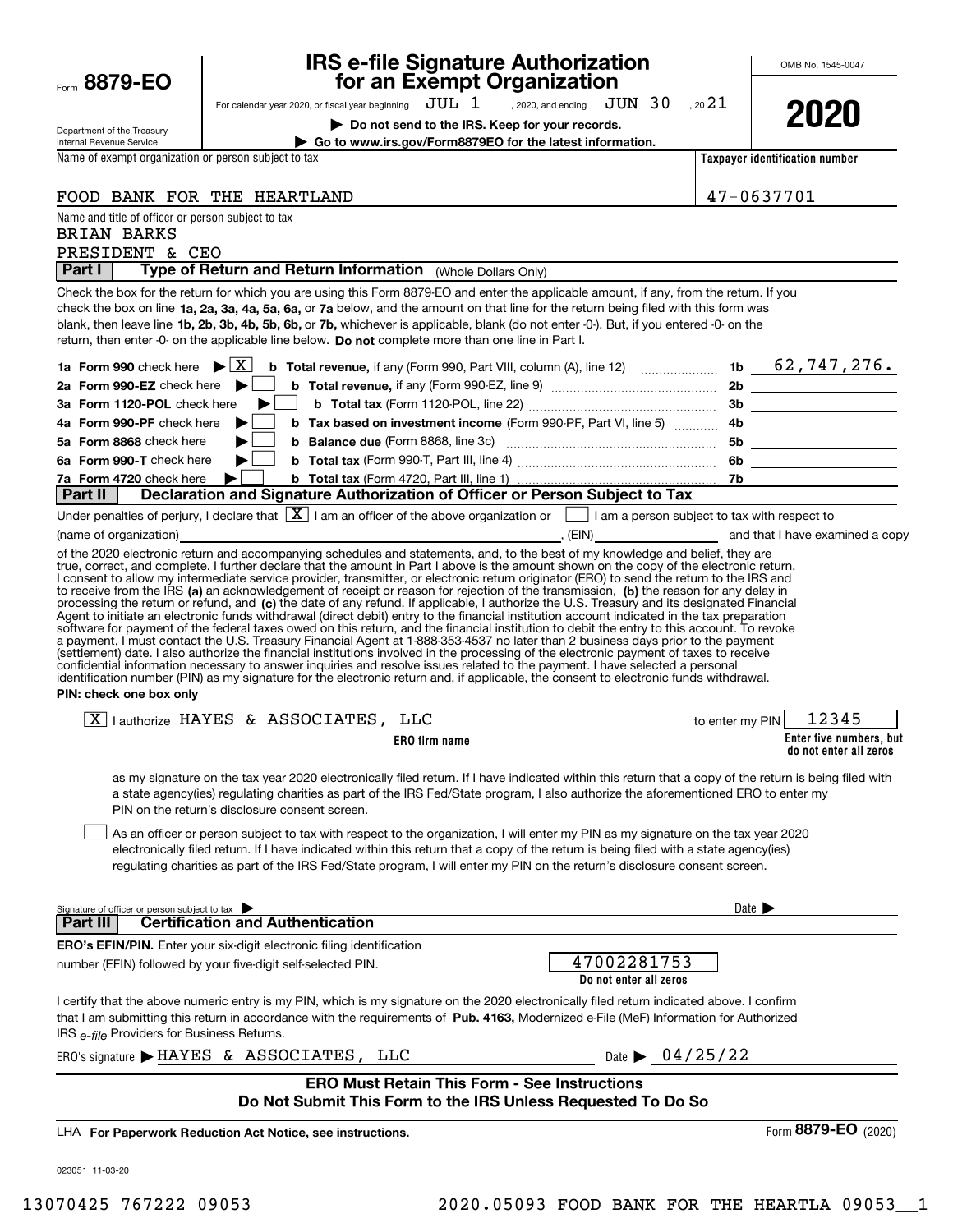| <b>Form 990</b>                       |                                                   | <b>Return of Organization Exempt From Income Tax</b><br>Under section 501(c), 527, or 4947(a)(1) of the Internal Revenue Code (except private foundations) |                                                           | OMB No. 1545-0047                                    |
|---------------------------------------|---------------------------------------------------|------------------------------------------------------------------------------------------------------------------------------------------------------------|-----------------------------------------------------------|------------------------------------------------------|
|                                       | Department of the Treasury                        | Do not enter social security numbers on this form as it may be made public.<br>Go to www.irs.gov/Form990 for instructions and the latest information.      |                                                           | Open to Public<br><b>Inspection</b>                  |
| Internal Revenue Service              |                                                   | 2020<br>JUL 1,<br>A For the 2020 calendar year, or tax year beginning                                                                                      | and ending JUN 30, 2021                                   |                                                      |
| <b>B</b> Check if                     |                                                   | <b>C</b> Name of organization                                                                                                                              | D Employer identification number                          |                                                      |
| applicable:                           |                                                   |                                                                                                                                                            |                                                           |                                                      |
| Address<br>change                     |                                                   | FOOD BANK FOR THE HEARTLAND                                                                                                                                |                                                           |                                                      |
| Name<br>change                        |                                                   | Doing business as                                                                                                                                          | 47-0637701                                                |                                                      |
| Initial<br>return<br>Final<br>return/ |                                                   | Number and street (or P.O. box if mail is not delivered to street address)<br>Room/suite<br>10525 J STREET                                                 | E Telephone number<br>$402 - 331 - 1213$                  |                                                      |
| termin-<br>ated                       |                                                   | City or town, state or province, country, and ZIP or foreign postal code                                                                                   | G Gross receipts \$                                       | 62,781,330.                                          |
| Amended<br>return                     |                                                   | 68127<br>OMAHA, NE                                                                                                                                         | H(a) Is this a group return                               |                                                      |
| Applica-<br>tion                      |                                                   | F Name and address of principal officer: BRIAN BARKS                                                                                                       | for subordinates?                                         | $\overline{\mathsf{Yes}}$ $\overline{\mathsf{X}}$ No |
| pending                               |                                                   | 10525 J STREET, OMAHA, NE<br>68127-1021                                                                                                                    | H(b) Are all subordinates included?   Yes                 | No                                                   |
|                                       | Tax-exempt status: $\boxed{\mathbf{X}}$ 501(c)(3) | $501(c)$ (<br>$\sqrt{\bullet}$ (insert no.)<br>$4947(a)(1)$ or                                                                                             | 527<br>If "No," attach a list. See instructions           |                                                      |
|                                       |                                                   | J Website: WWW.FOODBANKHEARTLAND.ORG                                                                                                                       | $H(c)$ Group exemption number $\blacktriangleright$       |                                                      |
|                                       |                                                   | <b>K</b> Form of organization: $\boxed{\mathbf{X}}$ Corporation<br>Trust<br>Other $\blacktriangleright$<br>Association                                     | L Year of formation: $1981$ M State of legal domicile: NE |                                                      |
| Part I                                | <b>Summary</b>                                    |                                                                                                                                                            |                                                           |                                                      |
| 1.                                    |                                                   | Briefly describe the organization's mission or most significant activities: TO PROVIDE EMERGENCY AND                                                       |                                                           |                                                      |
|                                       |                                                   | SUPPLEMENTAL FOOD TO THE PEOPLE IN NEED IN NEBRASKA AND W. IOWA.                                                                                           |                                                           |                                                      |
| Activities & Governance<br>2          |                                                   | Check this box $\triangleright$ $\blacksquare$ if the organization discontinued its operations or disposed of more than 25% of its net assets.             |                                                           |                                                      |
| 3                                     |                                                   | Number of voting members of the governing body (Part VI, line 1a)                                                                                          | 3                                                         | 18                                                   |
| 4                                     |                                                   |                                                                                                                                                            | 4                                                         | $\overline{18}$                                      |
| 5                                     |                                                   | 5                                                                                                                                                          | 66                                                        |                                                      |
| 6                                     |                                                   | Total number of volunteers (estimate if necessary) manufacture content content to a manufacture content of the                                             | 6                                                         | 10643                                                |
|                                       |                                                   | 7 a Total unrelated business revenue from Part VIII, column (C), line 12                                                                                   | 7a                                                        | 0.                                                   |
|                                       |                                                   |                                                                                                                                                            | 7b                                                        | 0.                                                   |
|                                       |                                                   |                                                                                                                                                            | <b>Prior Year</b>                                         | <b>Current Year</b>                                  |
| 8                                     |                                                   | Contributions and grants (Part VIII, line 1h)                                                                                                              | 40,320,901.                                               | $\overline{62}$ , 313, 299.                          |
| Revenue<br>9                          |                                                   | Program service revenue (Part VIII, line 2g)                                                                                                               | 709,732.                                                  | 8,710.                                               |
| 10                                    |                                                   |                                                                                                                                                            | 105,838.                                                  | 77,269.                                              |
| 11                                    |                                                   | Other revenue (Part VIII, column (A), lines 5, 6d, 8c, 9c, 10c, and 11e)                                                                                   | 375,438.                                                  | 347,998.                                             |
| 12                                    |                                                   | Total revenue - add lines 8 through 11 (must equal Part VIII, column (A), line 12)                                                                         | 41,511,909.                                               | 62,747,276.                                          |
| 13                                    |                                                   | Grants and similar amounts paid (Part IX, column (A), lines 1-3)                                                                                           | 0.                                                        | 0.                                                   |
| 14                                    |                                                   | Benefits paid to or for members (Part IX, column (A), line 4)                                                                                              | $\overline{0}$ .                                          | 0.                                                   |
| 15<br>w                               |                                                   | Salaries, other compensation, employee benefits (Part IX, column (A), lines 5-10)                                                                          | 3,437,364.                                                | 4,278,357.                                           |
|                                       |                                                   |                                                                                                                                                            | 0.                                                        | $0 \cdot$                                            |
| Expense                               |                                                   | $\bullet$ 675,290.<br><b>b</b> Total fundraising expenses (Part IX, column (D), line 25)                                                                   |                                                           |                                                      |
| 17                                    |                                                   |                                                                                                                                                            | 31,757,399.                                               | $\overline{56}$ , 410, 000.                          |
| 18                                    |                                                   | Total expenses. Add lines 13-17 (must equal Part IX, column (A), line 25)                                                                                  | 35, 194, 763.                                             | 60,688,357.                                          |
| 19                                    |                                                   |                                                                                                                                                            | 6,317,146.                                                | 2,058,919.                                           |
|                                       |                                                   |                                                                                                                                                            | <b>Beginning of Current Year</b>                          | <b>End of Year</b>                                   |
| Net Assets or<br>Fund Balances<br>20  | Total assets (Part X, line 16)                    |                                                                                                                                                            | 20,809,459.                                               | 23,348,686.                                          |
| 21                                    |                                                   | Total liabilities (Part X, line 26)                                                                                                                        | 2,049,601.                                                | 2,087,179.                                           |
|                                       |                                                   |                                                                                                                                                            | 18,759,858.                                               | $\overline{21}$ , 261, 507.                          |
| 22                                    | <b>Signature Block</b>                            |                                                                                                                                                            |                                                           |                                                      |

| Sign     | Signature of officer                                                            |                                            | Date                                                                  |
|----------|---------------------------------------------------------------------------------|--------------------------------------------|-----------------------------------------------------------------------|
| Here     | BRIAN BARKS, PRESIDENT & CEO<br>Type or print name and title                    |                                            |                                                                       |
| Paid     | Print/Type preparer's name<br>FRANK HAYES                                       | Preparer's signature<br><b>FRANK HAYES</b> | Date<br><b>PTIN</b><br>Check<br>P00139616<br>$04/25/22$ self-employed |
| Preparer | Firm's name FIAYES & ASSOCIATES, LLC                                            |                                            | Firm's EIN $\blacktriangleright$ 47-0716239                           |
| Use Only | Firm's address > 1015 NORTH 98TH STREET;<br><b>OMAHA, NE 68114</b>              | SUITE 200                                  | Phone no. $402 - 390 - 2480$                                          |
|          | May the IRS discuss this return with the preparer shown above? See instructions |                                            | ΧI<br>No<br>Yes                                                       |
|          |                                                                                 |                                            | $F = 000$ (2222)                                                      |

true, correct, and complete. Declaration of preparer (other than officer) is based on all information of which preparer has any knowledge.

032001 12-23-20 LHA **For Paperwork Reduction Act Notice, see the separate instructions.** Form 990 (2020)

**990**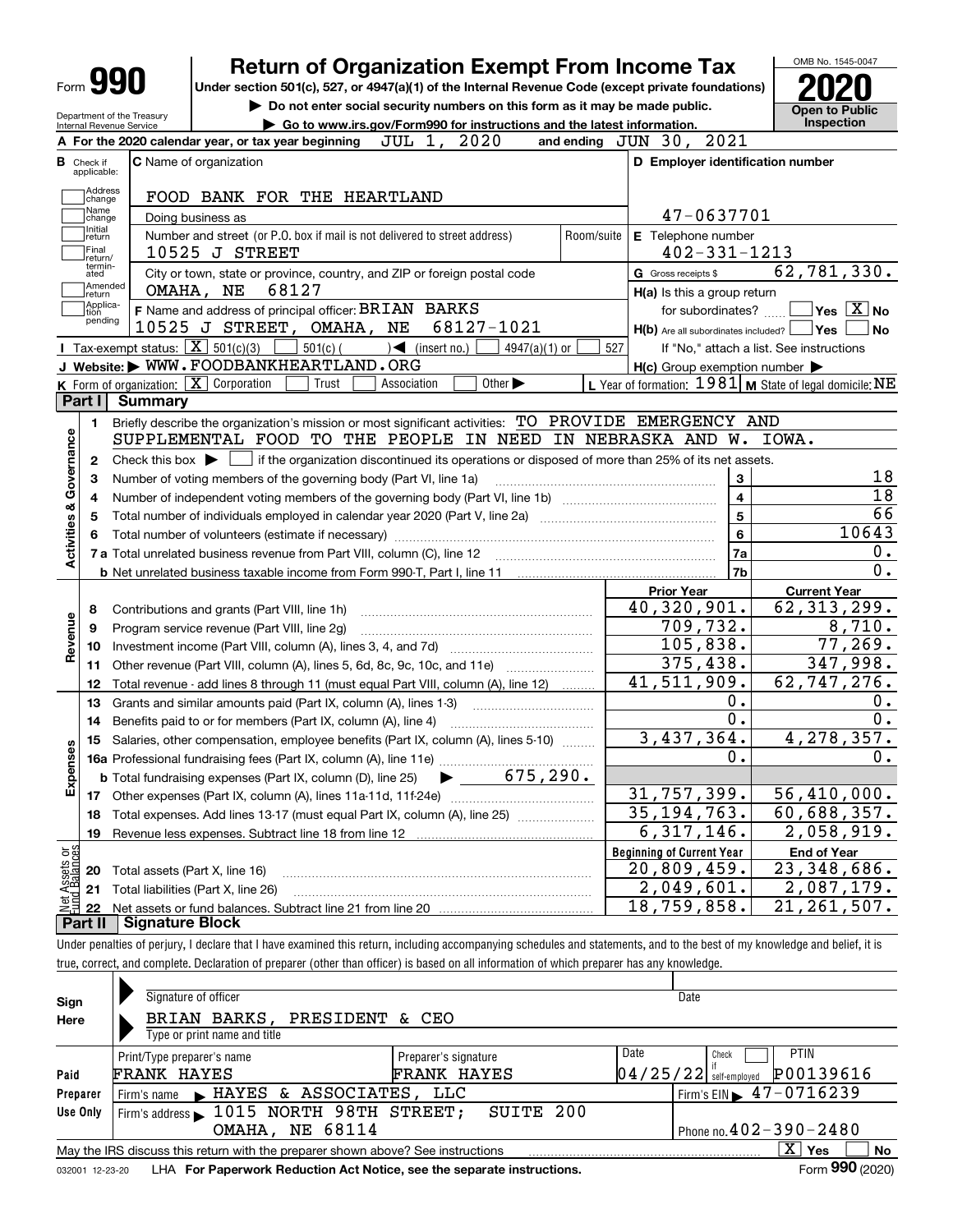|              | Form 990 (2020)                                                                                                                                                                         | FOOD BANK FOR THE HEARTLAND                                     |               | 47-0637701<br>Page 2                                  |
|--------------|-----------------------------------------------------------------------------------------------------------------------------------------------------------------------------------------|-----------------------------------------------------------------|---------------|-------------------------------------------------------|
|              | <b>Statement of Program Service Accomplishments</b><br>Part III                                                                                                                         |                                                                 |               |                                                       |
| 1            | Briefly describe the organization's mission:<br>TO PROVIDE EMERGENCY AND SUPPLEMENTAL FOOD TO THE PEOPLE IN NEED IN                                                                     |                                                                 |               |                                                       |
|              | NEBRASKA AND WESTERN IOWA.                                                                                                                                                              |                                                                 |               |                                                       |
| $\mathbf{2}$ | Did the organization undertake any significant program services during the year which were not listed on the                                                                            |                                                                 |               |                                                       |
|              | prior Form 990 or 990-EZ?<br>If "Yes," describe these new services on Schedule O.                                                                                                       |                                                                 |               | $\overline{\ }$ Yes $\overline{\rm{X}}$ No            |
| 3            | Did the organization cease conducting, or make significant changes in how it conducts, any program services?                                                                            |                                                                 |               | $\overline{\mathsf{Y}}$ es $\overline{\mathsf{X}}$ No |
| 4            | If "Yes," describe these changes on Schedule O.<br>Describe the organization's program service accomplishments for each of its three largest program services, as measured by expenses. |                                                                 |               |                                                       |
|              | Section 501(c)(3) and 501(c)(4) organizations are required to report the amount of grants and allocations to others, the total expenses, and                                            |                                                                 |               |                                                       |
| 4a           | revenue, if any, for each program service reported.<br>) (Expenses \$<br>(Code:                                                                                                         | 59, 055, 764. including grants of \$26, 246, 650. ) (Revenue \$ |               | 6,935.                                                |
|              | FOOD BANK FOR THE HEARTLAND IS A NONPROFIT ORGANIZATION THAT IS                                                                                                                         |                                                                 |               |                                                       |
|              | SUPPORTED PRIMARILY BY DONOR CONTRIBUTIONS OF FOOD AND MONEY. THE                                                                                                                       |                                                                 |               |                                                       |
|              | ORGANIZATION COLLECTS OR PURCHASES SURPLUS OR SALVAGEABLE FOOD AND<br>REDISTRIBUTES IT TO AGENCIES.                                                                                     |                                                                 |               |                                                       |
|              |                                                                                                                                                                                         |                                                                 |               |                                                       |
|              |                                                                                                                                                                                         |                                                                 |               |                                                       |
|              |                                                                                                                                                                                         |                                                                 |               |                                                       |
|              |                                                                                                                                                                                         |                                                                 |               |                                                       |
|              |                                                                                                                                                                                         |                                                                 |               |                                                       |
|              |                                                                                                                                                                                         |                                                                 |               |                                                       |
|              |                                                                                                                                                                                         |                                                                 |               |                                                       |
| 4b           |                                                                                                                                                                                         |                                                                 |               |                                                       |
|              |                                                                                                                                                                                         |                                                                 |               |                                                       |
|              |                                                                                                                                                                                         |                                                                 |               |                                                       |
|              |                                                                                                                                                                                         |                                                                 |               |                                                       |
|              |                                                                                                                                                                                         |                                                                 |               |                                                       |
|              |                                                                                                                                                                                         |                                                                 |               |                                                       |
|              |                                                                                                                                                                                         |                                                                 |               |                                                       |
|              |                                                                                                                                                                                         |                                                                 |               |                                                       |
|              |                                                                                                                                                                                         |                                                                 |               |                                                       |
|              |                                                                                                                                                                                         |                                                                 |               |                                                       |
|              |                                                                                                                                                                                         |                                                                 |               |                                                       |
| 4c           | (Code: ) (Expenses \$                                                                                                                                                                   | including grants of \$                                          | ) (Revenue \$ | $\overline{\phantom{a}}$                              |
|              |                                                                                                                                                                                         |                                                                 |               |                                                       |
|              |                                                                                                                                                                                         |                                                                 |               |                                                       |
|              |                                                                                                                                                                                         |                                                                 |               |                                                       |
|              |                                                                                                                                                                                         |                                                                 |               |                                                       |
|              |                                                                                                                                                                                         |                                                                 |               |                                                       |
|              |                                                                                                                                                                                         |                                                                 |               |                                                       |
|              |                                                                                                                                                                                         |                                                                 |               |                                                       |
|              |                                                                                                                                                                                         |                                                                 |               |                                                       |
|              |                                                                                                                                                                                         |                                                                 |               |                                                       |
|              |                                                                                                                                                                                         |                                                                 |               |                                                       |
| 4d           | Other program services (Describe on Schedule O.)                                                                                                                                        |                                                                 |               |                                                       |
|              | (Expenses \$                                                                                                                                                                            | including grants of \$                                          | (Revenue \$   |                                                       |
| 4е           | Total program service expenses                                                                                                                                                          | 59,055,764.                                                     |               |                                                       |
|              |                                                                                                                                                                                         |                                                                 |               | Form 990 (2020)                                       |
|              | 032002 12-23-20                                                                                                                                                                         |                                                                 |               |                                                       |

13070425 767222 09053 2020.05093 FOOD BANK FOR THE HEARTLA 09053\_\_1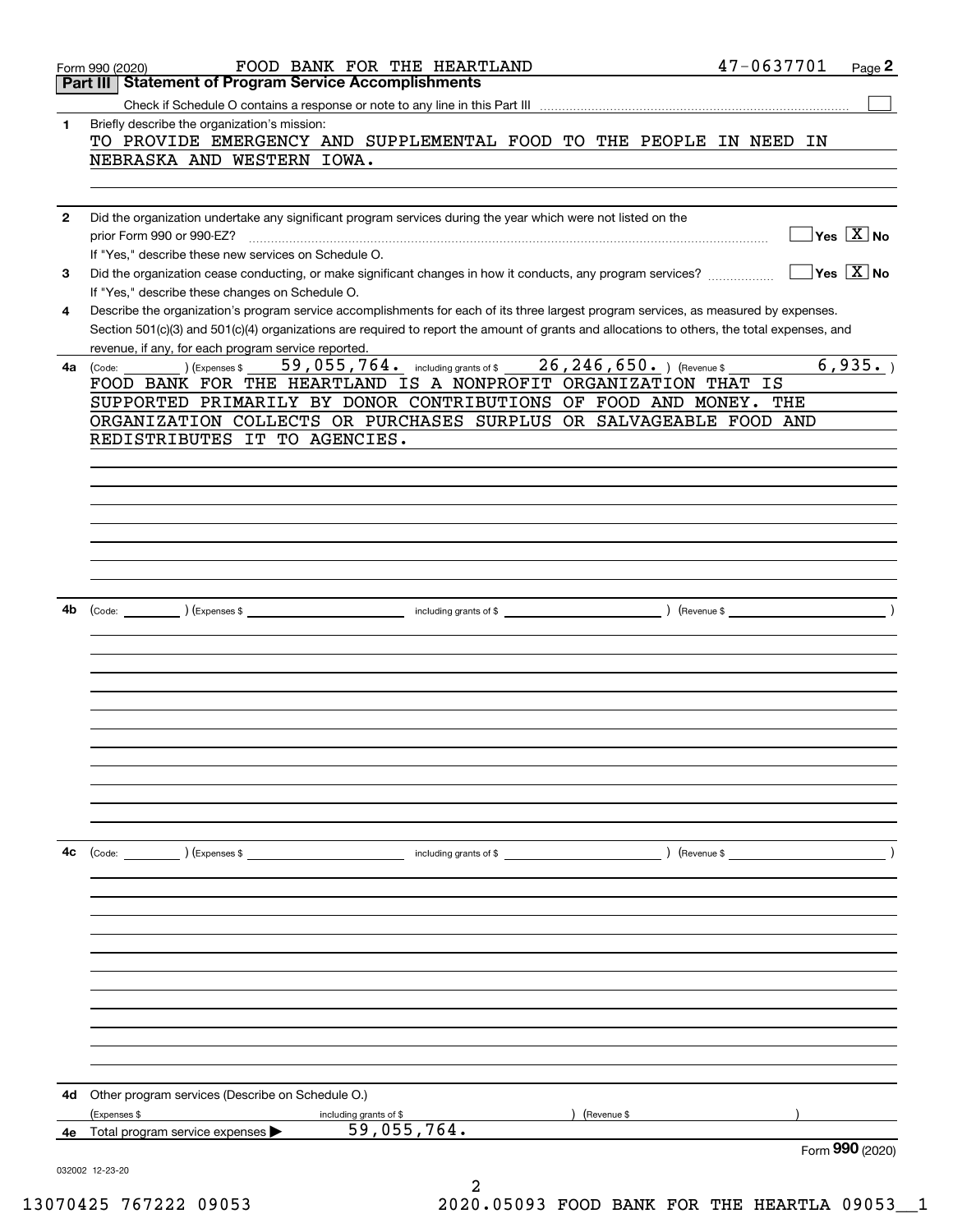| 90 (2020) | FOOD B |  |
|-----------|--------|--|

|     |                                                                                                                                  |                 | Yes $ $ | No              |
|-----|----------------------------------------------------------------------------------------------------------------------------------|-----------------|---------|-----------------|
| 1   | Is the organization described in section $501(c)(3)$ or $4947(a)(1)$ (other than a private foundation)?                          |                 |         |                 |
|     | If "Yes," complete Schedule A measured and the complete schedule A measured and the Schedule A measured and the                  | 1.              | х       |                 |
| 2   |                                                                                                                                  | $\mathbf{2}$    |         | X               |
| 3   | Did the organization engage in direct or indirect political campaign activities on behalf of or in opposition to candidates for  |                 |         |                 |
|     |                                                                                                                                  | 3               |         | x               |
| 4   | Section 501(c)(3) organizations. Did the organization engage in lobbying activities, or have a section 501(h) election in effect |                 |         |                 |
|     |                                                                                                                                  | 4               | х       |                 |
| 5   | Is the organization a section 501(c)(4), 501(c)(5), or 501(c)(6) organization that receives membership dues, assessments, or     |                 |         |                 |
|     |                                                                                                                                  | 5               |         | x               |
| 6   | Did the organization maintain any donor advised funds or any similar funds or accounts for which donors have the right to        |                 |         |                 |
|     | provide advice on the distribution or investment of amounts in such funds or accounts? If "Yes," complete Schedule D, Part I     | 6               |         | x               |
| 7   | Did the organization receive or hold a conservation easement, including easements to preserve open space,                        |                 |         |                 |
|     |                                                                                                                                  | $\overline{7}$  |         | x               |
| 8   | Did the organization maintain collections of works of art, historical treasures, or other similar assets? If "Yes," complete     |                 |         |                 |
|     |                                                                                                                                  | 8               |         | x               |
| 9   | Did the organization report an amount in Part X, line 21, for escrow or custodial account liability, serve as a custodian for    |                 |         |                 |
|     | amounts not listed in Part X; or provide credit counseling, debt management, credit repair, or debt negotiation services?        |                 |         | x               |
|     |                                                                                                                                  | 9               |         |                 |
| 10  | Did the organization, directly or through a related organization, hold assets in donor-restricted endowments                     |                 | х       |                 |
|     |                                                                                                                                  | 10              |         |                 |
| 11  | If the organization's answer to any of the following questions is "Yes," then complete Schedule D, Parts VI, VII, VIII, IX, or X |                 |         |                 |
|     | as applicable.                                                                                                                   |                 |         |                 |
|     | a Did the organization report an amount for land, buildings, and equipment in Part X, line 10? If "Yes," complete Schedule D.    | 11a             | х       |                 |
|     | Did the organization report an amount for investments - other securities in Part X, line 12, that is 5% or more of its total     |                 |         |                 |
|     |                                                                                                                                  | 11b             |         | x               |
|     | c Did the organization report an amount for investments - program related in Part X, line 13, that is 5% or more of its total    |                 |         |                 |
|     |                                                                                                                                  | 11c             | х       |                 |
|     | d Did the organization report an amount for other assets in Part X, line 15, that is 5% or more of its total assets reported in  |                 |         |                 |
|     |                                                                                                                                  | 11d             |         | x               |
|     |                                                                                                                                  | <b>11e</b>      | X       |                 |
| f   | Did the organization's separate or consolidated financial statements for the tax year include a footnote that addresses          |                 |         |                 |
|     | the organization's liability for uncertain tax positions under FIN 48 (ASC 740)? If "Yes," complete Schedule D, Part X           | 11f             | X       |                 |
|     | 12a Did the organization obtain separate, independent audited financial statements for the tax year? If "Yes," complete          |                 |         |                 |
|     |                                                                                                                                  | 12a             | х       |                 |
|     | <b>b</b> Was the organization included in consolidated, independent audited financial statements for the tax year?               |                 |         |                 |
|     | If "Yes," and if the organization answered "No" to line 12a, then completing Schedule D, Parts XI and XII is optional            | 12 <sub>b</sub> |         | 47              |
| 13  |                                                                                                                                  | 13              |         | X               |
| 14a | Did the organization maintain an office, employees, or agents outside of the United States?                                      | 14a             |         | X               |
| b   | Did the organization have aggregate revenues or expenses of more than \$10,000 from grantmaking, fundraising, business,          |                 |         |                 |
|     | investment, and program service activities outside the United States, or aggregate foreign investments valued at \$100,000       |                 |         |                 |
|     |                                                                                                                                  | 14b             |         | x               |
| 15  | Did the organization report on Part IX, column (A), line 3, more than \$5,000 of grants or other assistance to or for any        |                 |         |                 |
|     |                                                                                                                                  | 15              |         | x               |
| 16  | Did the organization report on Part IX, column (A), line 3, more than \$5,000 of aggregate grants or other assistance to         |                 |         |                 |
|     |                                                                                                                                  | 16              |         | x               |
| 17  | Did the organization report a total of more than \$15,000 of expenses for professional fundraising services on Part IX,          |                 |         |                 |
|     |                                                                                                                                  | 17              | X       |                 |
| 18  | Did the organization report more than \$15,000 total of fundraising event gross income and contributions on Part VIII, lines     |                 |         |                 |
|     |                                                                                                                                  | 18              | x       |                 |
| 19  | Did the organization report more than \$15,000 of gross income from gaming activities on Part VIII, line 9a? If "Yes."           |                 |         |                 |
|     |                                                                                                                                  | 19              |         | X               |
| 20a |                                                                                                                                  | 20a             |         | X               |
|     | b If "Yes" to line 20a, did the organization attach a copy of its audited financial statements to this return?                   | 20b             |         |                 |
| 21  | Did the organization report more than \$5,000 of grants or other assistance to any domestic organization or                      |                 |         |                 |
|     |                                                                                                                                  | 21              |         | x               |
|     | 032003 12-23-20                                                                                                                  |                 |         | Form 990 (2020) |

032003 12-23-20

3 13070425 767222 09053 2020.05093 FOOD BANK FOR THE HEARTLA 09053\_\_1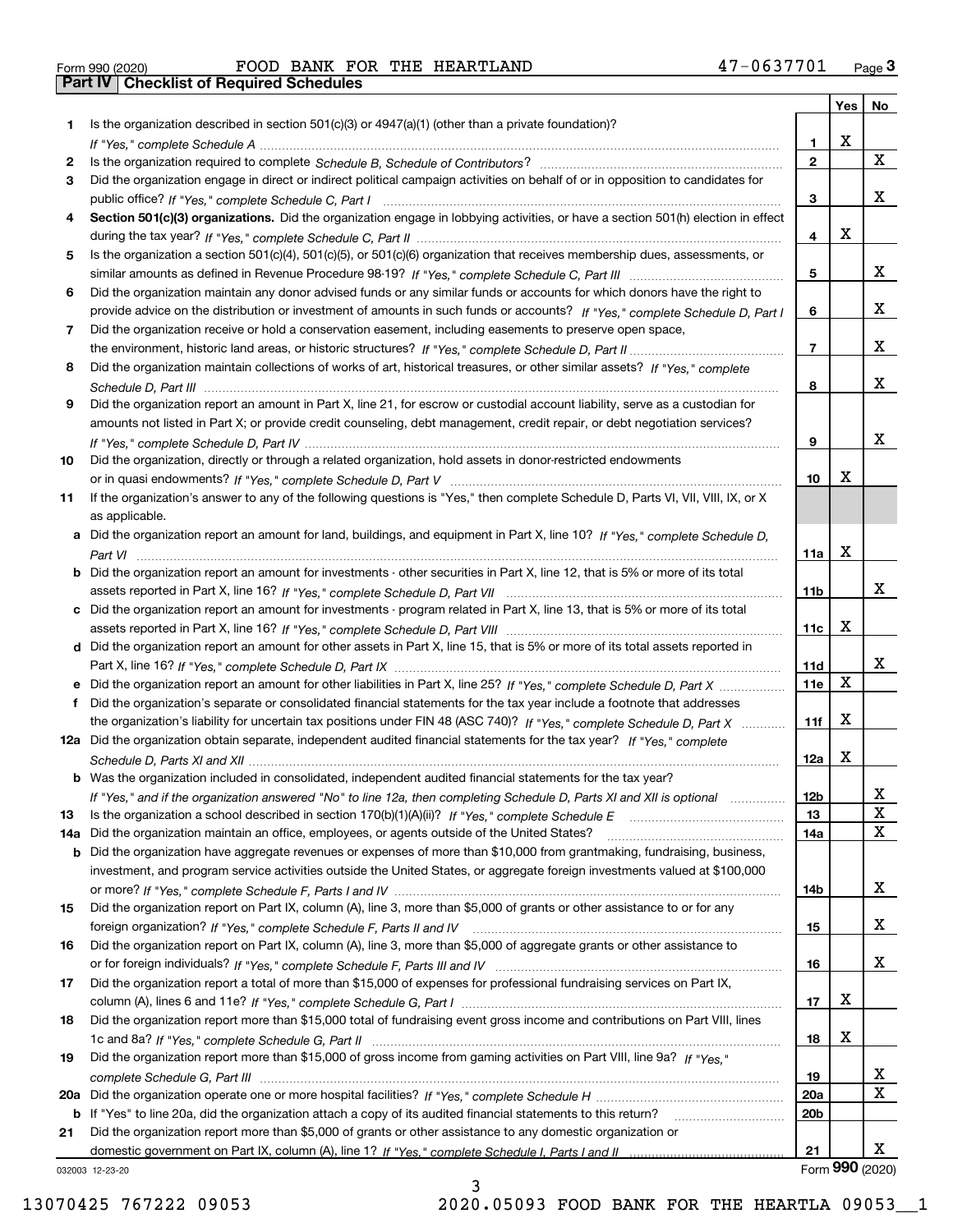Form 990 (2020) Page **4Part IV Checklist of Required Schedules** FOOD BANK FOR THE HEARTLAND 47-0637701

*(continued)*

|               |                                                                                                                              |     | Yes        | No               |
|---------------|------------------------------------------------------------------------------------------------------------------------------|-----|------------|------------------|
| 22            | Did the organization report more than \$5,000 of grants or other assistance to or for domestic individuals on                |     |            |                  |
|               |                                                                                                                              | 22  |            | x                |
| 23            | Did the organization answer "Yes" to Part VII, Section A, line 3, 4, or 5 about compensation of the organization's current   |     |            |                  |
|               | and former officers, directors, trustees, key employees, and highest compensated employees? If "Yes," complete               |     |            |                  |
|               |                                                                                                                              | 23  |            | x                |
|               | 24a Did the organization have a tax-exempt bond issue with an outstanding principal amount of more than \$100,000 as of the  |     |            |                  |
|               | last day of the year, that was issued after December 31, 2002? If "Yes," answer lines 24b through 24d and complete           |     |            |                  |
|               |                                                                                                                              | 24a |            | x                |
|               | <b>b</b> Did the organization invest any proceeds of tax-exempt bonds beyond a temporary period exception?                   | 24b |            |                  |
|               | c Did the organization maintain an escrow account other than a refunding escrow at any time during the year to defease       |     |            |                  |
|               | any tax-exempt bonds?                                                                                                        | 24c |            |                  |
|               | d Did the organization act as an "on behalf of" issuer for bonds outstanding at any time during the year?                    | 24d |            |                  |
|               | 25a Section 501(c)(3), 501(c)(4), and 501(c)(29) organizations. Did the organization engage in an excess benefit             |     |            |                  |
|               |                                                                                                                              | 25a |            | x                |
|               | b Is the organization aware that it engaged in an excess benefit transaction with a disqualified person in a prior year, and |     |            |                  |
|               | that the transaction has not been reported on any of the organization's prior Forms 990 or 990-EZ? If "Yes," complete        |     |            |                  |
|               | Schedule L, Part I                                                                                                           | 25b |            | x                |
| 26            | Did the organization report any amount on Part X, line 5 or 22, for receivables from or payables to any current              |     |            |                  |
|               | or former officer, director, trustee, key employee, creator or founder, substantial contributor, or 35%                      |     |            |                  |
|               |                                                                                                                              | 26  |            | х                |
| 27            | Did the organization provide a grant or other assistance to any current or former officer, director, trustee, key employee,  |     |            |                  |
|               | creator or founder, substantial contributor or employee thereof, a grant selection committee member, or to a 35% controlled  |     |            |                  |
|               | entity (including an employee thereof) or family member of any of these persons? If "Yes," complete Schedule L, Part III     | 27  |            | х                |
| 28            | Was the organization a party to a business transaction with one of the following parties (see Schedule L, Part IV            |     |            |                  |
|               | instructions, for applicable filing thresholds, conditions, and exceptions):                                                 |     |            |                  |
|               | a A current or former officer, director, trustee, key employee, creator or founder, or substantial contributor? If           |     |            |                  |
|               |                                                                                                                              |     | X          |                  |
|               |                                                                                                                              | 28a |            | X                |
|               |                                                                                                                              | 28b |            |                  |
|               | c A 35% controlled entity of one or more individuals and/or organizations described in lines 28a or 28b? If                  |     |            | х                |
|               |                                                                                                                              | 28c |            |                  |
| 29            |                                                                                                                              | 29  | х          |                  |
| 30            | Did the organization receive contributions of art, historical treasures, or other similar assets, or qualified conservation  |     |            |                  |
|               |                                                                                                                              | 30  |            | x<br>$\mathbf x$ |
| 31            | Did the organization liquidate, terminate, or dissolve and cease operations? If "Yes," complete Schedule N, Part I           | 31  |            |                  |
| 32            | Did the organization sell, exchange, dispose of, or transfer more than 25% of its net assets? If "Yes," complete             |     |            |                  |
|               | Schedule N, Part II                                                                                                          | 32  |            | х                |
| 33            | Did the organization own 100% of an entity disregarded as separate from the organization under Regulations                   |     |            |                  |
|               |                                                                                                                              | 33  |            | х                |
| 34            | Was the organization related to any tax-exempt or taxable entity? If "Yes," complete Schedule R, Part II, III, or IV, and    |     |            |                  |
|               |                                                                                                                              | 34  |            | X                |
|               | 35a Did the organization have a controlled entity within the meaning of section 512(b)(13)?                                  | 35a |            | X                |
|               | b If "Yes" to line 35a, did the organization receive any payment from or engage in any transaction with a controlled entity  |     |            |                  |
|               |                                                                                                                              | 35b |            |                  |
| 36            | Section 501(c)(3) organizations. Did the organization make any transfers to an exempt non-charitable related organization?   |     |            |                  |
|               |                                                                                                                              | 36  |            | x                |
| 37            | Did the organization conduct more than 5% of its activities through an entity that is not a related organization             |     |            |                  |
|               | and that is treated as a partnership for federal income tax purposes? If "Yes," complete Schedule R, Part VI                 | 37  |            | x                |
| 38            | Did the organization complete Schedule O and provide explanations in Schedule O for Part VI, lines 11b and 19?               |     |            |                  |
|               | Note: All Form 990 filers are required to complete Schedule O                                                                | 38  | х          |                  |
| <b>Part V</b> | <b>Statements Regarding Other IRS Filings and Tax Compliance</b>                                                             |     |            |                  |
|               | Check if Schedule O contains a response or note to any line in this Part V                                                   |     |            |                  |
|               |                                                                                                                              |     | <b>Yes</b> | No               |
|               | U<br><b>1a</b> Enter the number reported in Box 3 of Form 1096. Enter -0- if not applicable <i>manumumumum</i><br>1a         |     |            |                  |
|               | 0<br><b>b</b> Enter the number of Forms W-2G included in line 1a. Enter -0- if not applicable <i>manumumumum</i><br>1b       |     |            |                  |
|               | c Did the organization comply with backup withholding rules for reportable payments to vendors and reportable gaming         |     |            |                  |
|               | (gambling) winnings to prize winners?                                                                                        | 1c  |            |                  |
|               | 032004 12-23-20                                                                                                              |     |            | Form 990 (2020)  |
|               | 4                                                                                                                            |     |            |                  |

13070425 767222 09053 2020.05093 FOOD BANK FOR THE HEARTLA 09053\_\_1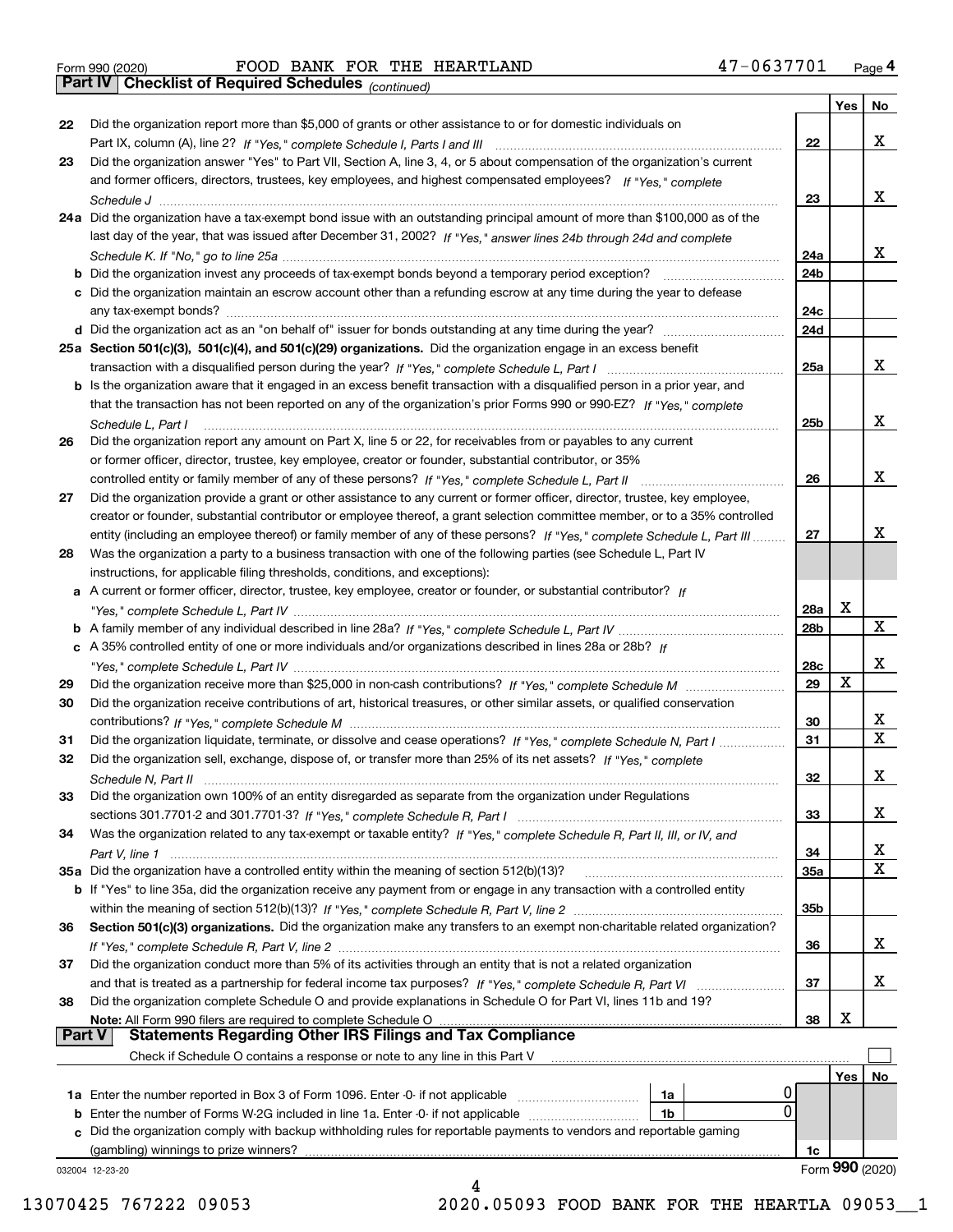|               | 47-0637701<br>FOOD BANK FOR THE HEARTLAND<br>Form 990 (2020)                                                                                                                                                                         |                |     | $_{\text{Page}}$ 5 |  |  |  |  |  |  |  |
|---------------|--------------------------------------------------------------------------------------------------------------------------------------------------------------------------------------------------------------------------------------|----------------|-----|--------------------|--|--|--|--|--|--|--|
| <b>Part V</b> | Statements Regarding Other IRS Filings and Tax Compliance (continued)                                                                                                                                                                |                |     |                    |  |  |  |  |  |  |  |
|               |                                                                                                                                                                                                                                      |                | Yes | No                 |  |  |  |  |  |  |  |
|               | 2a Enter the number of employees reported on Form W-3, Transmittal of Wage and Tax Statements,                                                                                                                                       |                |     |                    |  |  |  |  |  |  |  |
|               | 66<br>filed for the calendar year ending with or within the year covered by this return<br>2a                                                                                                                                        |                |     |                    |  |  |  |  |  |  |  |
|               |                                                                                                                                                                                                                                      | 2b             | х   |                    |  |  |  |  |  |  |  |
|               |                                                                                                                                                                                                                                      |                |     |                    |  |  |  |  |  |  |  |
| За            | Did the organization have unrelated business gross income of \$1,000 or more during the year?                                                                                                                                        |                |     |                    |  |  |  |  |  |  |  |
|               |                                                                                                                                                                                                                                      | 3 <sub>b</sub> |     |                    |  |  |  |  |  |  |  |
|               | 4a At any time during the calendar year, did the organization have an interest in, or a signature or other authority over, a                                                                                                         |                |     |                    |  |  |  |  |  |  |  |
|               |                                                                                                                                                                                                                                      | 4a             |     | х                  |  |  |  |  |  |  |  |
|               | <b>b</b> If "Yes," enter the name of the foreign country $\blacktriangleright$                                                                                                                                                       |                |     |                    |  |  |  |  |  |  |  |
|               | See instructions for filing requirements for FinCEN Form 114, Report of Foreign Bank and Financial Accounts (FBAR).                                                                                                                  |                |     |                    |  |  |  |  |  |  |  |
| 5a            | Was the organization a party to a prohibited tax shelter transaction at any time during the tax year?                                                                                                                                | 5а             |     | х                  |  |  |  |  |  |  |  |
| b             |                                                                                                                                                                                                                                      | 5 <sub>b</sub> |     | X                  |  |  |  |  |  |  |  |
| с             |                                                                                                                                                                                                                                      | 5c             |     |                    |  |  |  |  |  |  |  |
|               | 6a Does the organization have annual gross receipts that are normally greater than \$100,000, and did the organization solicit                                                                                                       |                |     |                    |  |  |  |  |  |  |  |
|               | any contributions that were not tax deductible as charitable contributions?                                                                                                                                                          | 6a             |     | x                  |  |  |  |  |  |  |  |
|               | <b>b</b> If "Yes," did the organization include with every solicitation an express statement that such contributions or gifts                                                                                                        |                |     |                    |  |  |  |  |  |  |  |
|               | were not tax deductible?                                                                                                                                                                                                             | 6b             |     |                    |  |  |  |  |  |  |  |
| 7             | Organizations that may receive deductible contributions under section 170(c).                                                                                                                                                        |                |     |                    |  |  |  |  |  |  |  |
| а             | Did the organization receive a payment in excess of \$75 made partly as a contribution and partly for goods and services provided to the payor?                                                                                      | 7a             | х   |                    |  |  |  |  |  |  |  |
| b             | If "Yes," did the organization notify the donor of the value of the goods or services provided?                                                                                                                                      | 7b             | X   |                    |  |  |  |  |  |  |  |
| с             | Did the organization sell, exchange, or otherwise dispose of tangible personal property for which it was required                                                                                                                    |                |     |                    |  |  |  |  |  |  |  |
|               |                                                                                                                                                                                                                                      | 7c             |     | х                  |  |  |  |  |  |  |  |
|               | 7d<br>d If "Yes," indicate the number of Forms 8282 filed during the year [11] [11] The System manuscription of Forms 8282 filed during the year [11] [11] The System manuscription of the Wales of the Wales of the Wales of the Wa |                |     |                    |  |  |  |  |  |  |  |
| е             |                                                                                                                                                                                                                                      | 7e             |     | х                  |  |  |  |  |  |  |  |
| f             | Did the organization, during the year, pay premiums, directly or indirectly, on a personal benefit contract?                                                                                                                         | 7f             |     | х                  |  |  |  |  |  |  |  |
| g             | If the organization received a contribution of qualified intellectual property, did the organization file Form 8899 as required?                                                                                                     | 7g             |     |                    |  |  |  |  |  |  |  |
| h             | If the organization received a contribution of cars, boats, airplanes, or other vehicles, did the organization file a Form 1098-C?                                                                                                   | 7h             |     |                    |  |  |  |  |  |  |  |
| 8             | Sponsoring organizations maintaining donor advised funds. Did a donor advised fund maintained by the                                                                                                                                 |                |     |                    |  |  |  |  |  |  |  |
|               | sponsoring organization have excess business holdings at any time during the year?                                                                                                                                                   | 8              |     |                    |  |  |  |  |  |  |  |
| 9             | Sponsoring organizations maintaining donor advised funds.                                                                                                                                                                            |                |     |                    |  |  |  |  |  |  |  |
| а             | Did the sponsoring organization make any taxable distributions under section 4966?                                                                                                                                                   | 9а             |     |                    |  |  |  |  |  |  |  |
| b             | Did the sponsoring organization make a distribution to a donor, donor advisor, or related person?                                                                                                                                    | 9b             |     |                    |  |  |  |  |  |  |  |
| 10            | Section 501(c)(7) organizations. Enter:                                                                                                                                                                                              |                |     |                    |  |  |  |  |  |  |  |
| а             | 10a<br>Initiation fees and capital contributions included on Part VIII, line 12 [111] [11] [11] [12] [11] [12] [11] [                                                                                                                |                |     |                    |  |  |  |  |  |  |  |
|               | 10b <br>Gross receipts, included on Form 990, Part VIII, line 12, for public use of club facilities                                                                                                                                  |                |     |                    |  |  |  |  |  |  |  |
| 11            | Section 501(c)(12) organizations. Enter:                                                                                                                                                                                             |                |     |                    |  |  |  |  |  |  |  |
| a             | Gross income from members or shareholders<br>11a                                                                                                                                                                                     |                |     |                    |  |  |  |  |  |  |  |
| b             | Gross income from other sources (Do not net amounts due or paid to other sources against<br>11 <sub>b</sub>                                                                                                                          |                |     |                    |  |  |  |  |  |  |  |
|               | 12a Section 4947(a)(1) non-exempt charitable trusts. Is the organization filing Form 990 in lieu of Form 1041?                                                                                                                       | 12a            |     |                    |  |  |  |  |  |  |  |
|               | 12b<br><b>b</b> If "Yes," enter the amount of tax-exempt interest received or accrued during the year <i>manument</i>                                                                                                                |                |     |                    |  |  |  |  |  |  |  |
| 13            | Section 501(c)(29) qualified nonprofit health insurance issuers.                                                                                                                                                                     |                |     |                    |  |  |  |  |  |  |  |
|               | a Is the organization licensed to issue qualified health plans in more than one state?                                                                                                                                               | <b>13a</b>     |     |                    |  |  |  |  |  |  |  |
|               | Note: See the instructions for additional information the organization must report on Schedule O.                                                                                                                                    |                |     |                    |  |  |  |  |  |  |  |
| b             | Enter the amount of reserves the organization is required to maintain by the states in which the                                                                                                                                     |                |     |                    |  |  |  |  |  |  |  |
|               | 13 <sub>b</sub>                                                                                                                                                                                                                      |                |     |                    |  |  |  |  |  |  |  |
| с             | 13c                                                                                                                                                                                                                                  |                |     |                    |  |  |  |  |  |  |  |
| 14a           | Did the organization receive any payments for indoor tanning services during the tax year?                                                                                                                                           | 14a            |     | x                  |  |  |  |  |  |  |  |
|               | <b>b</b> If "Yes," has it filed a Form 720 to report these payments? If "No," provide an explanation on Schedule O                                                                                                                   | 14b            |     |                    |  |  |  |  |  |  |  |
| 15            | Is the organization subject to the section 4960 tax on payment(s) of more than \$1,000,000 in remuneration or                                                                                                                        |                |     |                    |  |  |  |  |  |  |  |
|               |                                                                                                                                                                                                                                      | 15             |     | x                  |  |  |  |  |  |  |  |
|               | If "Yes," see instructions and file Form 4720, Schedule N.                                                                                                                                                                           |                |     |                    |  |  |  |  |  |  |  |
| 16            | Is the organization an educational institution subject to the section 4968 excise tax on net investment income?                                                                                                                      | 16             |     | х                  |  |  |  |  |  |  |  |
|               | If "Yes," complete Form 4720, Schedule O.                                                                                                                                                                                            |                |     |                    |  |  |  |  |  |  |  |

5

Form (2020) **990**

032005 12-23-20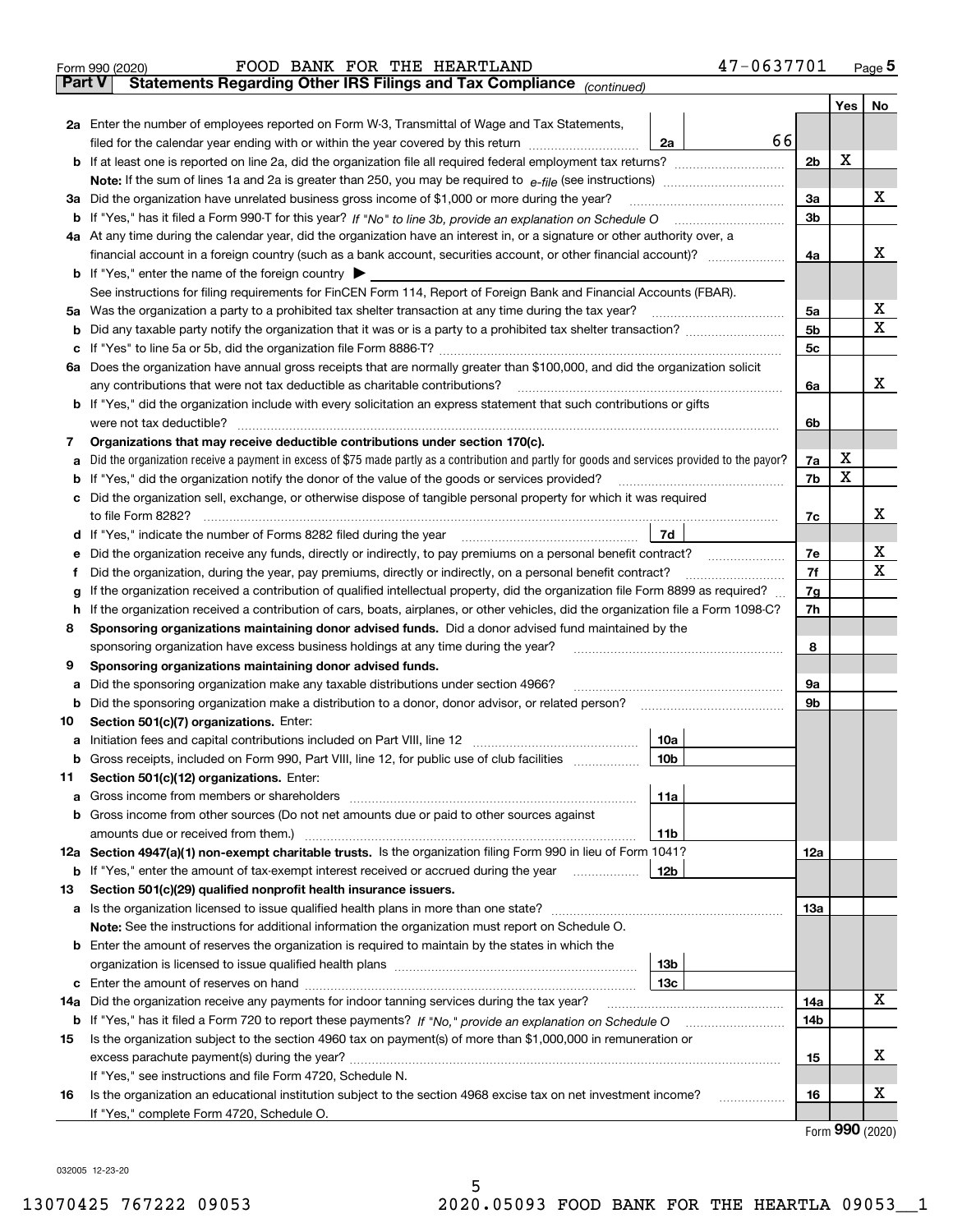|  | Form 990 (2020) |
|--|-----------------|
|  |                 |

FOOD BANK FOR THE HEARTLAND 47-0637701

*For each "Yes" response to lines 2 through 7b below, and for a "No" response to line 8a, 8b, or 10b below, describe the circumstances, processes, or changes on Schedule O. See instructions.* Form 990 (2020) **FOOD BANK FOR THE HEARTLAND** 47 – 0637701 <sub>Page</sub> 6<br>**Part VI Governance, Management, and Disclosure** For each "Yes" response to lines 2 through 7b below, and for a "No" response

|              |                                                                                                                                                                         |    |    |                         | Yes               | No                      |
|--------------|-------------------------------------------------------------------------------------------------------------------------------------------------------------------------|----|----|-------------------------|-------------------|-------------------------|
|              | <b>1a</b> Enter the number of voting members of the governing body at the end of the tax year <i>manumum</i>                                                            | 1a | 18 |                         |                   |                         |
|              | If there are material differences in voting rights among members of the governing body, or if the governing                                                             |    |    |                         |                   |                         |
|              | body delegated broad authority to an executive committee or similar committee, explain on Schedule O.                                                                   |    |    |                         |                   |                         |
|              | <b>b</b> Enter the number of voting members included on line 1a, above, who are independent <i>manument</i> in                                                          | 1b | 18 |                         |                   |                         |
| $\mathbf{2}$ | Did any officer, director, trustee, or key employee have a family relationship or a business relationship with any other                                                |    |    |                         |                   |                         |
|              | officer, director, trustee, or key employee?                                                                                                                            |    |    | $\mathbf{2}$            |                   | х                       |
| 3            | Did the organization delegate control over management duties customarily performed by or under the direct supervision                                                   |    |    |                         |                   |                         |
|              |                                                                                                                                                                         |    |    | 3                       |                   | х                       |
| 4            | Did the organization make any significant changes to its governing documents since the prior Form 990 was filed?                                                        |    |    | $\overline{\mathbf{4}}$ |                   | $\overline{\texttt{x}}$ |
| 5            |                                                                                                                                                                         |    |    | 5                       |                   | $\overline{\textbf{x}}$ |
| 6            | Did the organization have members or stockholders?                                                                                                                      |    |    | 6                       |                   | $\overline{\mathbf{x}}$ |
|              | 7a Did the organization have members, stockholders, or other persons who had the power to elect or appoint one or                                                       |    |    |                         |                   |                         |
|              |                                                                                                                                                                         |    |    | 7a                      |                   | x                       |
|              | <b>b</b> Are any governance decisions of the organization reserved to (or subject to approval by) members, stockholders, or                                             |    |    |                         |                   |                         |
|              | persons other than the governing body?                                                                                                                                  |    |    | 7b                      |                   | х                       |
| 8            | Did the organization contemporaneously document the meetings held or written actions undertaken during the year by the following:                                       |    |    |                         |                   |                         |
|              |                                                                                                                                                                         |    |    | 8а                      | Х                 |                         |
|              |                                                                                                                                                                         |    |    | 8b                      | $\mathbf X$       |                         |
| 9            | Is there any officer, director, trustee, or key employee listed in Part VII, Section A, who cannot be reached at the                                                    |    |    |                         |                   |                         |
|              |                                                                                                                                                                         |    |    | 9                       |                   | x                       |
|              | Section B. Policies (This Section B requests information about policies not required by the Internal Revenue Code.)                                                     |    |    |                         |                   |                         |
|              |                                                                                                                                                                         |    |    |                         | Yes               | No                      |
|              |                                                                                                                                                                         |    |    | 10a                     |                   | X                       |
|              | b If "Yes," did the organization have written policies and procedures governing the activities of such chapters, affiliates,                                            |    |    |                         |                   |                         |
|              |                                                                                                                                                                         |    |    | 10 <sub>b</sub>         |                   |                         |
|              | 11a Has the organization provided a complete copy of this Form 990 to all members of its governing body before filing the form?                                         |    |    | 11a                     | x                 |                         |
|              | <b>b</b> Describe in Schedule O the process, if any, used by the organization to review this Form 990.                                                                  |    |    |                         |                   |                         |
|              |                                                                                                                                                                         |    |    | 12a                     | Х                 |                         |
|              | <b>b</b> Were officers, directors, or trustees, and key employees required to disclose annually interests that could give rise to conflicts?                            |    |    | 12 <sub>b</sub>         | X                 |                         |
|              | c Did the organization regularly and consistently monitor and enforce compliance with the policy? If "Yes," describe                                                    |    |    |                         |                   |                         |
|              | in Schedule O how this was done measured and the control of the control of the state of the control of the cont                                                         |    |    | 12c                     | Х                 |                         |
| 13           |                                                                                                                                                                         |    |    | 13                      | X                 |                         |
| 14           |                                                                                                                                                                         |    |    | 14                      | X                 |                         |
| 15           | Did the process for determining compensation of the following persons include a review and approval by independent                                                      |    |    |                         |                   |                         |
|              | persons, comparability data, and contemporaneous substantiation of the deliberation and decision?                                                                       |    |    |                         |                   |                         |
|              | a The organization's CEO, Executive Director, or top management official manufactured content of the organization's CEO, Executive Director, or top management official |    |    | 15a                     | х                 |                         |
|              |                                                                                                                                                                         |    |    | 15b                     | X                 |                         |
|              | If "Yes" to line 15a or 15b, describe the process in Schedule O (see instructions).                                                                                     |    |    |                         |                   |                         |
|              | 16a Did the organization invest in, contribute assets to, or participate in a joint venture or similar arrangement with a                                               |    |    |                         |                   |                         |
|              |                                                                                                                                                                         |    |    |                         |                   | х                       |
|              | taxable entity during the year?<br>b If "Yes," did the organization follow a written policy or procedure requiring the organization to evaluate its participation       |    |    | 16a                     |                   |                         |
|              |                                                                                                                                                                         |    |    |                         |                   |                         |
|              | in joint venture arrangements under applicable federal tax law, and take steps to safeguard the organization's                                                          |    |    |                         |                   |                         |
|              | <b>Section C. Disclosure</b>                                                                                                                                            |    |    | 16b                     |                   |                         |
|              | <b>NONE</b>                                                                                                                                                             |    |    |                         |                   |                         |
| 17           | List the states with which a copy of this Form 990 is required to be filed $\blacktriangleright$                                                                        |    |    |                         |                   |                         |
| 18           | Section 6104 requires an organization to make its Forms 1023 (1024 or 1024-A, if applicable), 990, and 990-T (Section 501(c)(3)s only) available                        |    |    |                         |                   |                         |
|              | for public inspection. Indicate how you made these available. Check all that apply.                                                                                     |    |    |                         |                   |                         |
|              | $\vert X \vert$ Own website<br>$X$ Upon request<br>$X$ Other (explain on Schedule O)<br>Another's website                                                               |    |    |                         |                   |                         |
| 19           | Describe on Schedule O whether (and if so, how) the organization made its governing documents, conflict of interest policy, and financial                               |    |    |                         |                   |                         |
|              | statements available to the public during the tax year.                                                                                                                 |    |    |                         |                   |                         |
| 20           | State the name, address, and telephone number of the person who possesses the organization's books and records                                                          |    |    |                         |                   |                         |
|              | LESLIE A. DELPERDANG, VICE PRESIDENT OF FINANCE - 402-331-1213                                                                                                          |    |    |                         |                   |                         |
|              | 68127-1021<br>10525 J STREET, OMAHA,<br>NE                                                                                                                              |    |    |                         | Form $990$ (2020) |                         |
|              | 032006 12-23-20                                                                                                                                                         |    |    |                         |                   |                         |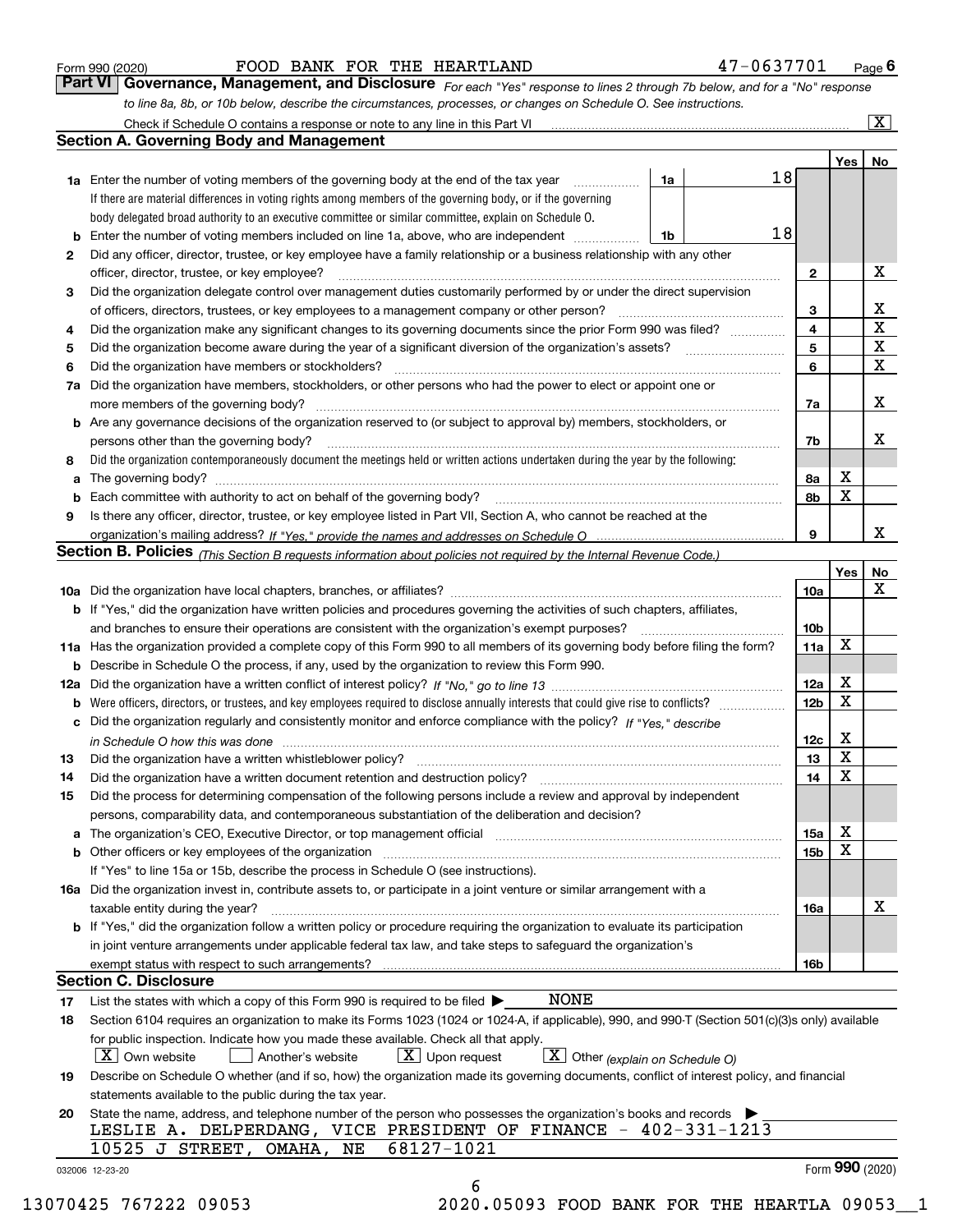$\mathcal{L}^{\text{max}}$ 

# **7Part VII Compensation of Officers, Directors, Trustees, Key Employees, Highest Compensated Employees, and Independent Contractors**

Check if Schedule O contains a response or note to any line in this Part VII

**Section A. Officers, Directors, Trustees, Key Employees, and Highest Compensated Employees**

**1a**  Complete this table for all persons required to be listed. Report compensation for the calendar year ending with or within the organization's tax year. **•** List all of the organization's current officers, directors, trustees (whether individuals or organizations), regardless of amount of compensation.

Enter -0- in columns (D), (E), and (F) if no compensation was paid.

 $\bullet$  List all of the organization's  $\,$ current key employees, if any. See instructions for definition of "key employee."

**•** List the organization's five current highest compensated employees (other than an officer, director, trustee, or key employee) who received reportable compensation (Box 5 of Form W-2 and/or Box 7 of Form 1099-MISC) of more than \$100,000 from the organization and any related organizations.

**•** List all of the organization's former officers, key employees, and highest compensated employees who received more than \$100,000 of reportable compensation from the organization and any related organizations.

**former directors or trustees**  ¥ List all of the organization's that received, in the capacity as a former director or trustee of the organization, more than \$10,000 of reportable compensation from the organization and any related organizations.

See instructions for the order in which to list the persons above.

Check this box if neither the organization nor any related organization compensated any current officer, director, or trustee.  $\mathcal{L}^{\text{max}}$ 

| (A)                       | (B)                  |                               |                                                                  | (C)         |              |                                  |        | (D)                             | (E)             | (F)                         |
|---------------------------|----------------------|-------------------------------|------------------------------------------------------------------|-------------|--------------|----------------------------------|--------|---------------------------------|-----------------|-----------------------------|
| Name and title            | Average              |                               | (do not check more than one                                      | Position    |              |                                  |        | Reportable                      | Reportable      | Estimated                   |
|                           | hours per            |                               | box, unless person is both an<br>officer and a director/trustee) |             |              |                                  |        | compensation                    | compensation    | amount of                   |
|                           | week                 |                               |                                                                  |             |              |                                  |        | from                            | from related    | other                       |
|                           | (list any            |                               |                                                                  |             |              |                                  |        | the                             | organizations   | compensation                |
|                           | hours for<br>related |                               |                                                                  |             |              |                                  |        | organization<br>(W-2/1099-MISC) | (W-2/1099-MISC) | from the                    |
|                           | organizations        |                               |                                                                  |             |              |                                  |        |                                 |                 | organization<br>and related |
|                           | below                |                               |                                                                  |             |              |                                  |        |                                 |                 | organizations               |
|                           | line)                | ndividual trustee or director | Institutional trustee                                            | Officer     | Key employee | Highest compensated<br> employee | Former |                                 |                 |                             |
| <b>BRIAN BARKS</b><br>(1) | 50.00                |                               |                                                                  |             |              |                                  |        |                                 |                 |                             |
| PRESIDENT AND CEO         |                      |                               |                                                                  | $\mathbf X$ |              |                                  |        | 137,926.                        | $\mathbf 0$ .   | 0.                          |
| KELLY PTACEK<br>(2)       | 50.00                |                               |                                                                  |             |              |                                  |        |                                 |                 |                             |
| VP EXTERNAL AFFAIRS       |                      |                               |                                                                  |             |              | Χ                                |        | 113,794.                        | 0.              | $\mathbf 0$ .               |
| MARY BALLUFF<br>(3)       | 1.00                 |                               |                                                                  |             |              |                                  |        |                                 |                 |                             |
| PAST CHAIR                |                      | $\rm X$                       |                                                                  | $\mathbf X$ |              |                                  |        | 0.                              | $\mathbf 0$ .   | $\mathbf 0$ .               |
| NATE CHRIST<br>(4)        | 1.00                 |                               |                                                                  |             |              |                                  |        |                                 |                 |                             |
| <b>BOARD TREASURER</b>    |                      | X                             |                                                                  | $\rm X$     |              |                                  |        | 0.                              | $\mathbf 0$ .   | $\mathbf 0$ .               |
| <b>JEFF AUSTIN</b><br>(5) | 1.00                 |                               |                                                                  |             |              |                                  |        |                                 |                 |                             |
| <b>BOARD MEMBER</b>       |                      | $\overline{\mathbf{X}}$       |                                                                  |             |              |                                  |        | 0.                              | $\mathbf 0$ .   | $0_{.}$                     |
| ROGER DEAL<br>(6)         | 1.00                 |                               |                                                                  |             |              |                                  |        |                                 |                 |                             |
| <b>BOARD MEMBER</b>       |                      | $\overline{\mathbf{X}}$       |                                                                  |             |              |                                  |        | $\mathbf 0$ .                   | $\mathbf 0$ .   | $\mathbf 0$ .               |
| CRAIG KINNISON<br>(7)     | 1.00                 |                               |                                                                  |             |              |                                  |        |                                 |                 |                             |
| <b>BOARD SECRETARY</b>    |                      | X                             |                                                                  | X           |              |                                  |        | $\mathbf 0$ .                   | $\mathbf 0$ .   | $0_{.}$                     |
| DENISE MCCAULEY<br>(8)    | 1.00                 |                               |                                                                  |             |              |                                  |        |                                 |                 |                             |
| CHAIR                     |                      | $\overline{\mathbf{X}}$       |                                                                  | $\mathbf X$ |              |                                  |        | 0.                              | $\mathbf 0$ .   | $\mathbf 0$ .               |
| (9)<br>TOM MCLAUGHLIN     | 1.00                 |                               |                                                                  |             |              |                                  |        |                                 |                 |                             |
| <b>BOARD MEMBER</b>       |                      | X                             |                                                                  |             |              |                                  |        | 0.                              | 0.              | $0_{.}$                     |
| (10) MELISSA TAYLOR       | 1.00                 |                               |                                                                  |             |              |                                  |        |                                 |                 |                             |
| BOARD MEMBER              |                      | $\overline{\text{X}}$         |                                                                  |             |              |                                  |        | 0.                              | $\mathbf 0$ .   | 0.                          |
| (11) CHAD WERNER          | 1.00                 |                               |                                                                  |             |              |                                  |        |                                 |                 |                             |
| CHAIR-ELECT               |                      | X                             |                                                                  |             |              |                                  |        | 0.                              | 0.              | $\mathbf 0$ .               |
| (12) ERIC ARNESON         | 1.00                 |                               |                                                                  |             |              |                                  |        |                                 |                 |                             |
| <b>BOARD MEMBER</b>       |                      | $\overline{\mathbf{X}}$       |                                                                  |             |              |                                  |        | 0.                              | $\mathbf 0$ .   | $0_{.}$                     |
| (13) TOM BURKE            | 1.00                 |                               |                                                                  |             |              |                                  |        |                                 |                 |                             |
| <b>BOARD MEMBER</b>       |                      | X                             |                                                                  |             |              |                                  |        | 0.                              | 0.              | $0_{.}$                     |
| (14) MATTHEW DEBOER       | 1.00                 |                               |                                                                  |             |              |                                  |        |                                 |                 |                             |
| <b>BOARD MEMBER</b>       |                      | $\overline{\mathbf{X}}$       |                                                                  |             |              |                                  |        | $\mathbf 0$ .                   | $\mathbf 0$ .   | $0$ .                       |
| (15) RICK HANSEN          | 1.00                 |                               |                                                                  |             |              |                                  |        |                                 |                 |                             |
| <b>BOARD MEMBER</b>       |                      | X                             |                                                                  |             |              |                                  |        | 0.                              | $\mathbf 0$ .   | 0.                          |
| (16) ELIZEBETH MURPHY     | 1.00                 |                               |                                                                  |             |              |                                  |        |                                 |                 |                             |
| <b>BOARD MEMBER</b>       |                      | X                             |                                                                  |             |              |                                  |        | 0.                              | $\mathbf 0$ .   | 0.                          |
| (17) PAMELA TUMA          | 1.00                 |                               |                                                                  |             |              |                                  |        |                                 |                 |                             |
| <b>BOARD MEMBER</b>       |                      | $\overline{\mathbf{X}}$       |                                                                  |             |              |                                  |        | 0.                              | $\mathbf 0$ .   | 0.<br>$\overline{2}$        |

032007 12-23-20

Form (2020) **990**

7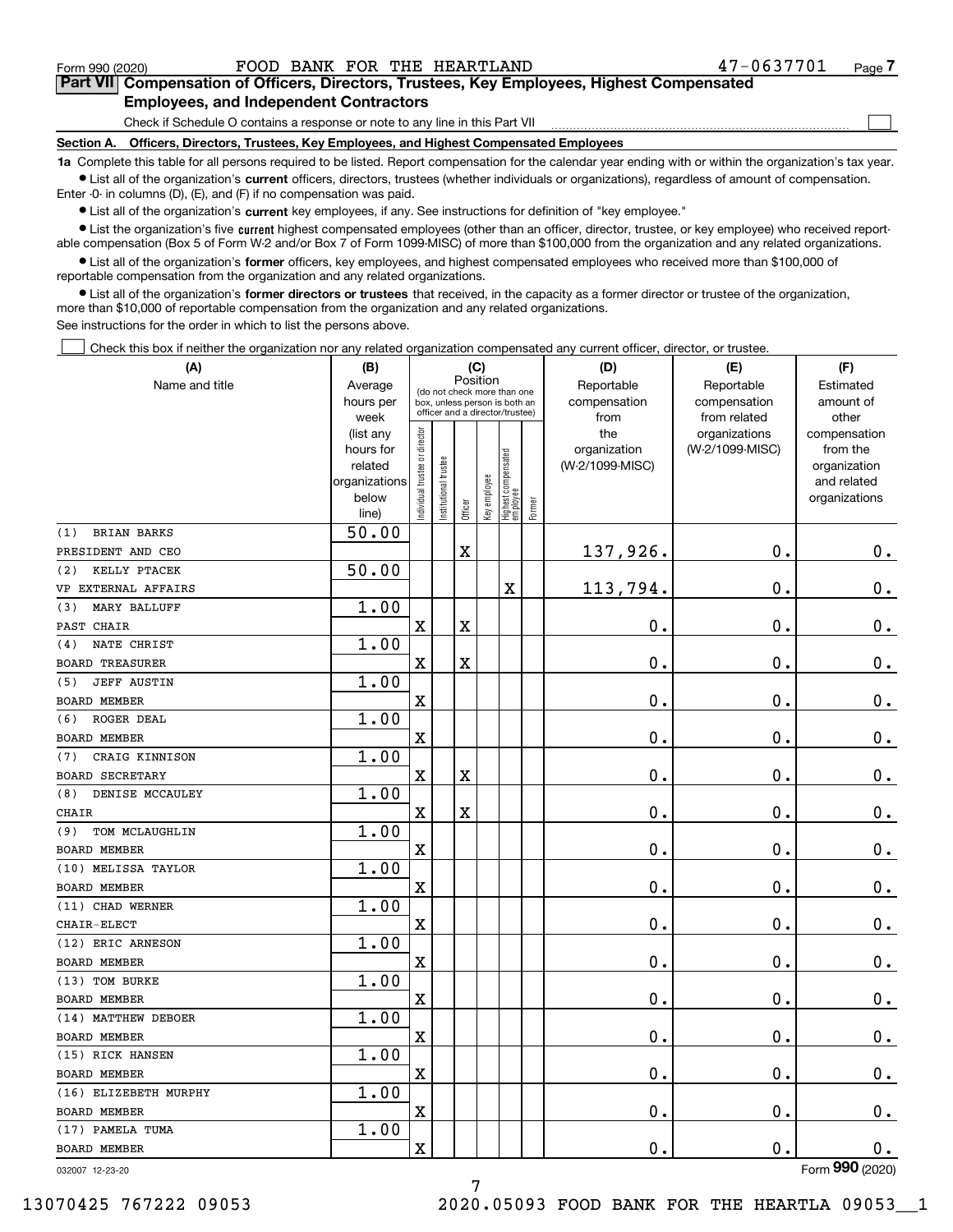| FOOD BANK FOR THE HEARTLAND<br>Form 990 (2020)                                                                                                                                                                                                                                   |                                                                   |                                |                                                                                                 |          |              |                                  |        |                                                                              | 47-0637701                                                                     |                                      |                     | Page 8                                                                      |
|----------------------------------------------------------------------------------------------------------------------------------------------------------------------------------------------------------------------------------------------------------------------------------|-------------------------------------------------------------------|--------------------------------|-------------------------------------------------------------------------------------------------|----------|--------------|----------------------------------|--------|------------------------------------------------------------------------------|--------------------------------------------------------------------------------|--------------------------------------|---------------------|-----------------------------------------------------------------------------|
| <b>Part VII</b><br>Section A. Officers, Directors, Trustees, Key Employees, and Highest Compensated Employees (continued)                                                                                                                                                        |                                                                   |                                |                                                                                                 |          |              |                                  |        |                                                                              |                                                                                |                                      |                     |                                                                             |
| (A)                                                                                                                                                                                                                                                                              | (B)                                                               |                                |                                                                                                 | (C)      |              |                                  |        | (D)                                                                          | (E)                                                                            |                                      |                     | (F)                                                                         |
| Name and title                                                                                                                                                                                                                                                                   | Average<br>hours per<br>week<br>(list any<br>hours for<br>related | Individual trustee or director | (do not check more than one<br>box, unless person is both an<br>officer and a director/trustee) | Position |              |                                  |        | Reportable<br>compensation<br>from<br>the<br>organization<br>(W-2/1099-MISC) | Reportable<br>compensation<br>from related<br>organizations<br>(W-2/1099-MISC) |                                      |                     | Estimated<br>amount of<br>other<br>compensation<br>from the<br>organization |
|                                                                                                                                                                                                                                                                                  | organizations<br>below<br>line)                                   |                                | Institutional trustee                                                                           | Officer  | Key employee | Highest compensated<br> employee | Former |                                                                              |                                                                                |                                      |                     | and related<br>organizations                                                |
| (18) SUSAN VIOLI<br><b>BOARD MEMBER</b>                                                                                                                                                                                                                                          | 1.00                                                              | X                              |                                                                                                 |          |              |                                  |        | 0.                                                                           |                                                                                | 0.                                   |                     | 0.                                                                          |
| (19) STEVEN WALLACE<br><b>BOARD MEMBER</b>                                                                                                                                                                                                                                       | 1.00                                                              | X                              |                                                                                                 |          |              |                                  |        | 0.                                                                           |                                                                                | 0.                                   |                     | 0.                                                                          |
| (20) STEPHEN E. GEHRING                                                                                                                                                                                                                                                          | 1.00                                                              |                                |                                                                                                 |          |              |                                  |        |                                                                              |                                                                                |                                      |                     |                                                                             |
| BOARD MEMBER - LEGAL COUNS                                                                                                                                                                                                                                                       |                                                                   | X                              |                                                                                                 |          |              |                                  |        | 0.                                                                           |                                                                                | 0.                                   |                     | 0.                                                                          |
|                                                                                                                                                                                                                                                                                  |                                                                   |                                |                                                                                                 |          |              |                                  |        |                                                                              |                                                                                |                                      |                     |                                                                             |
|                                                                                                                                                                                                                                                                                  |                                                                   |                                |                                                                                                 |          |              |                                  |        |                                                                              |                                                                                |                                      |                     |                                                                             |
|                                                                                                                                                                                                                                                                                  |                                                                   |                                |                                                                                                 |          |              |                                  |        |                                                                              |                                                                                |                                      |                     |                                                                             |
|                                                                                                                                                                                                                                                                                  |                                                                   |                                |                                                                                                 |          |              |                                  |        |                                                                              |                                                                                |                                      |                     |                                                                             |
|                                                                                                                                                                                                                                                                                  |                                                                   |                                |                                                                                                 |          |              |                                  |        |                                                                              |                                                                                |                                      |                     |                                                                             |
|                                                                                                                                                                                                                                                                                  |                                                                   |                                |                                                                                                 |          |              |                                  |        | 251,720.                                                                     |                                                                                | 0.                                   |                     | 0.                                                                          |
| c Total from continuation sheets to Part VII, Section A                                                                                                                                                                                                                          |                                                                   |                                |                                                                                                 |          |              |                                  |        | 0.<br>251, 720.                                                              |                                                                                | $\overline{0}$ .<br>$\overline{0}$ . |                     | $\overline{0}$ .<br>$0$ .                                                   |
| Total number of individuals (including but not limited to those listed above) who received more than \$100,000 of reportable<br>$\mathbf{2}$<br>compensation from the organization $\blacktriangleright$                                                                         |                                                                   |                                |                                                                                                 |          |              |                                  |        |                                                                              |                                                                                |                                      |                     | 2                                                                           |
| 3<br>Did the organization list any former officer, director, trustee, key employee, or highest compensated employee on                                                                                                                                                           |                                                                   |                                |                                                                                                 |          |              |                                  |        |                                                                              |                                                                                |                                      |                     | Yes<br>No                                                                   |
| line 1a? If "Yes," complete Schedule J for such individual manufactured contained and the line 1a? If "Yes," complete Schedule J for such individual<br>For any individual listed on line 1a, is the sum of reportable compensation and other compensation from the organization |                                                                   |                                |                                                                                                 |          |              |                                  |        |                                                                              |                                                                                |                                      | 3                   | х                                                                           |
|                                                                                                                                                                                                                                                                                  |                                                                   |                                |                                                                                                 |          |              |                                  |        |                                                                              |                                                                                |                                      | 4                   | х                                                                           |
| Did any person listed on line 1a receive or accrue compensation from any unrelated organization or individual for services<br>5                                                                                                                                                  |                                                                   |                                |                                                                                                 |          |              |                                  |        |                                                                              |                                                                                |                                      | 5                   | х                                                                           |
| <b>Section B. Independent Contractors</b>                                                                                                                                                                                                                                        |                                                                   |                                |                                                                                                 |          |              |                                  |        |                                                                              |                                                                                |                                      |                     |                                                                             |
| Complete this table for your five highest compensated independent contractors that received more than \$100,000 of compensation from<br>1<br>the organization. Report compensation for the calendar year ending with or within the organization's tax year.                      |                                                                   |                                |                                                                                                 |          |              |                                  |        |                                                                              |                                                                                |                                      |                     |                                                                             |
| (A)<br>Name and business address                                                                                                                                                                                                                                                 |                                                                   |                                |                                                                                                 |          |              |                                  |        | (B)<br>Description of services                                               |                                                                                |                                      | (C)<br>Compensation |                                                                             |
| <b>RKD GROUP</b><br>8001 S. 13TH STREET, LINCOLN, NE 68512                                                                                                                                                                                                                       |                                                                   |                                |                                                                                                 |          |              |                                  |        | DIRECT MARKETING<br>SERVICES                                                 |                                                                                |                                      |                     | 467,044.                                                                    |
|                                                                                                                                                                                                                                                                                  |                                                                   |                                |                                                                                                 |          |              |                                  |        |                                                                              |                                                                                |                                      |                     |                                                                             |
|                                                                                                                                                                                                                                                                                  |                                                                   |                                |                                                                                                 |          |              |                                  |        |                                                                              |                                                                                |                                      |                     |                                                                             |
|                                                                                                                                                                                                                                                                                  |                                                                   |                                |                                                                                                 |          |              |                                  |        |                                                                              |                                                                                |                                      |                     |                                                                             |
| Total number of independent contractors (including but not limited to those listed above) who received more than<br>2                                                                                                                                                            |                                                                   |                                |                                                                                                 |          |              |                                  |        |                                                                              |                                                                                |                                      |                     |                                                                             |
| \$100,000 of compensation from the organization                                                                                                                                                                                                                                  |                                                                   |                                |                                                                                                 |          | 1            |                                  |        |                                                                              |                                                                                |                                      |                     | Form 990 (2020)                                                             |
|                                                                                                                                                                                                                                                                                  |                                                                   |                                |                                                                                                 |          |              |                                  |        |                                                                              |                                                                                |                                      |                     |                                                                             |

032008 12-23-20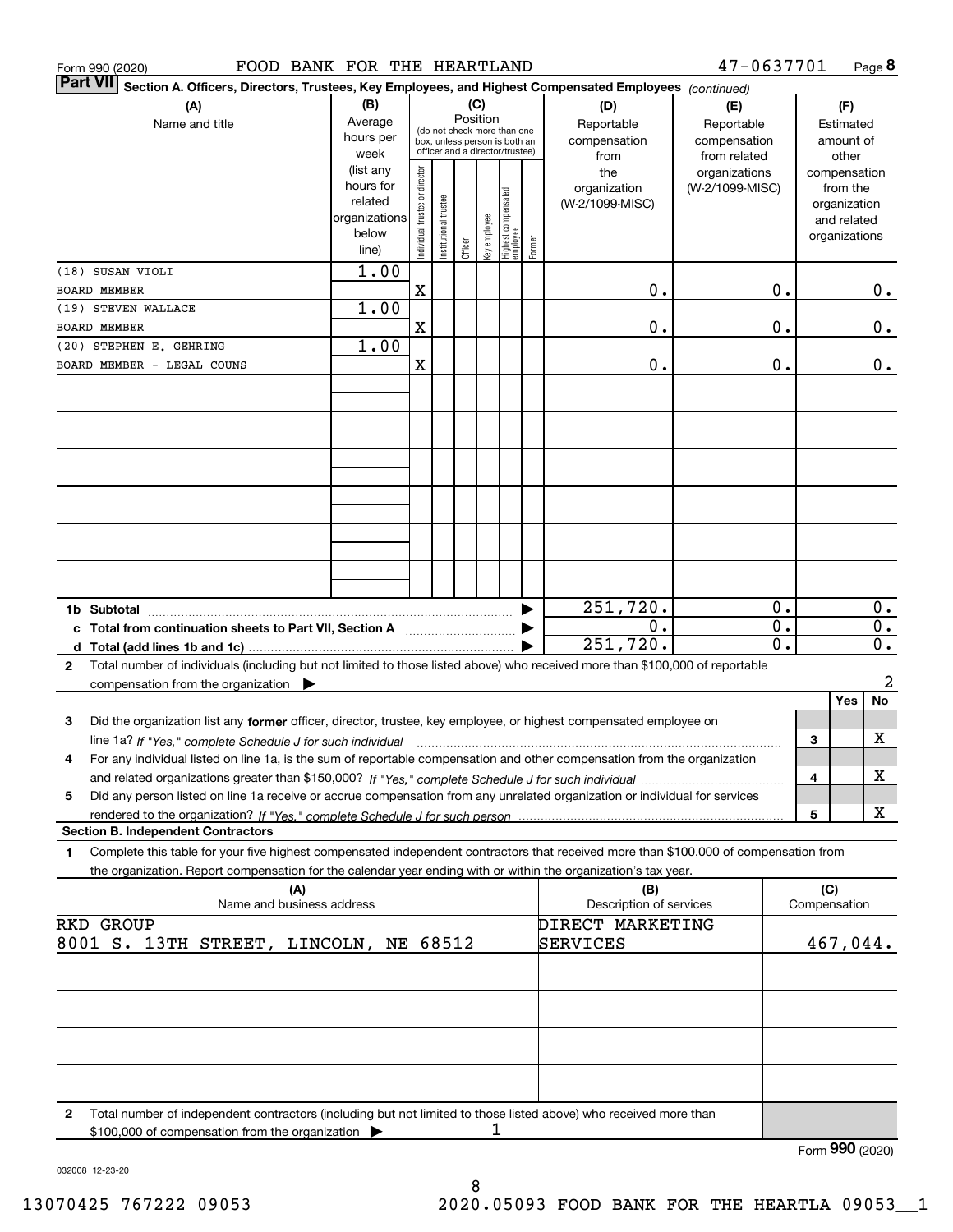| <b>Part VIII</b>                                          |      |    | <b>Statement of Revenue</b>                                                                                           |                |                    |                |                      |                      |                                              |                                                 |                                                                 |
|-----------------------------------------------------------|------|----|-----------------------------------------------------------------------------------------------------------------------|----------------|--------------------|----------------|----------------------|----------------------|----------------------------------------------|-------------------------------------------------|-----------------------------------------------------------------|
|                                                           |      |    | Check if Schedule O contains a response or note to any line in this Part VIII                                         |                |                    |                |                      |                      |                                              |                                                 |                                                                 |
|                                                           |      |    |                                                                                                                       |                |                    |                |                      | (A)<br>Total revenue | (B)<br>Related or exempt<br>function revenue | $\overline{C}$<br>Unrelated<br>business revenue | (D)<br>Revenue excluded<br>from tax under<br>sections 512 - 514 |
|                                                           |      |    | 1 a Federated campaigns                                                                                               |                | 1a                 |                |                      |                      |                                              |                                                 |                                                                 |
| Contributions, Gifts, Grants<br>and Other Similar Amounts |      | b  | Membership dues                                                                                                       |                | 1 <sub>b</sub>     |                |                      |                      |                                              |                                                 |                                                                 |
|                                                           |      | c  | Fundraising events                                                                                                    |                | 1 <sub>c</sub>     |                |                      |                      |                                              |                                                 |                                                                 |
|                                                           |      |    | d Related organizations                                                                                               |                | 1 <sub>d</sub>     |                |                      |                      |                                              |                                                 |                                                                 |
|                                                           |      |    | Government grants (contributions)                                                                                     |                | 1e                 |                | 22,867,745.          |                      |                                              |                                                 |                                                                 |
|                                                           |      |    | All other contributions, gifts, grants, and                                                                           |                |                    |                |                      |                      |                                              |                                                 |                                                                 |
|                                                           |      |    | similar amounts not included above                                                                                    |                | 1f                 |                | 39, 445, 554.        |                      |                                              |                                                 |                                                                 |
|                                                           |      |    | Noncash contributions included in lines 1a-1f                                                                         |                | $1g$ $\frac{1}{3}$ |                | 26, 321, 423.        |                      |                                              |                                                 |                                                                 |
|                                                           |      |    |                                                                                                                       |                |                    |                | 62, 313, 299.        |                      |                                              |                                                 |                                                                 |
|                                                           |      |    | 424000<br>PURCHASED PRODUCT<br>493000<br>AGENCY HANDLING FEES<br>b                                                    |                |                    |                | <b>Business Code</b> |                      |                                              |                                                 |                                                                 |
|                                                           |      | 2a |                                                                                                                       |                |                    |                | 4,773.               | 4,773.               |                                              |                                                 |                                                                 |
|                                                           |      |    |                                                                                                                       |                |                    |                |                      | 3,937.               | 3,937.                                       |                                                 |                                                                 |
|                                                           |      | с  |                                                                                                                       |                |                    |                |                      |                      |                                              |                                                 |                                                                 |
|                                                           |      | d  |                                                                                                                       |                |                    |                |                      |                      |                                              |                                                 |                                                                 |
| Program Service<br>Revenue                                |      |    | All other program service revenue                                                                                     |                |                    |                |                      |                      |                                              |                                                 |                                                                 |
|                                                           |      | f  |                                                                                                                       |                |                    |                | ▶                    | 8,710.               |                                              |                                                 |                                                                 |
|                                                           | 3    |    | Investment income (including dividends, interest, and                                                                 |                |                    |                |                      |                      |                                              |                                                 |                                                                 |
|                                                           |      |    |                                                                                                                       |                |                    |                |                      | 79,044.              |                                              |                                                 | 79,044.                                                         |
|                                                           | 4    |    | Income from investment of tax-exempt bond proceeds                                                                    |                |                    |                |                      |                      |                                              |                                                 |                                                                 |
|                                                           | 5    |    |                                                                                                                       |                |                    |                |                      |                      |                                              |                                                 |                                                                 |
|                                                           |      |    |                                                                                                                       |                | (i) Real           |                | (ii) Personal        |                      |                                              |                                                 |                                                                 |
|                                                           |      | 6а | Gross rents<br>.                                                                                                      | 6a             |                    |                |                      |                      |                                              |                                                 |                                                                 |
|                                                           |      | b  | Less: rental expenses                                                                                                 | 6b             |                    |                |                      |                      |                                              |                                                 |                                                                 |
|                                                           |      | c  | Rental income or (loss)                                                                                               | 6c             |                    |                |                      |                      |                                              |                                                 |                                                                 |
|                                                           |      |    | d Net rental income or (loss)                                                                                         |                |                    |                |                      |                      |                                              |                                                 |                                                                 |
|                                                           |      |    | 7 a Gross amount from sales of                                                                                        |                | (i) Securities     |                | (ii) Other           |                      |                                              |                                                 |                                                                 |
|                                                           |      |    | assets other than inventory                                                                                           | 7a             |                    | 3,225.         |                      |                      |                                              |                                                 |                                                                 |
|                                                           |      |    | <b>b</b> Less: cost or other basis                                                                                    |                |                    |                |                      |                      |                                              |                                                 |                                                                 |
|                                                           |      |    | and sales expenses                                                                                                    | 7 <sub>b</sub> |                    | 5,000.         |                      |                      |                                              |                                                 |                                                                 |
| Revenue                                                   |      |    | c Gain or (loss)                                                                                                      | 7c             |                    | $-1,775.$      |                      |                      |                                              |                                                 |                                                                 |
|                                                           |      |    |                                                                                                                       |                |                    |                |                      | $-1,775.$            | $-1,775.$                                    |                                                 |                                                                 |
| <b>Other</b>                                              |      |    | 8 a Gross income from fundraising events (not                                                                         |                |                    |                |                      |                      |                                              |                                                 |                                                                 |
|                                                           |      |    | including \$                                                                                                          |                |                    |                |                      |                      |                                              |                                                 |                                                                 |
|                                                           |      |    | contributions reported on line 1c). See                                                                               |                |                    |                |                      |                      |                                              |                                                 |                                                                 |
|                                                           |      |    |                                                                                                                       |                |                    | 8a             | 377,052.             |                      |                                              |                                                 |                                                                 |
|                                                           |      |    | <b>b</b> Less: direct expenses <i>manually contained</i>                                                              |                |                    | 8b             | 29,054.              |                      |                                              |                                                 |                                                                 |
|                                                           |      |    |                                                                                                                       |                |                    |                |                      | 347,998.             |                                              |                                                 | 347,998.                                                        |
|                                                           |      |    | 9 a Gross income from gaming activities. See                                                                          |                |                    |                |                      |                      |                                              |                                                 |                                                                 |
|                                                           |      |    |                                                                                                                       |                |                    | 9a             |                      |                      |                                              |                                                 |                                                                 |
|                                                           |      |    | <b>b</b> Less: direct expenses <b>manually</b>                                                                        |                |                    | 9 <sub>b</sub> |                      |                      |                                              |                                                 |                                                                 |
|                                                           |      |    | c Net income or (loss) from gaming activities                                                                         |                |                    |                | .                    |                      |                                              |                                                 |                                                                 |
|                                                           |      |    | 10 a Gross sales of inventory, less returns                                                                           |                |                    |                |                      |                      |                                              |                                                 |                                                                 |
|                                                           |      |    | <b>b</b> Less: cost of goods sold                                                                                     |                |                    | 10a<br>10b     |                      |                      |                                              |                                                 |                                                                 |
|                                                           |      |    |                                                                                                                       |                |                    |                |                      |                      |                                              |                                                 |                                                                 |
|                                                           |      |    | c Net income or (loss) from sales of inventory                                                                        |                |                    |                | <b>Business Code</b> |                      |                                              |                                                 |                                                                 |
|                                                           | 11 a |    |                                                                                                                       |                |                    |                |                      |                      |                                              |                                                 |                                                                 |
|                                                           |      | b  | <u> 1989 - Johann Barbara, martin amerikan basar dan berasal dalam basa dalam basar dalam basar dalam basa dalam</u>  |                |                    |                |                      |                      |                                              |                                                 |                                                                 |
| Revenue                                                   |      | с  |                                                                                                                       |                |                    |                |                      |                      |                                              |                                                 |                                                                 |
| Miscellaneous                                             |      |    | <u> 1989 - John Stein, mars and de Brandenburg and de Brandenburg and de Brandenburg and de Brandenburg and de Br</u> |                |                    |                |                      |                      |                                              |                                                 |                                                                 |
|                                                           |      |    |                                                                                                                       |                |                    |                | ▶                    |                      |                                              |                                                 |                                                                 |
|                                                           | 12   |    |                                                                                                                       |                |                    |                |                      | 62,747,276.          | 6,935.                                       | 0.                                              | 427,042.                                                        |
| 032009 12-23-20                                           |      |    |                                                                                                                       |                |                    |                |                      |                      |                                              |                                                 | Form 990 (2020)                                                 |

Form 990 (2020) FOOD BANK FOR THE HEARTLAND 47-0637701 Page

**9**

47-0637701

032009 12-23-20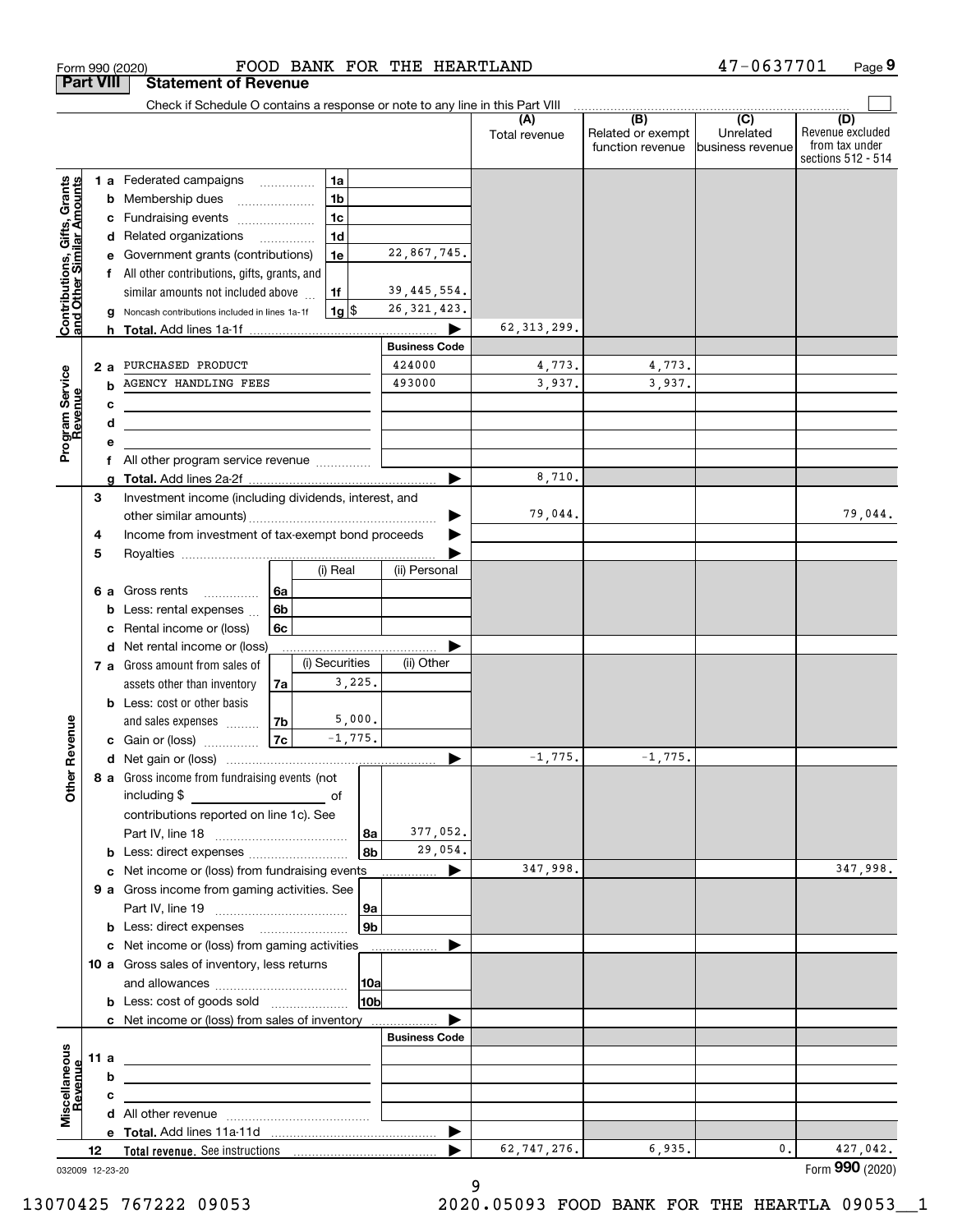Form 990 (2020) FOOD BANK FOR THE HEARTLAND 4 7-0 6 3 7 7 0 1 Page **Part IX Statement of Functional Expenses**

|              | Section 501(c)(3) and 501(c)(4) organizations must complete all columns. All other organizations must complete column (A).                               |                             |                                    |                                                      |                                |
|--------------|----------------------------------------------------------------------------------------------------------------------------------------------------------|-----------------------------|------------------------------------|------------------------------------------------------|--------------------------------|
|              | Check if Schedule O contains a response or note to any line in this Part IX                                                                              |                             |                                    |                                                      | $\overline{\mathbf{X}}$        |
|              | Do not include amounts reported on lines 6b,<br>7b, 8b, 9b, and 10b of Part VIII.                                                                        | (A)<br>Total expenses       | (B)<br>Program service<br>expenses | $\overline{C}$<br>Management and<br>general expenses | (D)<br>Fundraising<br>expenses |
| 1.           | Grants and other assistance to domestic organizations                                                                                                    |                             |                                    |                                                      |                                |
|              | and domestic governments. See Part IV, line 21                                                                                                           |                             |                                    |                                                      |                                |
| $\mathbf{2}$ | Grants and other assistance to domestic                                                                                                                  |                             |                                    |                                                      |                                |
|              | individuals. See Part IV, line 22                                                                                                                        |                             |                                    |                                                      |                                |
| 3            | Grants and other assistance to foreign                                                                                                                   |                             |                                    |                                                      |                                |
|              | organizations, foreign governments, and foreign                                                                                                          |                             |                                    |                                                      |                                |
|              | individuals. See Part IV, lines 15 and 16                                                                                                                |                             |                                    |                                                      |                                |
| 4            | Benefits paid to or for members                                                                                                                          |                             |                                    |                                                      |                                |
| 5            | Compensation of current officers, directors,                                                                                                             |                             |                                    |                                                      |                                |
|              |                                                                                                                                                          | 251,719.                    | 198,858.                           | 40,275.                                              | 12,586.                        |
| 6            | Compensation not included above to disqualified                                                                                                          |                             |                                    |                                                      |                                |
|              | persons (as defined under section 4958(f)(1)) and                                                                                                        |                             |                                    |                                                      |                                |
|              | persons described in section 4958(c)(3)(B)                                                                                                               |                             |                                    |                                                      |                                |
| 7            |                                                                                                                                                          | 3,196,326.                  | 2,525,097.                         | 511,412.                                             | 159,817.                       |
| 8            | Pension plan accruals and contributions (include                                                                                                         |                             |                                    |                                                      |                                |
|              | section 401(k) and 403(b) employer contributions)                                                                                                        |                             |                                    |                                                      |                                |
| 9            |                                                                                                                                                          | 631,457.                    | 498,851.                           | 101,033.                                             | 31,573.                        |
| 10           |                                                                                                                                                          | 198,855.                    | 157,095.                           | 31,817.                                              | 9,943.                         |
| 11           | Fees for services (nonemployees):                                                                                                                        |                             |                                    |                                                      |                                |
|              |                                                                                                                                                          |                             |                                    |                                                      |                                |
| b            |                                                                                                                                                          |                             |                                    |                                                      |                                |
|              |                                                                                                                                                          |                             |                                    |                                                      |                                |
|              |                                                                                                                                                          |                             |                                    |                                                      |                                |
| е            | Professional fundraising services. See Part IV, line 17                                                                                                  |                             |                                    |                                                      |                                |
| f            | Investment management fees                                                                                                                               |                             |                                    |                                                      |                                |
|              | g Other. (If line 11g amount exceeds 10% of line 25,<br>column (A) amount, list line 11g expenses on Sch O.)                                             | 448,300.                    | 335, 759.                          | 91, 296.                                             | 21, 245.                       |
| 12           |                                                                                                                                                          |                             |                                    |                                                      |                                |
| 13           |                                                                                                                                                          |                             |                                    |                                                      |                                |
| 14           |                                                                                                                                                          |                             |                                    |                                                      |                                |
| 15           |                                                                                                                                                          |                             |                                    |                                                      |                                |
| 16           |                                                                                                                                                          |                             |                                    |                                                      |                                |
| 17           |                                                                                                                                                          |                             |                                    |                                                      |                                |
| 18           | Payments of travel or entertainment expenses                                                                                                             |                             |                                    |                                                      |                                |
|              | for any federal, state, or local public officials                                                                                                        |                             |                                    |                                                      |                                |
| 19           | Conferences, conventions, and meetings                                                                                                                   | 11,748.                     | 9,281.                             | 1,880.                                               | 587.                           |
| 20           | Interest                                                                                                                                                 |                             |                                    |                                                      |                                |
| 21           |                                                                                                                                                          |                             |                                    |                                                      |                                |
| 22           | Depreciation, depletion, and amortization                                                                                                                | 526, 643.                   | 489,778.                           | 26, 332.                                             | 10,533.                        |
| 23           | Insurance                                                                                                                                                | 120,045.                    | 94,836.                            | 19,207.                                              | 6,002.                         |
| 24           | Other expenses. Itemize expenses not covered<br>above (List miscellaneous expenses on line 24e. If<br>line 24e amount exceeds 10% of line 25, column (A) |                             |                                    |                                                      |                                |
|              | amount, list line 24e expenses on Schedule O.)<br>a FOOD DISTRIBUTED TO AGE                                                                              | $\overline{51}$ , 155, 829. | 51, 155, 829.                      |                                                      |                                |
|              | <b>BACK PACK</b>                                                                                                                                         | 1,360,954.                  | 1,360,954.                         |                                                      |                                |
| b            | PUBLIC RELATIONS                                                                                                                                         | 663,806.                    | 277,144.                           |                                                      | 386,662.                       |
| c.           | VEHICLE EXPENSE                                                                                                                                          | 438,640.                    | 346,524.                           | 70,182.                                              | 21,934.                        |
| d            | SEE SCH O                                                                                                                                                | 1,684,035.                  | 1,605,758.                         | 63,869.                                              | 14,408.                        |
|              | e All other expenses<br>Total functional expenses. Add lines 1 through 24e                                                                               | 60,688,357.                 | 59,055,764.                        | 957,303.                                             | 675, 290.                      |
| 25<br>26     | Joint costs. Complete this line only if the organization                                                                                                 |                             |                                    |                                                      |                                |
|              | reported in column (B) joint costs from a combined                                                                                                       |                             |                                    |                                                      |                                |
|              | educational campaign and fundraising solicitation.                                                                                                       |                             |                                    |                                                      |                                |
|              | Check here $\blacktriangleright$<br>if following SOP 98-2 (ASC 958-720)                                                                                  |                             |                                    |                                                      |                                |

10

032010 12-23-20

Form (2020) **990**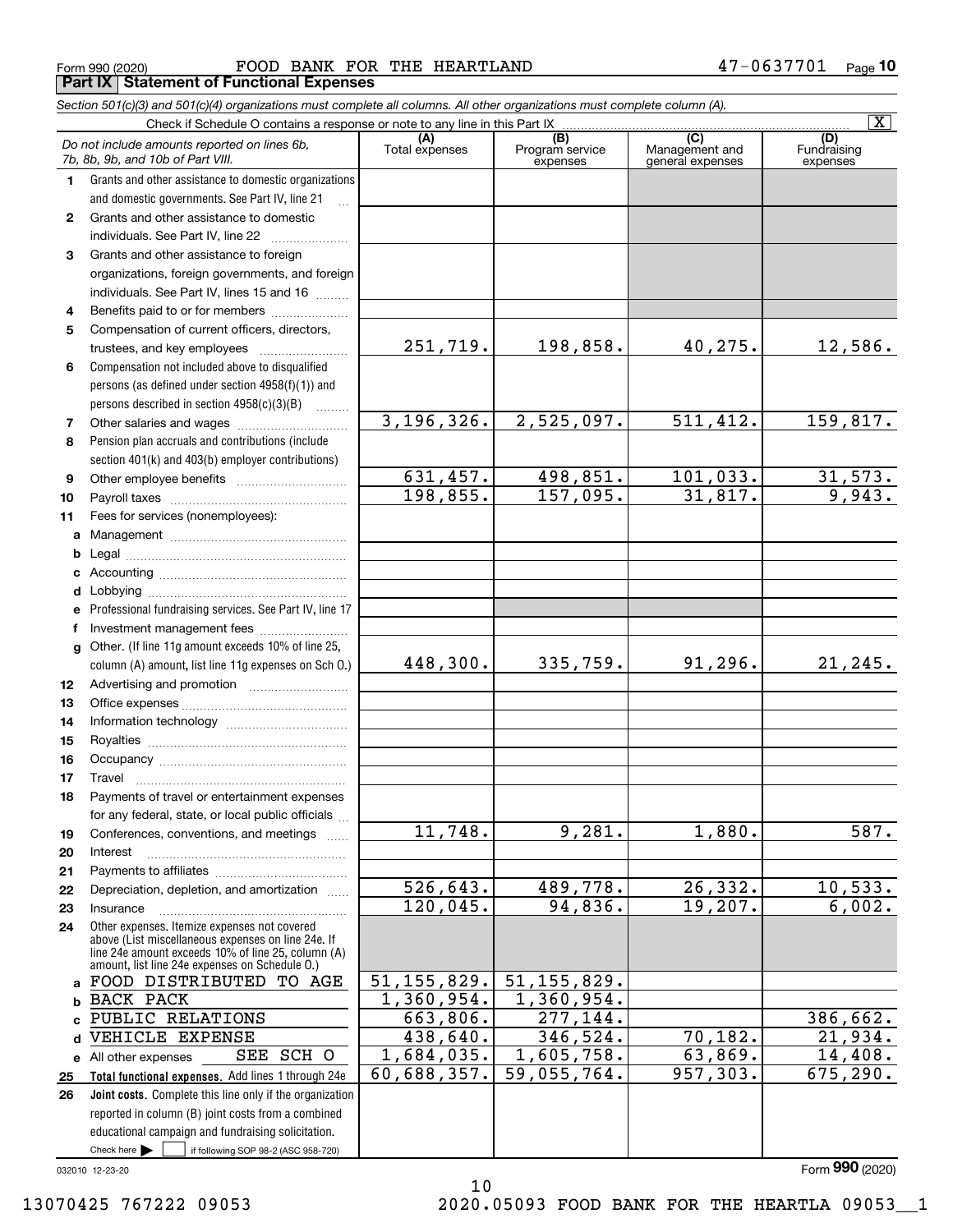## Form 990 (2020) FOOD BANK FOR THE HEARTLAND 4 7-0 6 3 7 7 0 1 Page

Check if Schedule O contains a response or note to any line in this Part X

**(A) (B)** Beginning of year | | End of year  $7,192,696.$  1 11,248,675. **11**Cash - non-interest-bearing ~~~~~~~~~~~~~~~~~~~~~~~~~ 605,693. 2 605,853. **22**Savings and temporary cash investments ~~~~~~~~~~~~~~~~~~ $1,085,456.$   $3$  149,340. **33** Pledges and grants receivable, net  $\ldots$  **multimes contained and grants receivable**, net **multimes contained and grants receivable**, net **multimes contained and grants receivable**  $1,414,875.$  4 | 358,178. Accounts receivable, net ~~~~~~~~~~~~~~~~~~~~~~~~~~ **445**Loans and other receivables from any current or former officer, director, trustee, key employee, creator or founder, substantial contributor, or 35% controlled entity or family member of any of these persons ............................ **5**Loans and other receivables from other disqualified persons (as defined **6**under section  $4958(f)(1)$ , and persons described in section  $4958(c)(3)(B)$ **677**Notes and loans receivable, net ~~~~~~~~~~~~~~~~~~~~~~~**Assets**  $1,787,381. | 8 | 1,455,891.$ **88**Inventories for sale or use ~~~~~~~~~~~~~~~~~~~~~~~~~~ 80,770. 37,990. **99**Prepaid expenses and deferred charges ~~~~~~~~~~~~~~~~~~ **10a**Land, buildings, and equipment: cost or other 9,749,780. basis. Complete Part VI of Schedule D will aller  $3,524,306.$   $5,978,659.$   $10c$  6,225,474. **10cb** Less: accumulated depreciation  $\ldots$  **10b 1111**Investments - publicly traded securities ~~~~~~~~~~~~~~~~~~~ **1212**Investments - other securities. See Part IV, line 11 ~~~~~~~~~~~~~~  $2,534,444.$   $|13|$  3,013,322. **1313**Investments - program-related. See Part IV, line 11 ~~~~~~~~~~~~~**1414**Intangible assets ~~~~~~~~~~~~~~~~~~~~~~~~~~~~~~ Other assets. See Part IV, line 11 ~~~~~~~~~~~~~~~~~~~~~~  $129,485.$  15 253,963. **1515**20,809,459. 23,348,686. **1616Total assets.**  Add lines 1 through 15 (must equal line 33)  $794,941.$   $|17|$  1,369,560. **1717**Accounts payable and accrued expenses ~~~~~~~~~~~~~~~~~~ **1818**Grants payable ~~~~~~~~~~~~~~~~~~~~~~~~~~~~~~~ 652,029. 465,312. **1919**Deferred revenue ~~~~~~~~~~~~~~~~~~~~~~~~~~~~~~ **2020**Tax-exempt bond liabilities …………………………………………………………… Escrow or custodial account liability. Complete Part IV of Schedule D **212122**Loans and other payables to any current or former officer, director, **Liabilities** iabilities trustee, key employee, creator or founder, substantial contributor, or 35% controlled entity or family member of any of these persons ~~~~~~~~~**2223**Secured mortgages and notes payable to unrelated third parties **23**Unsecured notes and loans payable to unrelated third parties **242425**Other liabilities (including federal income tax, payables to related third parties, and other liabilities not included on lines 17-24). Complete Part X of Schedule D ~~~~~~~~~~~~~~~~~~~~~~~~~~~~~~~  $602,631. |25| 252,307.$ **25**2,049,601. 2,087,179. **2626Total liabilities.**  Add lines 17 through 25 **Organizations that follow FASB ASC 958, check here** | X Assets or Fund Balances **Net Assets or Fund Balances and complete lines 27, 28, 32, and 33.** 17,814,137. 20,374,237. **2727**Net assets without donor restrictions ~~~~~~~~~~~~~~~~~~~~  $945,721. |28 | 887,270.$ **2828**Net assets with donor restrictions ~~~~~~~~~~~~~~~~~~~~~~ **Organizations that do not follow FASB ASC 958, check here** | **and complete lines 29 through 33. 2929**Capital stock or trust principal, or current funds ~~~~~~~~~~~~~~~ **3030**Paid-in or capital surplus, or land, building, or equipment fund www.commun.com **3131**Retained earnings, endowment, accumulated income, or other funds www.com ξ Total net assets or fund balances ~~~~~~~~~~~~~~~~~~~~~~ 18,759,858. 21,261,507. **3232**20,809,459. 23,348,686. Total liabilities and net assets/fund balances **3333**

47-0637701 Page 11

 $\mathcal{L}^{\text{max}}$ 

Form (2020) **990**

**Part X** Balance Sheet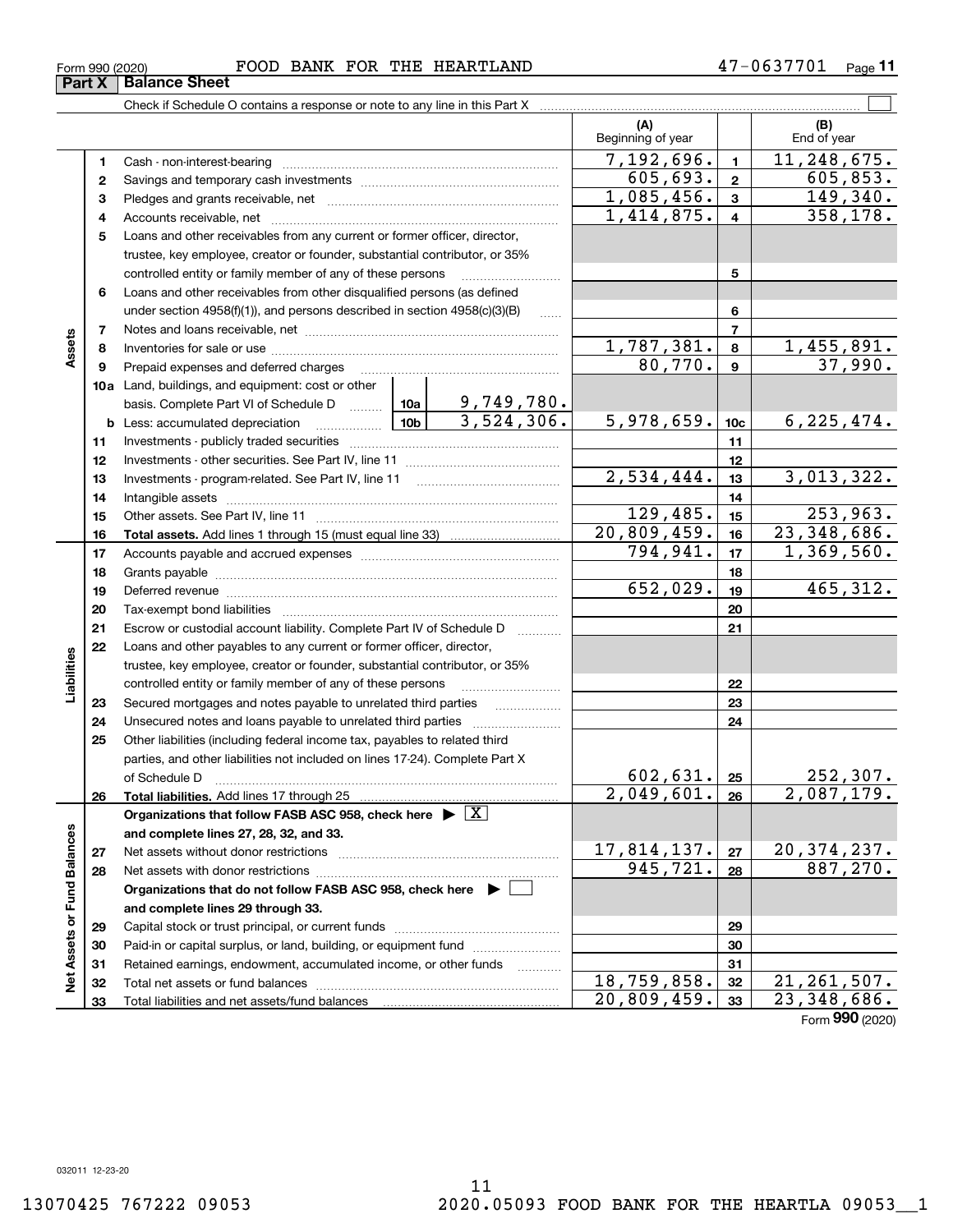|    | FOOD BANK FOR THE HEARTLAND<br>Form 990 (2020)                                                                                  |                         | 47-0637701     |             | Page 12  |
|----|---------------------------------------------------------------------------------------------------------------------------------|-------------------------|----------------|-------------|----------|
|    | Part XI<br><b>Reconciliation of Net Assets</b>                                                                                  |                         |                |             |          |
|    |                                                                                                                                 |                         |                |             |          |
|    |                                                                                                                                 |                         |                |             |          |
| 1  |                                                                                                                                 | $\mathbf{1}$            | 62,747,276.    |             |          |
| 2  |                                                                                                                                 | $\overline{2}$          | 60,688,357.    |             |          |
| 3  | Revenue less expenses. Subtract line 2 from line 1                                                                              | 3                       | 2,058,919.     |             |          |
| 4  |                                                                                                                                 | $\overline{\mathbf{4}}$ | 18,759,858.    |             |          |
| 5  |                                                                                                                                 | 5                       |                |             | 442,730. |
| 6  |                                                                                                                                 | 6                       |                |             |          |
| 7  |                                                                                                                                 | $\overline{7}$          |                |             |          |
| 8  | Prior period adjustments www.communication.communication.com/news/communication.com/news/communication.com/news/                | 8                       |                |             |          |
| 9  | Other changes in net assets or fund balances (explain on Schedule O)                                                            | 9                       |                |             | 0.       |
| 10 | Net assets or fund balances at end of year. Combine lines 3 through 9 (must equal Part X, line 32,                              |                         |                |             |          |
|    |                                                                                                                                 | 10                      | 21, 261, 507.  |             |          |
|    | Part XII Financial Statements and Reporting                                                                                     |                         |                |             |          |
|    |                                                                                                                                 |                         |                |             |          |
|    |                                                                                                                                 |                         |                | Yes         | No       |
| 1. | $\boxed{\text{X}}$ Accrual<br>Accounting method used to prepare the Form 990: <u>June</u> Cash<br>Other<br>$\mathbf{1}$         |                         |                |             |          |
|    | If the organization changed its method of accounting from a prior year or checked "Other," explain in Schedule O.               |                         |                |             |          |
|    | 2a Were the organization's financial statements compiled or reviewed by an independent accountant?                              |                         | 2a             |             | х        |
|    | If "Yes," check a box below to indicate whether the financial statements for the year were compiled or reviewed on a            |                         |                |             |          |
|    | separate basis, consolidated basis, or both:                                                                                    |                         |                |             |          |
|    | Separate basis<br>Consolidated basis<br>Both consolidated and separate basis                                                    |                         |                |             |          |
|    | b Were the organization's financial statements audited by an independent accountant?                                            |                         | 2 <sub>b</sub> | х           |          |
|    | If "Yes," check a box below to indicate whether the financial statements for the year were audited on a separate basis,         |                         |                |             |          |
|    | consolidated basis, or both:                                                                                                    |                         |                |             |          |
|    | $\lfloor x \rfloor$ Separate basis<br>Consolidated basis<br>Both consolidated and separate basis                                |                         |                |             |          |
|    | c If "Yes" to line 2a or 2b, does the organization have a committee that assumes responsibility for oversight of the audit,     |                         |                |             |          |
|    |                                                                                                                                 |                         | 2c             | $\mathbf X$ |          |
|    | If the organization changed either its oversight process or selection process during the tax year, explain on Schedule O.       |                         |                |             |          |
|    | 3a As a result of a federal award, was the organization required to undergo an audit or audits as set forth in the Single Audit |                         |                |             |          |
|    |                                                                                                                                 |                         | 3a             | x           |          |
|    | b If "Yes," did the organization undergo the required audit or audits? If the organization did not undergo the required audit   |                         |                |             |          |
|    |                                                                                                                                 |                         | 3b             | х<br>nnn    |          |

Form (2020) **990**

032012 12-23-20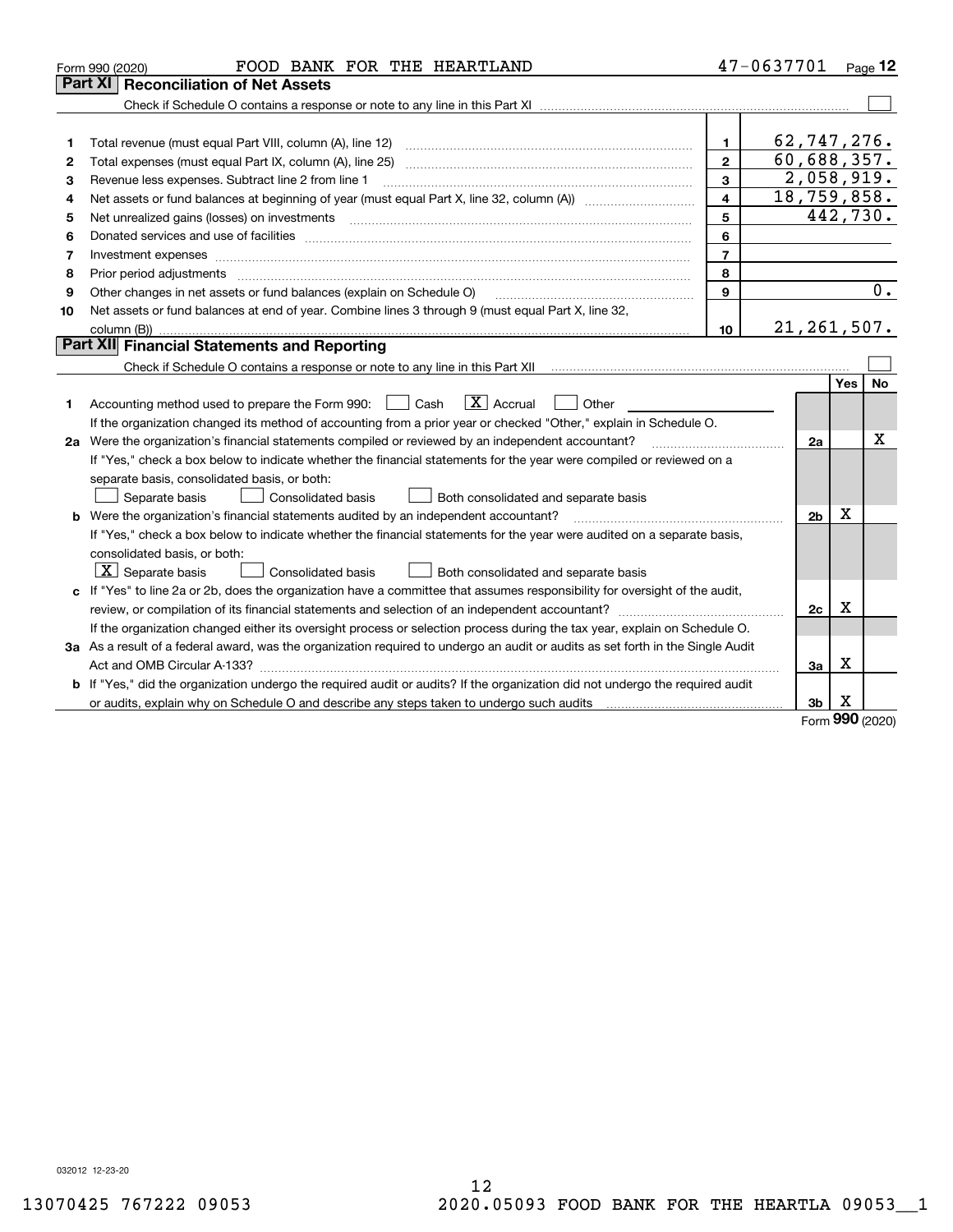| <b>SCHEDULE A</b> |  |
|-------------------|--|
|-------------------|--|

Department of the Treasury Internal Revenue Service

**(Form 990 or 990-EZ)**

# **Public Charity Status and Public Support**

**Complete if the organization is a section 501(c)(3) organization or a section 4947(a)(1) nonexempt charitable trust.**

| Attach to Form 990 or Form 990-EZ. |
|------------------------------------|
|                                    |

**| Go to www.irs.gov/Form990 for instructions and the latest information.**

| OMB No. 1545-0047                   |
|-------------------------------------|
| 020                                 |
| <b>Open to Public</b><br>Inspection |

|  | Name of the organization |
|--|--------------------------|
|--|--------------------------|

|        | Name of the organization<br><b>Employer identification number</b> |                                                                                                                                              |          |                                                       |     |                                                                |                            |  |                                      |  |  |
|--------|-------------------------------------------------------------------|----------------------------------------------------------------------------------------------------------------------------------------------|----------|-------------------------------------------------------|-----|----------------------------------------------------------------|----------------------------|--|--------------------------------------|--|--|
|        |                                                                   |                                                                                                                                              |          | FOOD BANK FOR THE HEARTLAND                           |     |                                                                |                            |  | 47-0637701                           |  |  |
| Part I |                                                                   | Reason for Public Charity Status. (All organizations must complete this part.) See instructions.                                             |          |                                                       |     |                                                                |                            |  |                                      |  |  |
|        |                                                                   | The organization is not a private foundation because it is: (For lines 1 through 12, check only one box.)                                    |          |                                                       |     |                                                                |                            |  |                                      |  |  |
| 1      |                                                                   | A church, convention of churches, or association of churches described in section 170(b)(1)(A)(i).                                           |          |                                                       |     |                                                                |                            |  |                                      |  |  |
| 2      |                                                                   | A school described in section 170(b)(1)(A)(ii). (Attach Schedule E (Form 990 or 990-EZ).)                                                    |          |                                                       |     |                                                                |                            |  |                                      |  |  |
| З      |                                                                   | A hospital or a cooperative hospital service organization described in section 170(b)(1)(A)(iii).                                            |          |                                                       |     |                                                                |                            |  |                                      |  |  |
|        |                                                                   | A medical research organization operated in conjunction with a hospital described in section 170(b)(1)(A)(iii). Enter the hospital's name,   |          |                                                       |     |                                                                |                            |  |                                      |  |  |
|        |                                                                   | city, and state:                                                                                                                             |          |                                                       |     |                                                                |                            |  |                                      |  |  |
| 5      |                                                                   | An organization operated for the benefit of a college or university owned or operated by a governmental unit described in                    |          |                                                       |     |                                                                |                            |  |                                      |  |  |
|        |                                                                   | section 170(b)(1)(A)(iv). (Complete Part II.)                                                                                                |          |                                                       |     |                                                                |                            |  |                                      |  |  |
| 6      |                                                                   | A federal, state, or local government or governmental unit described in section 170(b)(1)(A)(v).                                             |          |                                                       |     |                                                                |                            |  |                                      |  |  |
| 7      | $\lfloor x \rfloor$                                               | An organization that normally receives a substantial part of its support from a governmental unit or from the general public described in    |          |                                                       |     |                                                                |                            |  |                                      |  |  |
|        |                                                                   | section 170(b)(1)(A)(vi). (Complete Part II.)                                                                                                |          |                                                       |     |                                                                |                            |  |                                      |  |  |
| 8      |                                                                   | A community trust described in section 170(b)(1)(A)(vi). (Complete Part II.)                                                                 |          |                                                       |     |                                                                |                            |  |                                      |  |  |
| 9      |                                                                   | An agricultural research organization described in section 170(b)(1)(A)(ix) operated in conjunction with a land-grant college                |          |                                                       |     |                                                                |                            |  |                                      |  |  |
|        |                                                                   | or university or a non-land-grant college of agriculture (see instructions). Enter the name, city, and state of the college or               |          |                                                       |     |                                                                |                            |  |                                      |  |  |
|        |                                                                   | university:                                                                                                                                  |          |                                                       |     |                                                                |                            |  |                                      |  |  |
| 10     |                                                                   | An organization that normally receives (1) more than 33 1/3% of its support from contributions, membership fees, and gross receipts from     |          |                                                       |     |                                                                |                            |  |                                      |  |  |
|        |                                                                   | activities related to its exempt functions, subject to certain exceptions; and (2) no more than 33 1/3% of its support from gross investment |          |                                                       |     |                                                                |                            |  |                                      |  |  |
|        |                                                                   | income and unrelated business taxable income (less section 511 tax) from businesses acquired by the organization after June 30, 1975.        |          |                                                       |     |                                                                |                            |  |                                      |  |  |
|        |                                                                   | See section 509(a)(2). (Complete Part III.)                                                                                                  |          |                                                       |     |                                                                |                            |  |                                      |  |  |
| 11     |                                                                   | An organization organized and operated exclusively to test for public safety. See section 509(a)(4).                                         |          |                                                       |     |                                                                |                            |  |                                      |  |  |
| 12     |                                                                   | An organization organized and operated exclusively for the benefit of, to perform the functions of, or to carry out the purposes of one or   |          |                                                       |     |                                                                |                            |  |                                      |  |  |
|        |                                                                   | more publicly supported organizations described in section 509(a)(1) or section 509(a)(2). See section 509(a)(3). Check the box in           |          |                                                       |     |                                                                |                            |  |                                      |  |  |
|        |                                                                   | lines 12a through 12d that describes the type of supporting organization and complete lines 12e, 12f, and 12g.                               |          |                                                       |     |                                                                |                            |  |                                      |  |  |
| а      |                                                                   | Type I. A supporting organization operated, supervised, or controlled by its supported organization(s), typically by giving                  |          |                                                       |     |                                                                |                            |  |                                      |  |  |
|        |                                                                   | the supported organization(s) the power to regularly appoint or elect a majority of the directors or trustees of the supporting              |          |                                                       |     |                                                                |                            |  |                                      |  |  |
|        |                                                                   | organization. You must complete Part IV, Sections A and B.                                                                                   |          |                                                       |     |                                                                |                            |  |                                      |  |  |
| b      |                                                                   | Type II. A supporting organization supervised or controlled in connection with its supported organization(s), by having                      |          |                                                       |     |                                                                |                            |  |                                      |  |  |
|        |                                                                   | control or management of the supporting organization vested in the same persons that control or manage the supported                         |          |                                                       |     |                                                                |                            |  |                                      |  |  |
|        |                                                                   | organization(s). You must complete Part IV, Sections A and C.                                                                                |          |                                                       |     |                                                                |                            |  |                                      |  |  |
| c      |                                                                   | Type III functionally integrated. A supporting organization operated in connection with, and functionally integrated with,                   |          |                                                       |     |                                                                |                            |  |                                      |  |  |
|        |                                                                   | its supported organization(s) (see instructions). You must complete Part IV, Sections A, D, and E.                                           |          |                                                       |     |                                                                |                            |  |                                      |  |  |
| d      |                                                                   | Type III non-functionally integrated. A supporting organization operated in connection with its supported organization(s)                    |          |                                                       |     |                                                                |                            |  |                                      |  |  |
|        |                                                                   | that is not functionally integrated. The organization generally must satisfy a distribution requirement and an attentiveness                 |          |                                                       |     |                                                                |                            |  |                                      |  |  |
|        |                                                                   | requirement (see instructions). You must complete Part IV, Sections A and D, and Part V.                                                     |          |                                                       |     |                                                                |                            |  |                                      |  |  |
| е      |                                                                   | Check this box if the organization received a written determination from the IRS that it is a Type I, Type II, Type III                      |          |                                                       |     |                                                                |                            |  |                                      |  |  |
|        |                                                                   | functionally integrated, or Type III non-functionally integrated supporting organization.<br>f Enter the number of supported organizations   |          |                                                       |     |                                                                |                            |  |                                      |  |  |
|        |                                                                   | g Provide the following information about the supported organization(s).                                                                     |          |                                                       |     |                                                                |                            |  |                                      |  |  |
|        |                                                                   | (i) Name of supported                                                                                                                        | (ii) EIN | (iii) Type of organization                            |     | (iv) Is the organization listed<br>in your governing document? | (v) Amount of monetary     |  | (vi) Amount of other                 |  |  |
|        |                                                                   | organization                                                                                                                                 |          | (described on lines 1-10<br>above (see instructions)) | Yes | No                                                             | support (see instructions) |  | support (see instructions)           |  |  |
|        |                                                                   |                                                                                                                                              |          |                                                       |     |                                                                |                            |  |                                      |  |  |
|        |                                                                   |                                                                                                                                              |          |                                                       |     |                                                                |                            |  |                                      |  |  |
|        |                                                                   |                                                                                                                                              |          |                                                       |     |                                                                |                            |  |                                      |  |  |
|        |                                                                   |                                                                                                                                              |          |                                                       |     |                                                                |                            |  |                                      |  |  |
|        |                                                                   |                                                                                                                                              |          |                                                       |     |                                                                |                            |  |                                      |  |  |
|        |                                                                   |                                                                                                                                              |          |                                                       |     |                                                                |                            |  |                                      |  |  |
|        |                                                                   |                                                                                                                                              |          |                                                       |     |                                                                |                            |  |                                      |  |  |
|        |                                                                   |                                                                                                                                              |          |                                                       |     |                                                                |                            |  |                                      |  |  |
|        |                                                                   |                                                                                                                                              |          |                                                       |     |                                                                |                            |  |                                      |  |  |
|        |                                                                   |                                                                                                                                              |          |                                                       |     |                                                                |                            |  |                                      |  |  |
| Total  |                                                                   |                                                                                                                                              |          |                                                       |     |                                                                |                            |  | $A / F_{num}$ 000 $A = 000 FZ1$ 0000 |  |  |

LHA For Paperwork Reduction Act Notice, see the Instructions for Form 990 or 990-EZ. <sub>032021</sub> o1-25-21 Schedule A (Form 990 or 990-EZ) 2020 13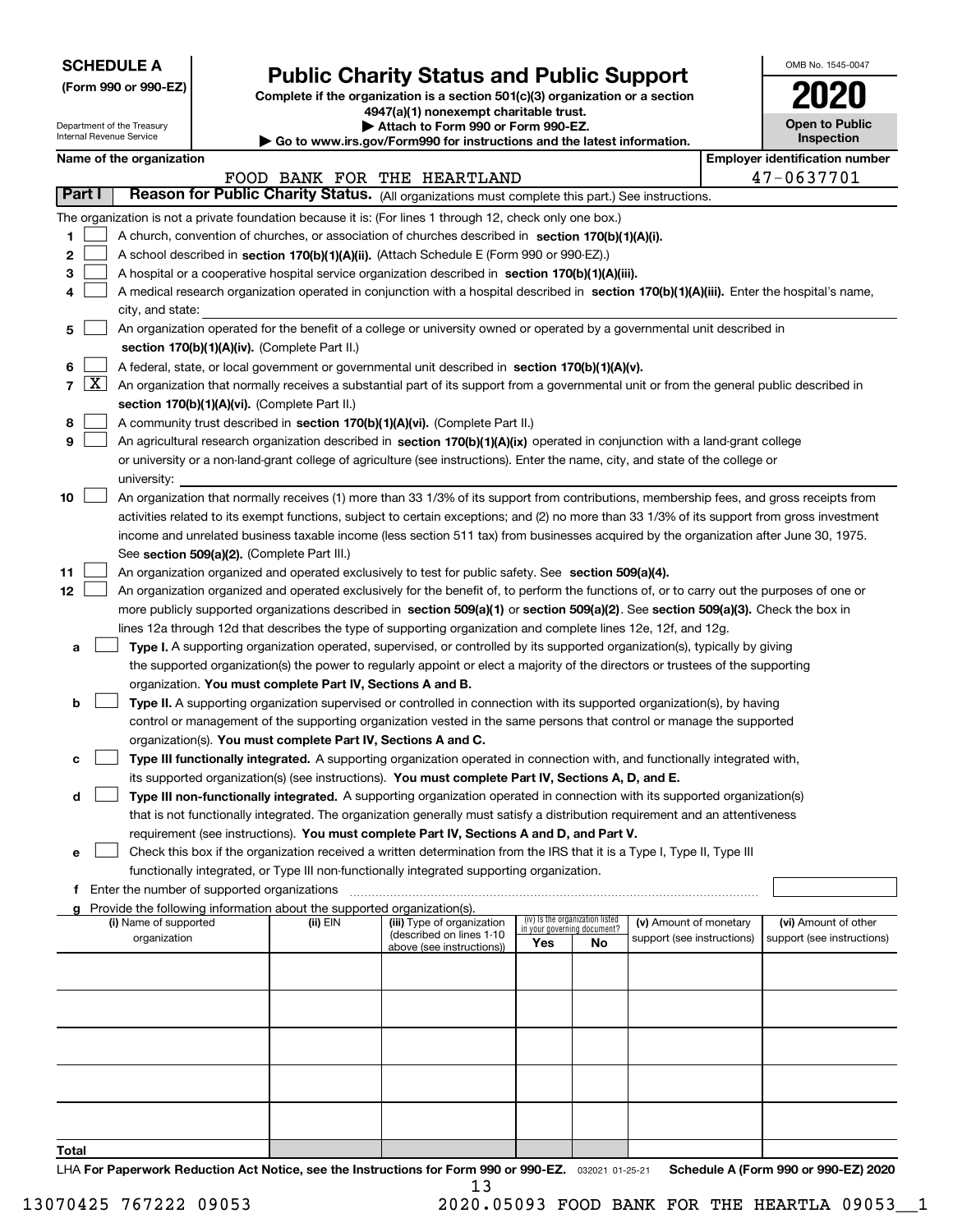### Schedule A (Form 990 or 990-EZ) 2020 Page FOOD BANK FOR THE HEARTLAND 47-0637701

**Part II Support Schedule for Organizations Described in Sections 170(b)(1)(A)(iv) and 170(b)(1)(A)(vi)**

(Complete only if you checked the box on line 5, 7, or 8 of Part I or if the organization failed to qualify under Part III. If the organization fails to qualify under the tests listed below, please complete Part III.)

|    | <b>Section A. Public Support</b>                                                                                                               |                                                        |          |            |            |                                      |                                                        |
|----|------------------------------------------------------------------------------------------------------------------------------------------------|--------------------------------------------------------|----------|------------|------------|--------------------------------------|--------------------------------------------------------|
|    | Calendar year (or fiscal year beginning in)                                                                                                    | (a) 2016                                               | (b) 2017 | $(c)$ 2018 | $(d)$ 2019 | (e) 2020                             | (f) Total                                              |
|    | 1 Gifts, grants, contributions, and                                                                                                            |                                                        |          |            |            |                                      |                                                        |
|    | membership fees received. (Do not                                                                                                              |                                                        |          |            |            |                                      |                                                        |
|    | include any "unusual grants.")                                                                                                                 | 19993652.21830420.21608444.41030633.62322009.166785158 |          |            |            |                                      |                                                        |
|    | 2 Tax revenues levied for the organ-                                                                                                           |                                                        |          |            |            |                                      |                                                        |
|    | ization's benefit and either paid to                                                                                                           |                                                        |          |            |            |                                      |                                                        |
|    | or expended on its behalf                                                                                                                      |                                                        |          |            |            |                                      |                                                        |
|    | 3 The value of services or facilities                                                                                                          |                                                        |          |            |            |                                      |                                                        |
|    | furnished by a governmental unit to                                                                                                            |                                                        |          |            |            |                                      |                                                        |
|    | the organization without charge                                                                                                                |                                                        |          |            |            |                                      |                                                        |
|    | 4 Total. Add lines 1 through 3                                                                                                                 |                                                        |          |            |            |                                      | 19993652.21830420.21608444.41030633.62322009.166785158 |
| 5. | The portion of total contributions                                                                                                             |                                                        |          |            |            |                                      |                                                        |
|    | by each person (other than a                                                                                                                   |                                                        |          |            |            |                                      |                                                        |
|    | governmental unit or publicly                                                                                                                  |                                                        |          |            |            |                                      |                                                        |
|    | supported organization) included                                                                                                               |                                                        |          |            |            |                                      |                                                        |
|    | on line 1 that exceeds 2% of the                                                                                                               |                                                        |          |            |            |                                      |                                                        |
|    | amount shown on line 11,                                                                                                                       |                                                        |          |            |            |                                      |                                                        |
|    | column (f)                                                                                                                                     |                                                        |          |            |            |                                      |                                                        |
|    | 6 Public support. Subtract line 5 from line 4.                                                                                                 |                                                        |          |            |            |                                      | 166785158                                              |
|    | <b>Section B. Total Support</b>                                                                                                                |                                                        |          |            |            |                                      |                                                        |
|    | Calendar year (or fiscal year beginning in)                                                                                                    | (a) 2016                                               | (b) 2017 | $(c)$ 2018 | $(d)$ 2019 | (e) 2020                             | (f) Total                                              |
|    | <b>7</b> Amounts from line 4                                                                                                                   |                                                        |          |            |            |                                      | 19993652.21830420.21608444.41030633.62322009.166785158 |
| 8  | Gross income from interest,                                                                                                                    |                                                        |          |            |            |                                      |                                                        |
|    | dividends, payments received on                                                                                                                |                                                        |          |            |            |                                      |                                                        |
|    | securities loans, rents, royalties,                                                                                                            |                                                        |          |            |            |                                      |                                                        |
|    | and income from similar sources                                                                                                                | 119,555.                                               | 82,130.  | 81,994.    | 70, 206.   | 79,044.                              | 432,929.                                               |
|    | <b>9</b> Net income from unrelated business                                                                                                    |                                                        |          |            |            |                                      |                                                        |
|    | activities, whether or not the                                                                                                                 |                                                        |          |            |            |                                      |                                                        |
|    |                                                                                                                                                |                                                        |          |            |            |                                      |                                                        |
|    | business is regularly carried on                                                                                                               |                                                        |          |            |            |                                      |                                                        |
|    | 10 Other income. Do not include gain                                                                                                           |                                                        |          |            |            |                                      |                                                        |
|    | or loss from the sale of capital                                                                                                               |                                                        |          |            |            |                                      |                                                        |
|    | assets (Explain in Part VI.)                                                                                                                   |                                                        |          |            |            |                                      | 167218087                                              |
|    | 11 Total support. Add lines 7 through 10                                                                                                       |                                                        |          |            |            |                                      |                                                        |
|    | 12 Gross receipts from related activities, etc. (see instructions)                                                                             |                                                        |          |            |            | 12                                   |                                                        |
|    | 13 First 5 years. If the Form 990 is for the organization's first, second, third, fourth, or fifth tax year as a section 501(c)(3)             |                                                        |          |            |            |                                      |                                                        |
|    | organization, check this box and stop here<br><b>Section C. Computation of Public Support Percentage</b>                                       |                                                        |          |            |            |                                      |                                                        |
|    |                                                                                                                                                |                                                        |          |            |            |                                      | 99.74                                                  |
|    |                                                                                                                                                |                                                        |          |            |            | 14                                   | $\frac{9}{6}$<br>99.69                                 |
|    |                                                                                                                                                |                                                        |          |            |            | 15                                   | %                                                      |
|    | 16a 33 1/3% support test - 2020. If the organization did not check the box on line 13, and line 14 is 33 1/3% or more, check this box and      |                                                        |          |            |            |                                      |                                                        |
|    | stop here. The organization qualifies as a publicly supported organization                                                                     |                                                        |          |            |            |                                      | $\blacktriangleright$ $\vert$ X $\vert$                |
|    | b 33 1/3% support test - 2019. If the organization did not check a box on line 13 or 16a, and line 15 is 33 1/3% or more, check this box       |                                                        |          |            |            |                                      |                                                        |
|    | and stop here. The organization qualifies as a publicly supported organization                                                                 |                                                        |          |            |            |                                      |                                                        |
|    | 17a 10% -facts-and-circumstances test - 2020. If the organization did not check a box on line 13, 16a, or 16b, and line 14 is 10% or more,     |                                                        |          |            |            |                                      |                                                        |
|    | and if the organization meets the facts-and-circumstances test, check this box and stop here. Explain in Part VI how the organization          |                                                        |          |            |            |                                      |                                                        |
|    | meets the facts-and-circumstances test. The organization qualifies as a publicly supported organization                                        |                                                        |          |            |            |                                      |                                                        |
|    | <b>b 10% -facts-and-circumstances test - 2019.</b> If the organization did not check a box on line 13, 16a, 16b, or 17a, and line 15 is 10% or |                                                        |          |            |            |                                      |                                                        |
|    | more, and if the organization meets the facts-and-circumstances test, check this box and stop here. Explain in Part VI how the                 |                                                        |          |            |            |                                      |                                                        |
|    | organization meets the facts-and-circumstances test. The organization qualifies as a publicly supported organization                           |                                                        |          |            |            |                                      |                                                        |
|    | 18 Private foundation. If the organization did not check a box on line 13, 16a, 16b, 17a, or 17b, check this box and see instructions          |                                                        |          |            |            | Schodule A (Form 000 or 000 F7) 2020 |                                                        |

**Schedule A (Form 990 or 990-EZ) 2020**

032022 01-25-21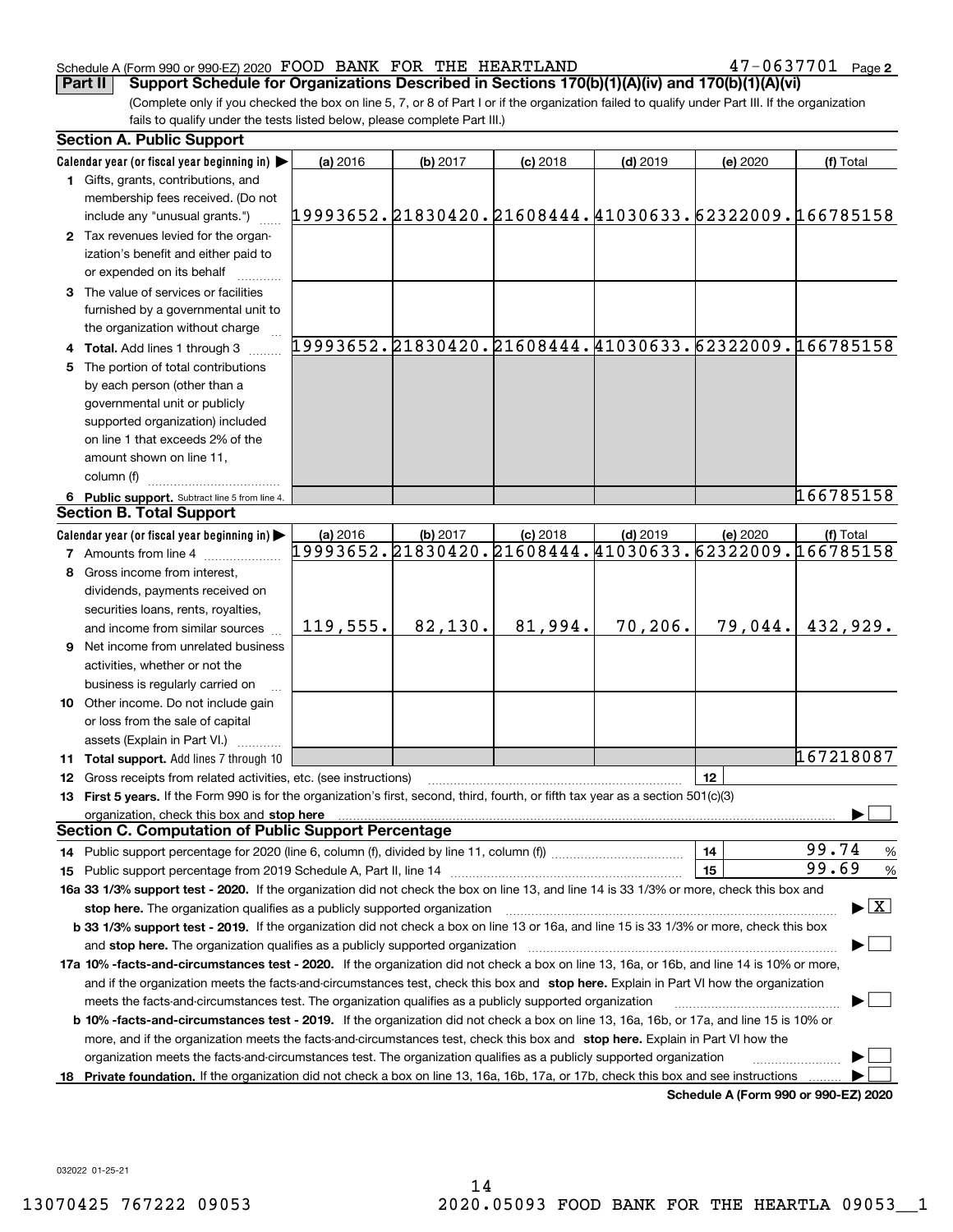|  | Schedule A (Form 990 or 990-EZ) 2020 FOOD BANK FOR THE HEARTLAND                  |  |  | $47 - 0637701$ Page 3 |  |
|--|-----------------------------------------------------------------------------------|--|--|-----------------------|--|
|  | <b>Part III Support Schedule for Organizations Described in Section 509(a)(2)</b> |  |  |                       |  |

(Complete only if you checked the box on line 10 of Part I or if the organization failed to qualify under Part II. If the organization fails to qualify under the tests listed below, please complete Part II.)

|    | <b>Section A. Public Support</b>                                                                                                                                                                                              |          |          |            |            |          |                                      |
|----|-------------------------------------------------------------------------------------------------------------------------------------------------------------------------------------------------------------------------------|----------|----------|------------|------------|----------|--------------------------------------|
|    | Calendar year (or fiscal year beginning in) $\blacktriangleright$                                                                                                                                                             | (a) 2016 | (b) 2017 | $(c)$ 2018 | $(d)$ 2019 | (e) 2020 | (f) Total                            |
|    | 1 Gifts, grants, contributions, and                                                                                                                                                                                           |          |          |            |            |          |                                      |
|    | membership fees received. (Do not                                                                                                                                                                                             |          |          |            |            |          |                                      |
|    | include any "unusual grants.")                                                                                                                                                                                                |          |          |            |            |          |                                      |
|    | 2 Gross receipts from admissions,<br>merchandise sold or services per-<br>formed, or facilities furnished in<br>any activity that is related to the<br>organization's tax-exempt purpose                                      |          |          |            |            |          |                                      |
|    | 3 Gross receipts from activities that                                                                                                                                                                                         |          |          |            |            |          |                                      |
|    | are not an unrelated trade or bus-                                                                                                                                                                                            |          |          |            |            |          |                                      |
|    | iness under section 513                                                                                                                                                                                                       |          |          |            |            |          |                                      |
|    | 4 Tax revenues levied for the organ-                                                                                                                                                                                          |          |          |            |            |          |                                      |
|    | ization's benefit and either paid to                                                                                                                                                                                          |          |          |            |            |          |                                      |
|    | or expended on its behalf<br>.                                                                                                                                                                                                |          |          |            |            |          |                                      |
|    | 5 The value of services or facilities<br>furnished by a governmental unit to                                                                                                                                                  |          |          |            |            |          |                                      |
|    | the organization without charge                                                                                                                                                                                               |          |          |            |            |          |                                      |
|    | <b>6 Total.</b> Add lines 1 through 5                                                                                                                                                                                         |          |          |            |            |          |                                      |
|    | 7a Amounts included on lines 1, 2, and                                                                                                                                                                                        |          |          |            |            |          |                                      |
|    | 3 received from disqualified persons                                                                                                                                                                                          |          |          |            |            |          |                                      |
|    | <b>b</b> Amounts included on lines 2 and 3 received<br>from other than disqualified persons that<br>exceed the greater of \$5,000 or 1% of the<br>amount on line 13 for the year                                              |          |          |            |            |          |                                      |
|    | c Add lines 7a and 7b                                                                                                                                                                                                         |          |          |            |            |          |                                      |
|    | 8 Public support. (Subtract line 7c from line 6.)<br><b>Section B. Total Support</b>                                                                                                                                          |          |          |            |            |          |                                      |
|    | Calendar year (or fiscal year beginning in) $\blacktriangleright$                                                                                                                                                             | (a) 2016 | (b) 2017 | $(c)$ 2018 | $(d)$ 2019 | (e) 2020 | (f) Total                            |
|    | 9 Amounts from line 6                                                                                                                                                                                                         |          |          |            |            |          |                                      |
|    | 10a Gross income from interest,<br>dividends, payments received on<br>securities loans, rents, royalties,<br>and income from similar sources                                                                                  |          |          |            |            |          |                                      |
|    | <b>b</b> Unrelated business taxable income                                                                                                                                                                                    |          |          |            |            |          |                                      |
|    | (less section 511 taxes) from businesses                                                                                                                                                                                      |          |          |            |            |          |                                      |
|    | acquired after June 30, 1975                                                                                                                                                                                                  |          |          |            |            |          |                                      |
|    | c Add lines 10a and 10b                                                                                                                                                                                                       |          |          |            |            |          |                                      |
|    | 11 Net income from unrelated business<br>activities not included in line 10b,<br>whether or not the business is<br>regularly carried on                                                                                       |          |          |            |            |          |                                      |
|    | 12 Other income. Do not include gain<br>or loss from the sale of capital<br>assets (Explain in Part VI.)                                                                                                                      |          |          |            |            |          |                                      |
|    | <b>13</b> Total support. (Add lines 9, 10c, 11, and 12.)                                                                                                                                                                      |          |          |            |            |          |                                      |
|    | 14 First 5 years. If the Form 990 is for the organization's first, second, third, fourth, or fifth tax year as a section 501(c)(3) organization,                                                                              |          |          |            |            |          |                                      |
|    | check this box and stop here with the continuum control to the control of the state of the state of the control of the state of the control of the control of the control of the control of the control of the control of the |          |          |            |            |          |                                      |
|    | <b>Section C. Computation of Public Support Percentage</b>                                                                                                                                                                    |          |          |            |            |          |                                      |
|    | 15 Public support percentage for 2020 (line 8, column (f), divided by line 13, column (f))                                                                                                                                    |          |          |            |            | 15       | %                                    |
|    | 16 Public support percentage from 2019 Schedule A, Part III, line 15                                                                                                                                                          |          |          |            |            | 16       | %                                    |
|    | <b>Section D. Computation of Investment Income Percentage</b>                                                                                                                                                                 |          |          |            |            |          |                                      |
|    | 17 Investment income percentage for 2020 (line 10c, column (f), divided by line 13, column (f))                                                                                                                               |          |          |            |            | 17       | %                                    |
|    | <b>18</b> Investment income percentage from <b>2019</b> Schedule A, Part III, line 17                                                                                                                                         |          |          |            |            | 18       | %                                    |
|    | 19a 33 1/3% support tests - 2020. If the organization did not check the box on line 14, and line 15 is more than 33 1/3%, and line 17 is not                                                                                  |          |          |            |            |          |                                      |
|    | more than 33 1/3%, check this box and stop here. The organization qualifies as a publicly supported organization                                                                                                              |          |          |            |            |          | ▶                                    |
|    | b 33 1/3% support tests - 2019. If the organization did not check a box on line 14 or line 19a, and line 16 is more than 33 1/3%, and                                                                                         |          |          |            |            |          |                                      |
|    | line 18 is not more than 33 1/3%, check this box and stop here. The organization qualifies as a publicly supported organization                                                                                               |          |          |            |            |          |                                      |
| 20 | <b>Private foundation.</b> If the organization did not check a box on line 14, 19a, or 19b, check this box and see instructions                                                                                               |          |          |            |            |          |                                      |
|    | 032023 01-25-21                                                                                                                                                                                                               |          | 15       |            |            |          | Schedule A (Form 990 or 990-EZ) 2020 |

13070425 767222 09053 2020.05093 FOOD BANK FOR THE HEARTLA 09053\_\_1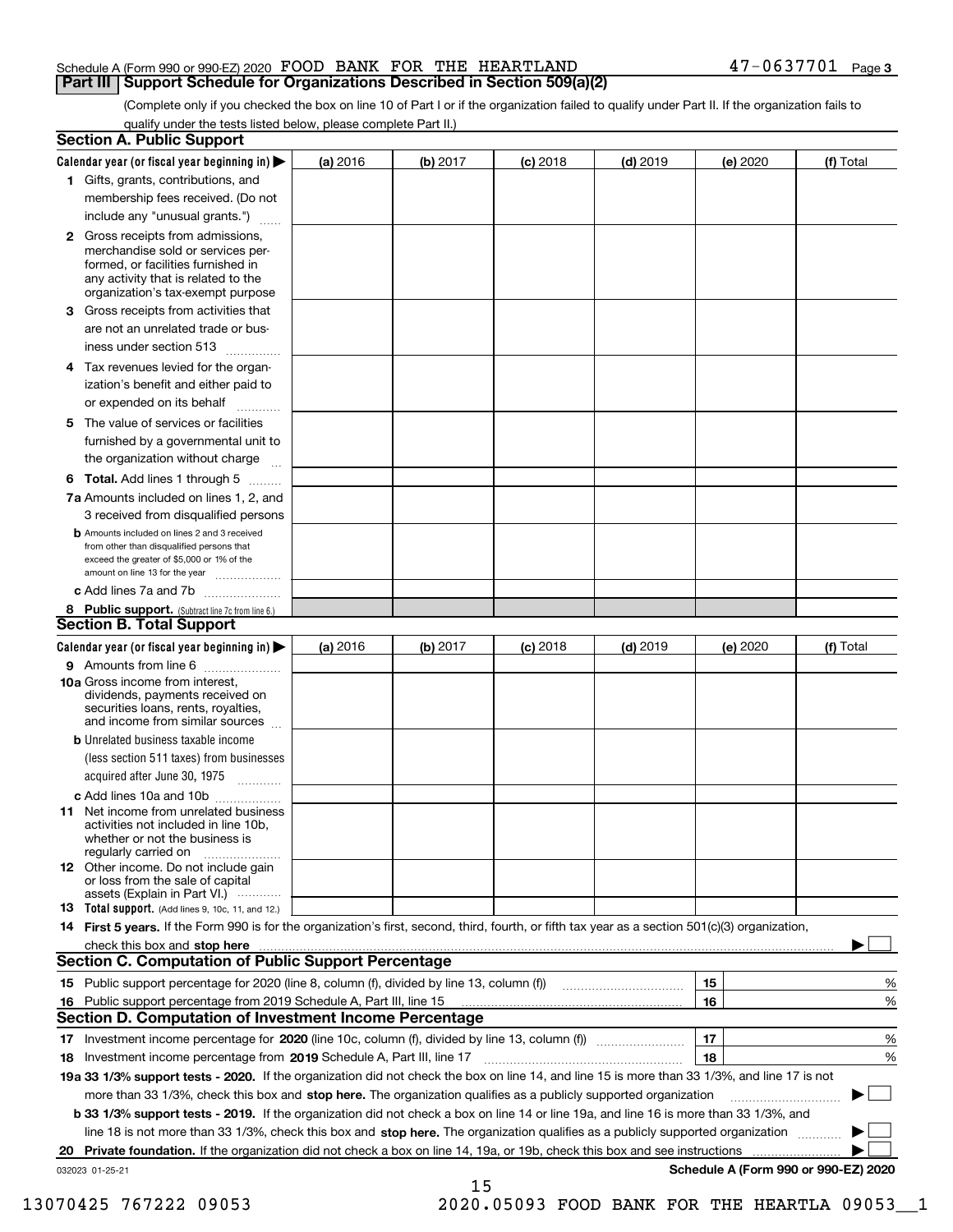## Schedule A (Form 990 or 990-EZ) 2020 Page FOOD BANK FOR THE HEARTLAND 47-0637701

## **Part IV Supporting Organizations**

(Complete only if you checked a box in line 12 on Part I. If you checked box 12a, Part I, complete Sections A and B. If you checked box 12b, Part I, complete Sections A and C. If you checked box 12c, Part I, complete Sections A, D, and E. If you checked box 12d, Part I, complete Sections A and D, and complete Part V.)

## **Section A. All Supporting Organizations**

- **1** Are all of the organization's supported organizations listed by name in the organization's governing documents? If "No," describe in **Part VI** how the supported organizations are designated. If designated by *class or purpose, describe the designation. If historic and continuing relationship, explain.*
- **2** Did the organization have any supported organization that does not have an IRS determination of status under section 509(a)(1) or (2)? If "Yes," explain in Part VI how the organization determined that the supported *organization was described in section 509(a)(1) or (2).*
- **3a** Did the organization have a supported organization described in section 501(c)(4), (5), or (6)? If "Yes," answer *lines 3b and 3c below.*
- **b** Did the organization confirm that each supported organization qualified under section 501(c)(4), (5), or (6) and satisfied the public support tests under section 509(a)(2)? If "Yes," describe in **Part VI** when and how the *organization made the determination.*
- **c**Did the organization ensure that all support to such organizations was used exclusively for section 170(c)(2)(B) purposes? If "Yes," explain in **Part VI** what controls the organization put in place to ensure such use.
- **4a***If* Was any supported organization not organized in the United States ("foreign supported organization")? *"Yes," and if you checked box 12a or 12b in Part I, answer lines 4b and 4c below.*
- **b** Did the organization have ultimate control and discretion in deciding whether to make grants to the foreign supported organization? If "Yes," describe in **Part VI** how the organization had such control and discretion *despite being controlled or supervised by or in connection with its supported organizations.*
- **c** Did the organization support any foreign supported organization that does not have an IRS determination under sections 501(c)(3) and 509(a)(1) or (2)? If "Yes," explain in **Part VI** what controls the organization used *to ensure that all support to the foreign supported organization was used exclusively for section 170(c)(2)(B) purposes.*
- **5a** Did the organization add, substitute, or remove any supported organizations during the tax year? If "Yes," answer lines 5b and 5c below (if applicable). Also, provide detail in **Part VI,** including (i) the names and EIN *numbers of the supported organizations added, substituted, or removed; (ii) the reasons for each such action; (iii) the authority under the organization's organizing document authorizing such action; and (iv) how the action was accomplished (such as by amendment to the organizing document).*
- **b** Type I or Type II only. Was any added or substituted supported organization part of a class already designated in the organization's organizing document?
- **cSubstitutions only.**  Was the substitution the result of an event beyond the organization's control?
- **6** Did the organization provide support (whether in the form of grants or the provision of services or facilities) to **Part VI.** *If "Yes," provide detail in* support or benefit one or more of the filing organization's supported organizations? anyone other than (i) its supported organizations, (ii) individuals that are part of the charitable class benefited by one or more of its supported organizations, or (iii) other supporting organizations that also
- **7**Did the organization provide a grant, loan, compensation, or other similar payment to a substantial contributor *If "Yes," complete Part I of Schedule L (Form 990 or 990-EZ).* regard to a substantial contributor? (as defined in section 4958(c)(3)(C)), a family member of a substantial contributor, or a 35% controlled entity with
- **8** Did the organization make a loan to a disqualified person (as defined in section 4958) not described in line 7? *If "Yes," complete Part I of Schedule L (Form 990 or 990-EZ).*
- **9a** Was the organization controlled directly or indirectly at any time during the tax year by one or more in section 509(a)(1) or (2))? If "Yes," *provide detail in* <code>Part VI.</code> disqualified persons, as defined in section 4946 (other than foundation managers and organizations described
- **b** Did one or more disqualified persons (as defined in line 9a) hold a controlling interest in any entity in which the supporting organization had an interest? If "Yes," provide detail in P**art VI**.
- **c**Did a disqualified person (as defined in line 9a) have an ownership interest in, or derive any personal benefit from, assets in which the supporting organization also had an interest? If "Yes," provide detail in P**art VI.**
- **10a** Was the organization subject to the excess business holdings rules of section 4943 because of section supporting organizations)? If "Yes," answer line 10b below. 4943(f) (regarding certain Type II supporting organizations, and all Type III non-functionally integrated
- **b** Did the organization have any excess business holdings in the tax year? (Use Schedule C, Form 4720, to *determine whether the organization had excess business holdings.)*

032024 01-25-21

**4b4c5a 5b5c6789a 9b9c10a10bSchedule A (Form 990 or 990-EZ) 2020**

13070425 767222 09053 2020.05093 FOOD BANK FOR THE HEARTLA 09053\_\_1

**1**

**2**

**3a**

**3b**

**3c**

**4a**

**YesNo**

16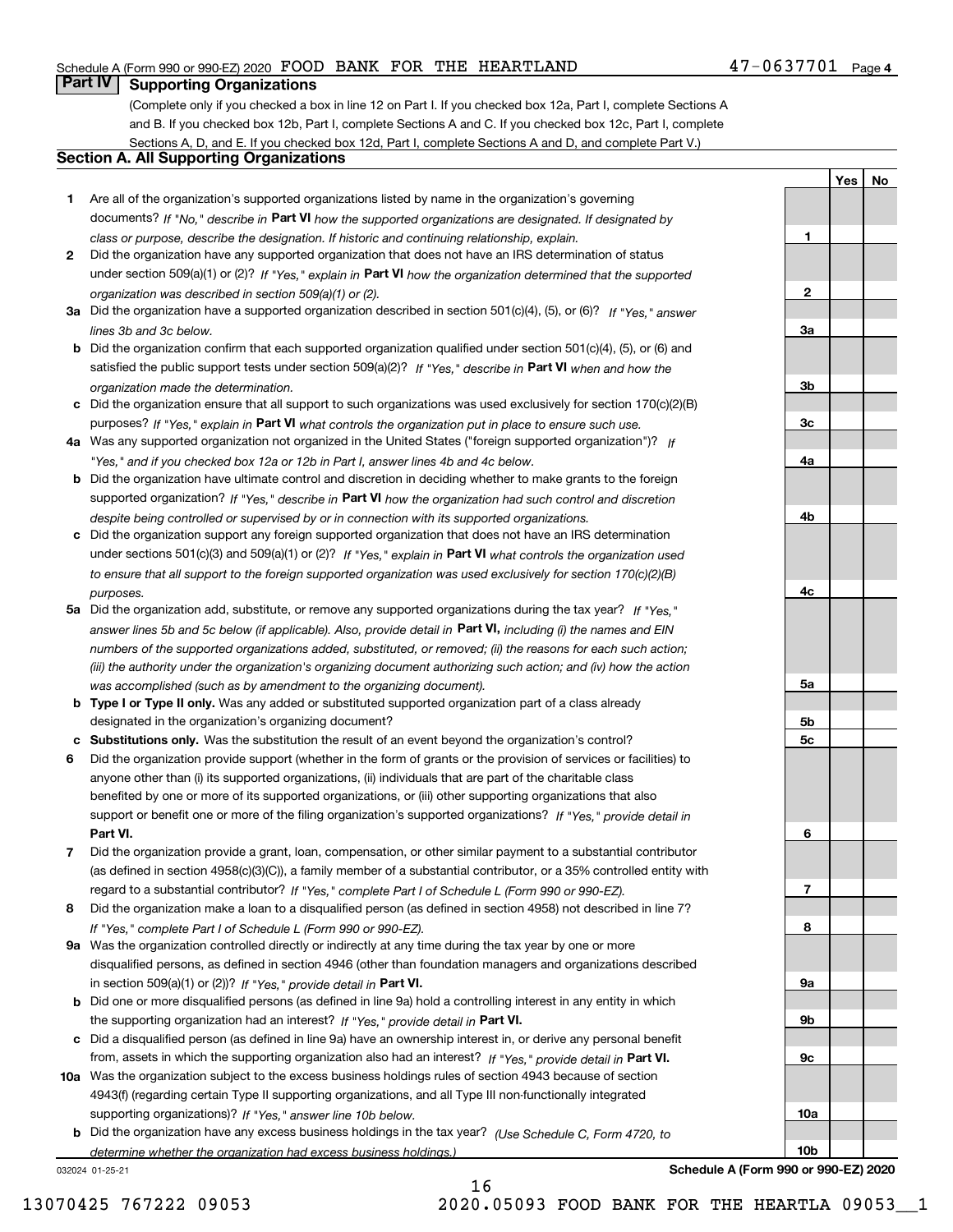## Schedule A (Form 990 or 990-EZ) 2020 Page FOOD BANK FOR THE HEARTLAND 47-0637701

|              | Part IV<br><b>Supporting Organizations (continued)</b>                                                                                                                                                                                                   |                |            |    |
|--------------|----------------------------------------------------------------------------------------------------------------------------------------------------------------------------------------------------------------------------------------------------------|----------------|------------|----|
|              |                                                                                                                                                                                                                                                          |                | Yes        | No |
| 11           | Has the organization accepted a gift or contribution from any of the following persons?                                                                                                                                                                  |                |            |    |
|              | a A person who directly or indirectly controls, either alone or together with persons described in lines 11b and                                                                                                                                         |                |            |    |
|              | 11c below, the governing body of a supported organization?                                                                                                                                                                                               | 11a            |            |    |
|              | <b>b</b> A family member of a person described in line 11a above?                                                                                                                                                                                        | 11b            |            |    |
|              | c A 35% controlled entity of a person described in line 11a or 11b above? If "Yes" to line 11a, 11b, or 11c, provide                                                                                                                                     |                |            |    |
|              | detail in Part VI.                                                                                                                                                                                                                                       | 11c            |            |    |
|              | <b>Section B. Type I Supporting Organizations</b>                                                                                                                                                                                                        |                |            |    |
|              |                                                                                                                                                                                                                                                          |                | Yes        | No |
| 1            | Did the governing body, members of the governing body, officers acting in their official capacity, or membership of one or                                                                                                                               |                |            |    |
|              | more supported organizations have the power to regularly appoint or elect at least a majority of the organization's officers,<br>directors, or trustees at all times during the tax year? If "No," describe in Part VI how the supported organization(s) |                |            |    |
|              | effectively operated, supervised, or controlled the organization's activities. If the organization had more than one supported                                                                                                                           |                |            |    |
|              | organization, describe how the powers to appoint and/or remove officers, directors, or trustees were allocated among the                                                                                                                                 |                |            |    |
|              | supported organizations and what conditions or restrictions, if any, applied to such powers during the tax year.                                                                                                                                         | 1              |            |    |
| $\mathbf{2}$ | Did the organization operate for the benefit of any supported organization other than the supported                                                                                                                                                      |                |            |    |
|              | organization(s) that operated, supervised, or controlled the supporting organization? If "Yes," explain in                                                                                                                                               |                |            |    |
|              | Part VI how providing such benefit carried out the purposes of the supported organization(s) that operated,                                                                                                                                              | $\overline{2}$ |            |    |
|              | supervised, or controlled the supporting organization.<br><b>Section C. Type II Supporting Organizations</b>                                                                                                                                             |                |            |    |
|              |                                                                                                                                                                                                                                                          |                | Yes        | No |
| 1.           | Were a majority of the organization's directors or trustees during the tax year also a majority of the directors                                                                                                                                         |                |            |    |
|              | or trustees of each of the organization's supported organization(s)? If "No," describe in Part VI how control                                                                                                                                            |                |            |    |
|              | or management of the supporting organization was vested in the same persons that controlled or managed                                                                                                                                                   |                |            |    |
|              | the supported organization(s).                                                                                                                                                                                                                           | 1              |            |    |
|              | Section D. All Type III Supporting Organizations                                                                                                                                                                                                         |                |            |    |
|              |                                                                                                                                                                                                                                                          |                | Yes        | No |
| 1            | Did the organization provide to each of its supported organizations, by the last day of the fifth month of the                                                                                                                                           |                |            |    |
|              | organization's tax year, (i) a written notice describing the type and amount of support provided during the prior tax                                                                                                                                    |                |            |    |
|              | year, (ii) a copy of the Form 990 that was most recently filed as of the date of notification, and (iii) copies of the                                                                                                                                   |                |            |    |
|              | organization's governing documents in effect on the date of notification, to the extent not previously provided?                                                                                                                                         | 1              |            |    |
| 2            | Were any of the organization's officers, directors, or trustees either (i) appointed or elected by the supported                                                                                                                                         |                |            |    |
|              | organization(s) or (ii) serving on the governing body of a supported organization? If "No," explain in Part VI how                                                                                                                                       |                |            |    |
|              | the organization maintained a close and continuous working relationship with the supported organization(s).                                                                                                                                              | 2              |            |    |
| 3            | By reason of the relationship described in line 2, above, did the organization's supported organizations have a                                                                                                                                          |                |            |    |
|              | significant voice in the organization's investment policies and in directing the use of the organization's                                                                                                                                               |                |            |    |
|              | income or assets at all times during the tax year? If "Yes," describe in Part VI the role the organization's                                                                                                                                             |                |            |    |
|              | supported organizations played in this regard.<br>Section E. Type III Functionally Integrated Supporting Organizations                                                                                                                                   | 3              |            |    |
|              |                                                                                                                                                                                                                                                          |                |            |    |
| 1<br>а       | Check the box next to the method that the organization used to satisfy the Integral Part Test during the year (see instructions).<br>The organization satisfied the Activities Test. Complete line 2 below.                                              |                |            |    |
| b            | The organization is the parent of each of its supported organizations. Complete line 3 below.                                                                                                                                                            |                |            |    |
| с            | The organization supported a governmental entity. Describe in Part VI how you supported a governmental entity (see instructions)                                                                                                                         |                |            |    |
| 2            | Activities Test. Answer lines 2a and 2b below.                                                                                                                                                                                                           |                | <b>Yes</b> | No |
| а            | Did substantially all of the organization's activities during the tax year directly further the exempt purposes of                                                                                                                                       |                |            |    |
|              | the supported organization(s) to which the organization was responsive? If "Yes," then in Part VI identify                                                                                                                                               |                |            |    |
|              | those supported organizations and explain how these activities directly furthered their exempt purposes,                                                                                                                                                 |                |            |    |
|              | how the organization was responsive to those supported organizations, and how the organization determined                                                                                                                                                |                |            |    |
|              | that these activities constituted substantially all of its activities.                                                                                                                                                                                   | 2a             |            |    |
|              | <b>b</b> Did the activities described in line 2a, above, constitute activities that, but for the organization's involvement,                                                                                                                             |                |            |    |
|              | one or more of the organization's supported organization(s) would have been engaged in? If "Yes," explain in                                                                                                                                             |                |            |    |

**Part VI**  *the reasons for the organization's position that its supported organization(s) would have engaged in these activities but for the organization's involvement.*

**3** Parent of Supported Organizations. Answer lines 3a and 3b below.

**a** Did the organization have the power to regularly appoint or elect a majority of the officers, directors, or trustees of each of the supported organizations? If "Yes" or "No" provide details in **Part VI.** 

032025 01-25-21 **b** Did the organization exercise a substantial degree of direction over the policies, programs, and activities of each of its supported organizations? If "Yes," describe in Part VI the role played by the organization in this regard.

17

**Schedule A (Form 990 or 990-EZ) 2020**

**2b**

**3a**

**3b**

13070425 767222 09053 2020.05093 FOOD BANK FOR THE HEARTLA 09053\_\_1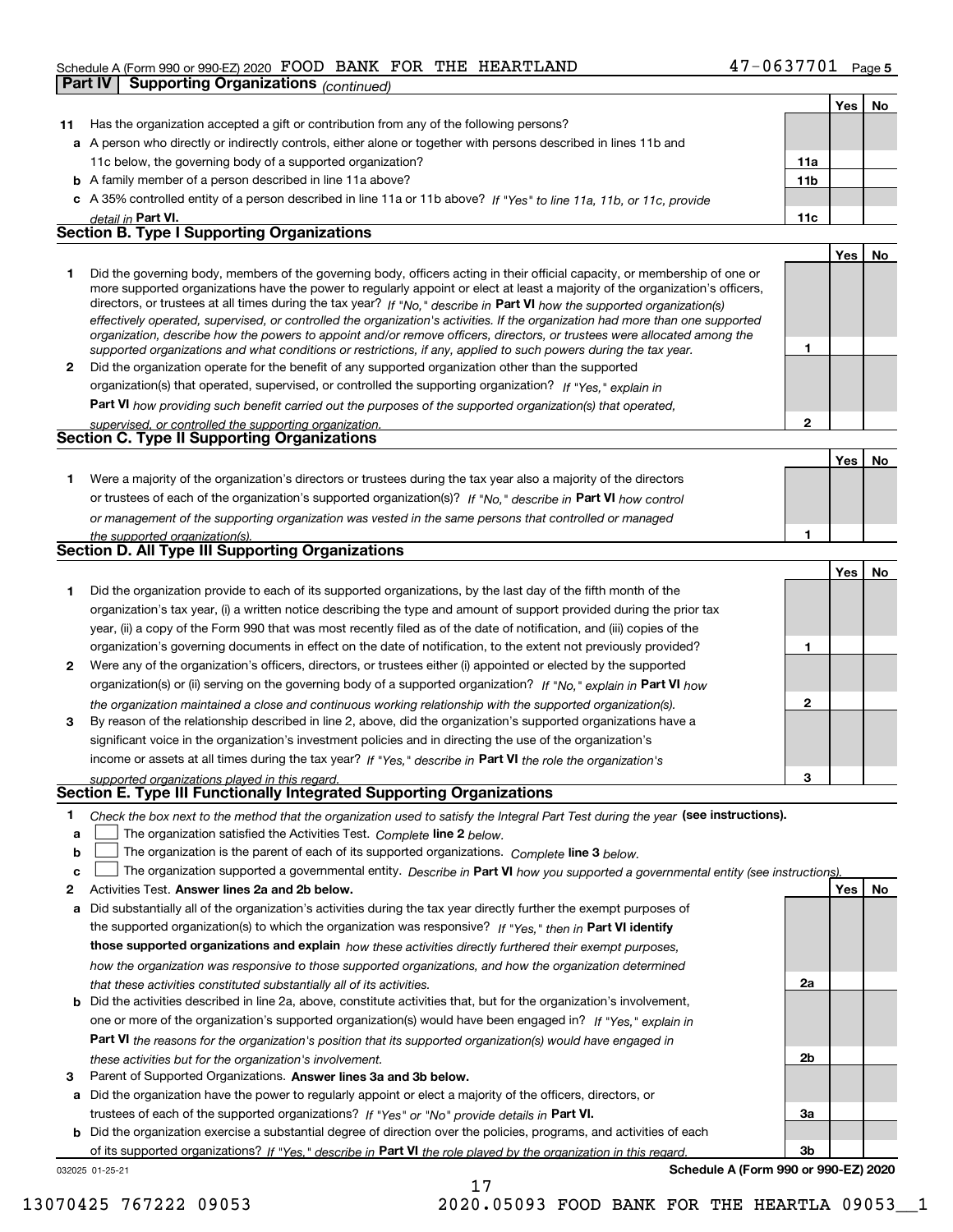|                                                                  |  | Part V   Type III Non-Functionally Integrated 509(a)(3) Supporting Organizations |                       |  |
|------------------------------------------------------------------|--|----------------------------------------------------------------------------------|-----------------------|--|
| Schedule A (Form 990 or 990-EZ) 2020 FOOD BANK FOR THE HEARTLAND |  |                                                                                  | $47 - 0637701$ Page 6 |  |

**1**1 Check here if the organization satisfied the Integral Part Test as a qualifying trust on Nov. 20, 1970 (explain in Part VI). See instructions. All other Type III non-functionally integrated supporting organizations must complete Sections A through E.

|   | Section A - Adjusted Net Income                                                                                                   | (A) Prior Year | (B) Current Year<br>(optional) |                                |
|---|-----------------------------------------------------------------------------------------------------------------------------------|----------------|--------------------------------|--------------------------------|
| 1 | Net short-term capital gain                                                                                                       | 1              |                                |                                |
| 2 | Recoveries of prior-year distributions                                                                                            | $\mathbf{2}$   |                                |                                |
| 3 | Other gross income (see instructions)                                                                                             | 3              |                                |                                |
| 4 | Add lines 1 through 3.                                                                                                            | 4              |                                |                                |
| 5 | Depreciation and depletion                                                                                                        | 5              |                                |                                |
| 6 | Portion of operating expenses paid or incurred for production or                                                                  |                |                                |                                |
|   | collection of gross income or for management, conservation, or                                                                    |                |                                |                                |
|   | maintenance of property held for production of income (see instructions)                                                          | 6              |                                |                                |
| 7 | Other expenses (see instructions)                                                                                                 | $\overline{7}$ |                                |                                |
| 8 | Adjusted Net Income (subtract lines 5, 6, and 7 from line 4)                                                                      | 8              |                                |                                |
|   | <b>Section B - Minimum Asset Amount</b>                                                                                           |                | (A) Prior Year                 | (B) Current Year<br>(optional) |
| 1 | Aggregate fair market value of all non-exempt-use assets (see                                                                     |                |                                |                                |
|   | instructions for short tax year or assets held for part of year):                                                                 |                |                                |                                |
|   | <b>a</b> Average monthly value of securities                                                                                      | 1a             |                                |                                |
|   | <b>b</b> Average monthly cash balances                                                                                            | 1 <sub>b</sub> |                                |                                |
|   | c Fair market value of other non-exempt-use assets                                                                                | 1c             |                                |                                |
|   | <b>d</b> Total (add lines 1a, 1b, and 1c)                                                                                         | 1d             |                                |                                |
|   | e Discount claimed for blockage or other factors                                                                                  |                |                                |                                |
|   | (explain in detail in Part VI):                                                                                                   |                |                                |                                |
| 2 | Acquisition indebtedness applicable to non-exempt-use assets                                                                      | 2              |                                |                                |
| 3 | Subtract line 2 from line 1d.                                                                                                     | 3              |                                |                                |
| 4 | Cash deemed held for exempt use. Enter 0.015 of line 3 (for greater amount,                                                       |                |                                |                                |
|   | see instructions)                                                                                                                 | 4              |                                |                                |
| 5 | Net value of non-exempt-use assets (subtract line 4 from line 3)                                                                  | 5              |                                |                                |
| 6 | Multiply line 5 by 0.035.                                                                                                         | 6              |                                |                                |
| 7 | Recoveries of prior-year distributions                                                                                            | 7              |                                |                                |
| 8 | <b>Minimum Asset Amount</b> (add line 7 to line 6)                                                                                | 8              |                                |                                |
|   | <b>Section C - Distributable Amount</b>                                                                                           |                |                                | <b>Current Year</b>            |
| 1 | Adjusted net income for prior year (from Section A, line 8, column A)                                                             | 1              |                                |                                |
| 2 | Enter 0.85 of line 1.                                                                                                             | $\mathbf{2}$   |                                |                                |
| 3 | Minimum asset amount for prior year (from Section B, line 8, column A)                                                            | 3              |                                |                                |
| 4 | Enter greater of line 2 or line 3.                                                                                                | 4              |                                |                                |
| 5 | Income tax imposed in prior year                                                                                                  | 5              |                                |                                |
| 6 | <b>Distributable Amount.</b> Subtract line 5 from line 4, unless subject to                                                       |                |                                |                                |
|   | emergency temporary reduction (see instructions).                                                                                 | 6              |                                |                                |
| 7 | Check here if the current year is the organization's first as a non-functionally integrated Type III supporting organization (see |                |                                |                                |

instructions).

**Schedule A (Form 990 or 990-EZ) 2020**

032026 01-25-21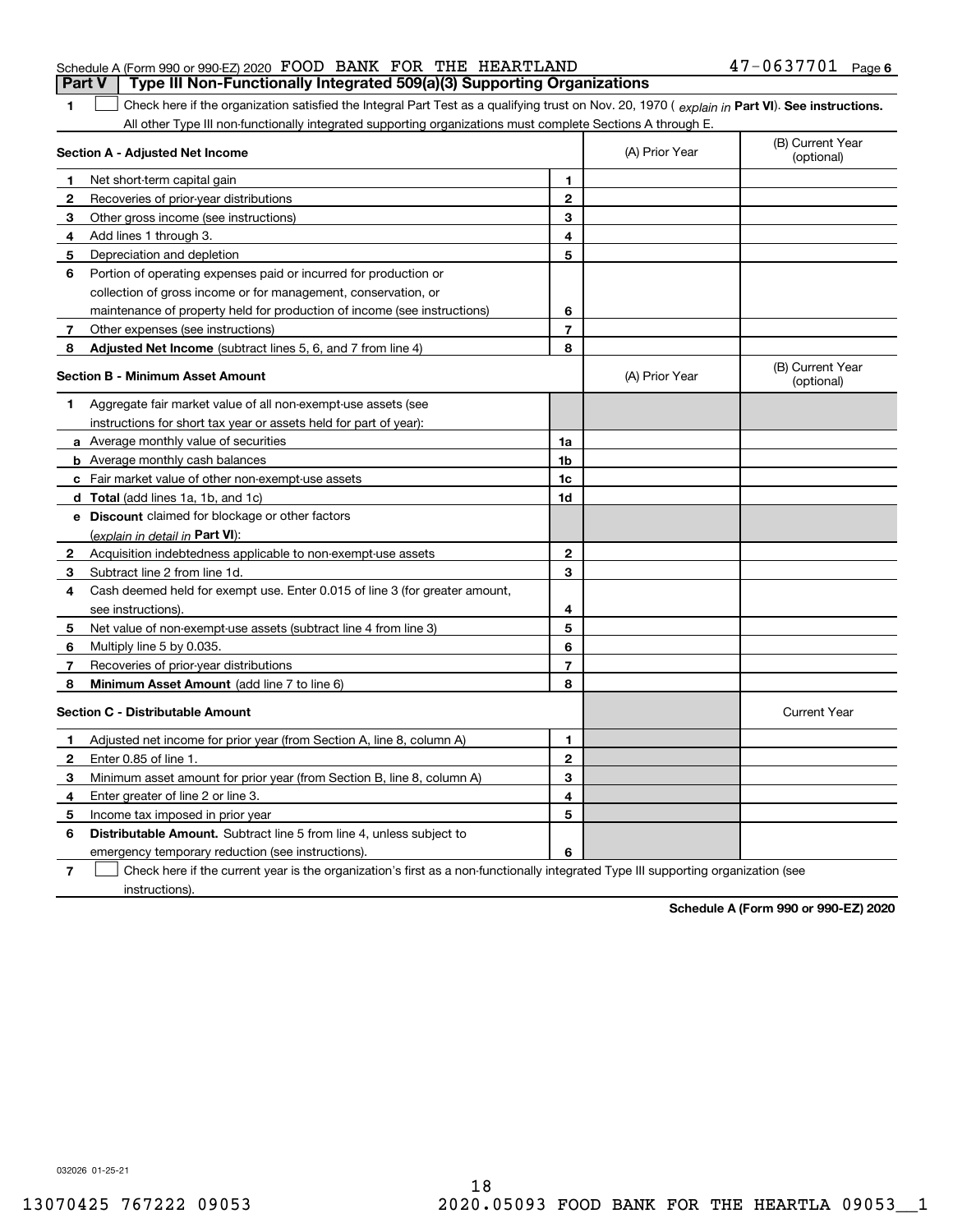### Schedule A (Form 990 or 990-EZ) 2020 Page FOOD BANK FOR THE HEARTLAND 47-0637701

| Part V         | Type III Non-Functionally Integrated 509(a)(3) Supporting Organizations                    |                             | (continued)                           |    |                                         |
|----------------|--------------------------------------------------------------------------------------------|-----------------------------|---------------------------------------|----|-----------------------------------------|
|                | <b>Section D - Distributions</b>                                                           |                             |                                       |    | <b>Current Year</b>                     |
| 1.             | Amounts paid to supported organizations to accomplish exempt purposes                      |                             |                                       | 1  |                                         |
| 2              | Amounts paid to perform activity that directly furthers exempt purposes of supported       |                             |                                       |    |                                         |
|                | organizations, in excess of income from activity                                           |                             |                                       | 2  |                                         |
| 3              | Administrative expenses paid to accomplish exempt purposes of supported organizations      |                             |                                       | 3  |                                         |
| 4              | Amounts paid to acquire exempt-use assets                                                  |                             |                                       | 4  |                                         |
| 5              | Qualified set-aside amounts (prior IRS approval required - provide details in Part VI)     |                             |                                       | 5  |                                         |
| 6              | Other distributions ( <i>describe in</i> Part VI). See instructions.                       |                             |                                       | 6  |                                         |
| 7              | Total annual distributions. Add lines 1 through 6.                                         |                             |                                       | 7  |                                         |
| 8              | Distributions to attentive supported organizations to which the organization is responsive |                             |                                       |    |                                         |
|                | (provide details in Part VI). See instructions.                                            |                             |                                       | 8  |                                         |
| 9              | Distributable amount for 2020 from Section C, line 6                                       |                             |                                       | 9  |                                         |
| 10             | Line 8 amount divided by line 9 amount                                                     |                             |                                       | 10 |                                         |
|                |                                                                                            | (i)                         | (ii)                                  |    | (iii)                                   |
|                | <b>Section E - Distribution Allocations</b> (see instructions)                             | <b>Excess Distributions</b> | <b>Underdistributions</b><br>Pre-2020 |    | <b>Distributable</b><br>Amount for 2020 |
| 1              | Distributable amount for 2020 from Section C, line 6                                       |                             |                                       |    |                                         |
| 2              | Underdistributions, if any, for years prior to 2020 (reason-                               |                             |                                       |    |                                         |
|                | able cause required - explain in Part VI). See instructions.                               |                             |                                       |    |                                         |
| 3              | Excess distributions carryover, if any, to 2020                                            |                             |                                       |    |                                         |
|                | a From 2015                                                                                |                             |                                       |    |                                         |
|                | <b>b</b> From 2016                                                                         |                             |                                       |    |                                         |
|                | $c$ From 2017                                                                              |                             |                                       |    |                                         |
|                | <b>d</b> From 2018                                                                         |                             |                                       |    |                                         |
|                | e From 2019                                                                                |                             |                                       |    |                                         |
|                | f Total of lines 3a through 3e                                                             |                             |                                       |    |                                         |
|                | g Applied to underdistributions of prior years                                             |                             |                                       |    |                                         |
|                | <b>h</b> Applied to 2020 distributable amount                                              |                             |                                       |    |                                         |
|                | Carryover from 2015 not applied (see instructions)                                         |                             |                                       |    |                                         |
|                | Remainder. Subtract lines 3g, 3h, and 3i from line 3f.                                     |                             |                                       |    |                                         |
| 4              | Distributions for 2020 from Section D,                                                     |                             |                                       |    |                                         |
|                | line $7:$                                                                                  |                             |                                       |    |                                         |
|                | a Applied to underdistributions of prior years                                             |                             |                                       |    |                                         |
|                | <b>b</b> Applied to 2020 distributable amount                                              |                             |                                       |    |                                         |
|                | c Remainder. Subtract lines 4a and 4b from line 4.                                         |                             |                                       |    |                                         |
| 5              | Remaining underdistributions for years prior to 2020, if                                   |                             |                                       |    |                                         |
|                | any. Subtract lines 3g and 4a from line 2. For result greater                              |                             |                                       |    |                                         |
|                | than zero, explain in Part VI. See instructions.                                           |                             |                                       |    |                                         |
| 6              | Remaining underdistributions for 2020. Subtract lines 3h                                   |                             |                                       |    |                                         |
|                | and 4b from line 1. For result greater than zero, explain in                               |                             |                                       |    |                                         |
|                | Part VI. See instructions.                                                                 |                             |                                       |    |                                         |
| $\overline{7}$ | Excess distributions carryover to 2021. Add lines 3j                                       |                             |                                       |    |                                         |
|                | and 4c.                                                                                    |                             |                                       |    |                                         |
| 8              | Breakdown of line 7:                                                                       |                             |                                       |    |                                         |
|                | a Excess from 2016                                                                         |                             |                                       |    |                                         |
|                | <b>b</b> Excess from 2017                                                                  |                             |                                       |    |                                         |
|                | c Excess from 2018                                                                         |                             |                                       |    |                                         |
|                | d Excess from 2019                                                                         |                             |                                       |    |                                         |
|                | e Excess from 2020                                                                         |                             |                                       |    |                                         |
|                |                                                                                            |                             |                                       |    |                                         |

**Schedule A (Form 990 or 990-EZ) 2020**

032027 01-25-21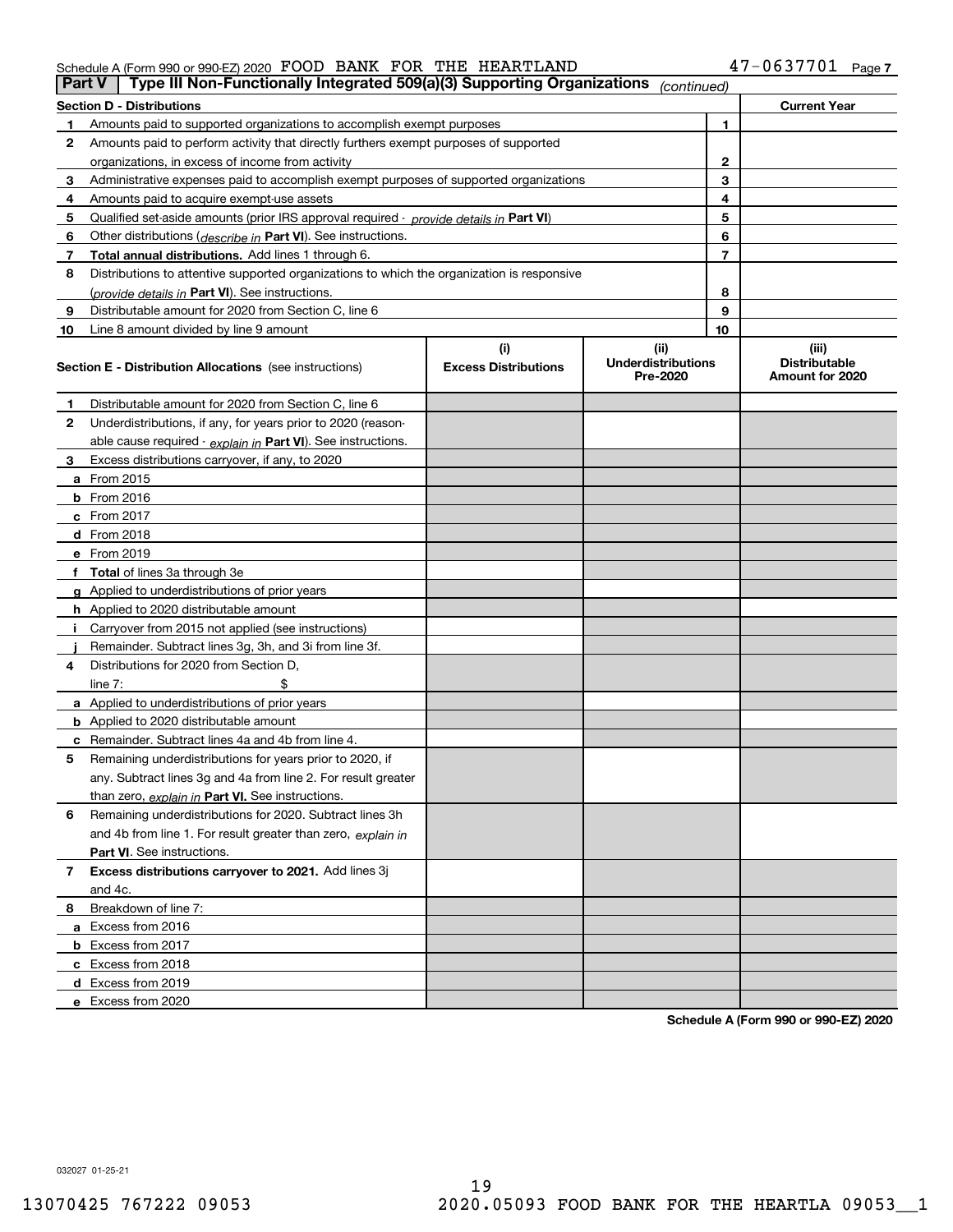|                 | Schedule A (Form 990 or 990-EZ) 2020 FOOD BANK FOR THE HEARTLAND                                                                                                                                                                                                                        |    | $47 - 0637701$ Page 8                                                                                                                                                                                                                                                                            |
|-----------------|-----------------------------------------------------------------------------------------------------------------------------------------------------------------------------------------------------------------------------------------------------------------------------------------|----|--------------------------------------------------------------------------------------------------------------------------------------------------------------------------------------------------------------------------------------------------------------------------------------------------|
| Part VI         | Supplemental Information. Provide the explanations required by Part II, line 10; Part II, line 17a or 17b; Part III, line 12;<br>Section D, lines 5, 6, and 8; and Part V, Section E, lines 2, 5, and 6. Also complete this part for any additional information.<br>(See instructions.) |    | Part IV, Section A, lines 1, 2, 3b, 3c, 4b, 4c, 5a, 6, 9a, 9b, 9c, 11a, 11b, and 11c; Part IV, Section B, lines 1 and 2; Part IV, Section C,<br>line 1; Part IV, Section D, lines 2 and 3; Part IV, Section E, lines 1c, 2a, 2b, 3a, and 3b; Part V, line 1; Part V, Section B, line 1e; Part V, |
|                 |                                                                                                                                                                                                                                                                                         |    |                                                                                                                                                                                                                                                                                                  |
|                 |                                                                                                                                                                                                                                                                                         |    |                                                                                                                                                                                                                                                                                                  |
|                 |                                                                                                                                                                                                                                                                                         |    |                                                                                                                                                                                                                                                                                                  |
|                 |                                                                                                                                                                                                                                                                                         |    |                                                                                                                                                                                                                                                                                                  |
|                 |                                                                                                                                                                                                                                                                                         |    |                                                                                                                                                                                                                                                                                                  |
|                 |                                                                                                                                                                                                                                                                                         |    |                                                                                                                                                                                                                                                                                                  |
|                 |                                                                                                                                                                                                                                                                                         |    |                                                                                                                                                                                                                                                                                                  |
|                 |                                                                                                                                                                                                                                                                                         |    |                                                                                                                                                                                                                                                                                                  |
|                 |                                                                                                                                                                                                                                                                                         |    |                                                                                                                                                                                                                                                                                                  |
|                 |                                                                                                                                                                                                                                                                                         |    |                                                                                                                                                                                                                                                                                                  |
|                 |                                                                                                                                                                                                                                                                                         |    |                                                                                                                                                                                                                                                                                                  |
|                 |                                                                                                                                                                                                                                                                                         |    |                                                                                                                                                                                                                                                                                                  |
|                 |                                                                                                                                                                                                                                                                                         |    |                                                                                                                                                                                                                                                                                                  |
|                 |                                                                                                                                                                                                                                                                                         |    |                                                                                                                                                                                                                                                                                                  |
|                 |                                                                                                                                                                                                                                                                                         |    |                                                                                                                                                                                                                                                                                                  |
|                 |                                                                                                                                                                                                                                                                                         |    |                                                                                                                                                                                                                                                                                                  |
|                 |                                                                                                                                                                                                                                                                                         |    |                                                                                                                                                                                                                                                                                                  |
|                 |                                                                                                                                                                                                                                                                                         |    |                                                                                                                                                                                                                                                                                                  |
|                 |                                                                                                                                                                                                                                                                                         |    |                                                                                                                                                                                                                                                                                                  |
|                 |                                                                                                                                                                                                                                                                                         |    |                                                                                                                                                                                                                                                                                                  |
|                 |                                                                                                                                                                                                                                                                                         |    |                                                                                                                                                                                                                                                                                                  |
|                 |                                                                                                                                                                                                                                                                                         |    |                                                                                                                                                                                                                                                                                                  |
|                 |                                                                                                                                                                                                                                                                                         |    |                                                                                                                                                                                                                                                                                                  |
|                 |                                                                                                                                                                                                                                                                                         |    |                                                                                                                                                                                                                                                                                                  |
|                 |                                                                                                                                                                                                                                                                                         |    |                                                                                                                                                                                                                                                                                                  |
|                 |                                                                                                                                                                                                                                                                                         |    |                                                                                                                                                                                                                                                                                                  |
|                 |                                                                                                                                                                                                                                                                                         |    |                                                                                                                                                                                                                                                                                                  |
| 032028 01-25-21 |                                                                                                                                                                                                                                                                                         | 20 | Schedule A (Form 990 or 990-EZ) 2020                                                                                                                                                                                                                                                             |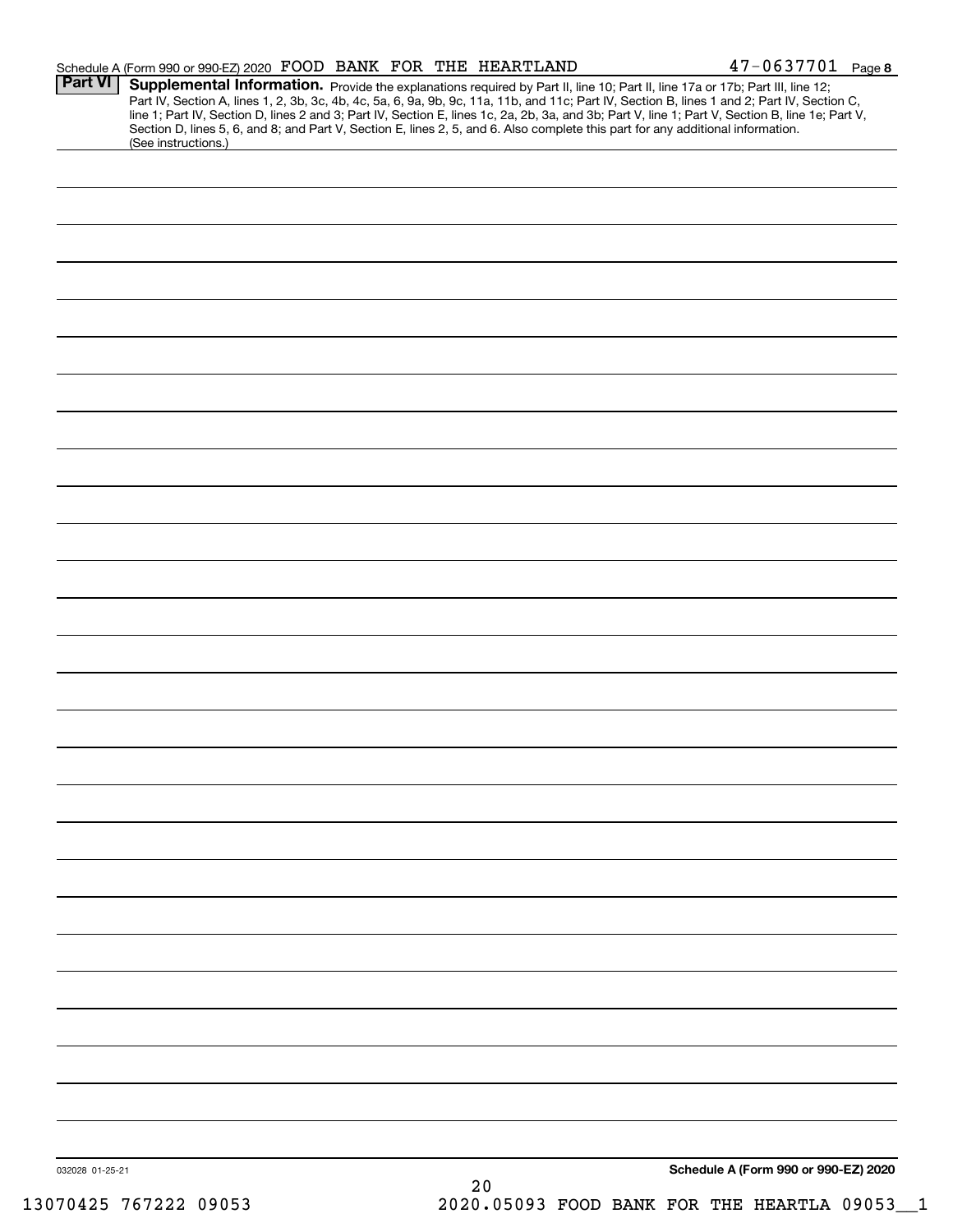| <b>Political Campaign and Lobbying Activities</b><br><b>SCHEDULE C</b><br>OMB No. 1545-0047 |                                                                                                                                                                        |                                                                                                                                                                                                                                                                                                     |           |                                                     |                                                     |  |  |  |  |
|---------------------------------------------------------------------------------------------|------------------------------------------------------------------------------------------------------------------------------------------------------------------------|-----------------------------------------------------------------------------------------------------------------------------------------------------------------------------------------------------------------------------------------------------------------------------------------------------|-----------|-----------------------------------------------------|-----------------------------------------------------|--|--|--|--|
| (Form 990 or 990-EZ)                                                                        |                                                                                                                                                                        |                                                                                                                                                                                                                                                                                                     |           |                                                     |                                                     |  |  |  |  |
|                                                                                             | For Organizations Exempt From Income Tax Under section 501(c) and section 527<br>Complete if the organization is described below. > Attach to Form 990 or Form 990-EZ. |                                                                                                                                                                                                                                                                                                     |           |                                                     |                                                     |  |  |  |  |
| Department of the Treasury<br>Internal Revenue Service                                      | <b>Open to Public</b><br>Inspection<br>Go to www.irs.gov/Form990 for instructions and the latest information.                                                          |                                                                                                                                                                                                                                                                                                     |           |                                                     |                                                     |  |  |  |  |
|                                                                                             |                                                                                                                                                                        | If the organization answered "Yes," on Form 990, Part IV, line 3, or Form 990-EZ, Part V, line 46 (Political Campaign Activities), then                                                                                                                                                             |           |                                                     |                                                     |  |  |  |  |
|                                                                                             |                                                                                                                                                                        | • Section 501(c)(3) organizations: Complete Parts I-A and B. Do not complete Part I-C.                                                                                                                                                                                                              |           |                                                     |                                                     |  |  |  |  |
|                                                                                             |                                                                                                                                                                        | • Section 501(c) (other than section 501(c)(3)) organizations: Complete Parts I-A and C below. Do not complete Part I-B.                                                                                                                                                                            |           |                                                     |                                                     |  |  |  |  |
|                                                                                             | • Section 527 organizations: Complete Part I-A only.                                                                                                                   |                                                                                                                                                                                                                                                                                                     |           |                                                     |                                                     |  |  |  |  |
|                                                                                             |                                                                                                                                                                        | If the organization answered "Yes," on Form 990, Part IV, line 4, or Form 990-EZ, Part VI, line 47 (Lobbying Activities), then                                                                                                                                                                      |           |                                                     |                                                     |  |  |  |  |
|                                                                                             |                                                                                                                                                                        | • Section 501(c)(3) organizations that have filed Form 5768 (election under section 501(h)): Complete Part II-A. Do not complete Part II-B.                                                                                                                                                         |           |                                                     |                                                     |  |  |  |  |
|                                                                                             |                                                                                                                                                                        | • Section 501(c)(3) organizations that have NOT filed Form 5768 (election under section 501(h)): Complete Part II-B. Do not complete Part II-A.<br>If the organization answered "Yes," on Form 990, Part IV, line 5 (Proxy Tax) (See separate instructions) or Form 990-EZ, Part V, line 35c (Proxy |           |                                                     |                                                     |  |  |  |  |
| Tax) (See separate instructions), then                                                      |                                                                                                                                                                        |                                                                                                                                                                                                                                                                                                     |           |                                                     |                                                     |  |  |  |  |
|                                                                                             |                                                                                                                                                                        | • Section 501(c)(4), (5), or (6) organizations: Complete Part III.                                                                                                                                                                                                                                  |           |                                                     |                                                     |  |  |  |  |
| Name of organization                                                                        |                                                                                                                                                                        |                                                                                                                                                                                                                                                                                                     |           |                                                     | <b>Employer identification number</b>               |  |  |  |  |
|                                                                                             |                                                                                                                                                                        | FOOD BANK FOR THE HEARTLAND                                                                                                                                                                                                                                                                         |           |                                                     | 47-0637701                                          |  |  |  |  |
| Part I-A                                                                                    |                                                                                                                                                                        | Complete if the organization is exempt under section 501(c) or is a section 527 organization.                                                                                                                                                                                                       |           |                                                     |                                                     |  |  |  |  |
|                                                                                             |                                                                                                                                                                        |                                                                                                                                                                                                                                                                                                     |           |                                                     |                                                     |  |  |  |  |
| 1.                                                                                          |                                                                                                                                                                        | Provide a description of the organization's direct and indirect political campaign activities in Part IV.                                                                                                                                                                                           |           |                                                     |                                                     |  |  |  |  |
| Political campaign activity expenditures<br>2                                               |                                                                                                                                                                        |                                                                                                                                                                                                                                                                                                     |           |                                                     | $\blacktriangleright$ \$                            |  |  |  |  |
| Volunteer hours for political campaign activities<br>3                                      |                                                                                                                                                                        |                                                                                                                                                                                                                                                                                                     |           |                                                     |                                                     |  |  |  |  |
| Part I-B                                                                                    |                                                                                                                                                                        | Complete if the organization is exempt under section 501(c)(3).                                                                                                                                                                                                                                     |           |                                                     |                                                     |  |  |  |  |
|                                                                                             |                                                                                                                                                                        | 1 Enter the amount of any excise tax incurred by the organization under section 4955                                                                                                                                                                                                                |           |                                                     |                                                     |  |  |  |  |
| 2                                                                                           |                                                                                                                                                                        |                                                                                                                                                                                                                                                                                                     |           |                                                     |                                                     |  |  |  |  |
| 3                                                                                           |                                                                                                                                                                        |                                                                                                                                                                                                                                                                                                     |           |                                                     | Yes<br>No                                           |  |  |  |  |
| 4a Was a correction made?                                                                   |                                                                                                                                                                        |                                                                                                                                                                                                                                                                                                     |           |                                                     | Yes<br>No                                           |  |  |  |  |
| <b>b</b> If "Yes," describe in Part IV.                                                     |                                                                                                                                                                        |                                                                                                                                                                                                                                                                                                     |           |                                                     |                                                     |  |  |  |  |
| Part I-C $\vert$                                                                            |                                                                                                                                                                        | Complete if the organization is exempt under section 501(c), except section 501(c)(3).                                                                                                                                                                                                              |           |                                                     |                                                     |  |  |  |  |
|                                                                                             |                                                                                                                                                                        | 1 Enter the amount directly expended by the filing organization for section 527 exempt function activities                                                                                                                                                                                          |           | $\blacktriangleright$ \$                            |                                                     |  |  |  |  |
|                                                                                             |                                                                                                                                                                        | 2 Enter the amount of the filing organization's funds contributed to other organizations for section 527                                                                                                                                                                                            |           |                                                     |                                                     |  |  |  |  |
| exempt function activities                                                                  |                                                                                                                                                                        | Total exempt function expenditures. Add lines 1 and 2. Enter here and on Form 1120-POL,                                                                                                                                                                                                             |           | ▶ \$                                                |                                                     |  |  |  |  |
|                                                                                             |                                                                                                                                                                        |                                                                                                                                                                                                                                                                                                     |           | $\blacktriangleright$ \$                            |                                                     |  |  |  |  |
|                                                                                             |                                                                                                                                                                        | Did the filing organization file Form 1120-POL for this year?                                                                                                                                                                                                                                       |           |                                                     | Yes<br><b>No</b>                                    |  |  |  |  |
| 5                                                                                           |                                                                                                                                                                        | Enter the names, addresses and employer identification number (EIN) of all section 527 political organizations to which the filing organization                                                                                                                                                     |           |                                                     |                                                     |  |  |  |  |
|                                                                                             |                                                                                                                                                                        | made payments. For each organization listed, enter the amount paid from the filing organization's funds. Also enter the amount of political                                                                                                                                                         |           |                                                     |                                                     |  |  |  |  |
|                                                                                             |                                                                                                                                                                        | contributions received that were promptly and directly delivered to a separate political organization, such as a separate segregated fund or a                                                                                                                                                      |           |                                                     |                                                     |  |  |  |  |
|                                                                                             |                                                                                                                                                                        | political action committee (PAC). If additional space is needed, provide information in Part IV.                                                                                                                                                                                                    |           |                                                     |                                                     |  |  |  |  |
| (a) Name                                                                                    |                                                                                                                                                                        | (b) Address                                                                                                                                                                                                                                                                                         | $(c)$ EIN | (d) Amount paid from                                | (e) Amount of political                             |  |  |  |  |
|                                                                                             |                                                                                                                                                                        |                                                                                                                                                                                                                                                                                                     |           | filing organization's<br>funds. If none, enter -0-. | contributions received and<br>promptly and directly |  |  |  |  |
|                                                                                             |                                                                                                                                                                        |                                                                                                                                                                                                                                                                                                     |           |                                                     | delivered to a separate                             |  |  |  |  |
|                                                                                             |                                                                                                                                                                        |                                                                                                                                                                                                                                                                                                     |           |                                                     | political organization.<br>If none, enter -0-.      |  |  |  |  |
|                                                                                             |                                                                                                                                                                        |                                                                                                                                                                                                                                                                                                     |           |                                                     |                                                     |  |  |  |  |
|                                                                                             |                                                                                                                                                                        |                                                                                                                                                                                                                                                                                                     |           |                                                     |                                                     |  |  |  |  |
|                                                                                             |                                                                                                                                                                        |                                                                                                                                                                                                                                                                                                     |           |                                                     |                                                     |  |  |  |  |
|                                                                                             |                                                                                                                                                                        |                                                                                                                                                                                                                                                                                                     |           |                                                     |                                                     |  |  |  |  |
|                                                                                             |                                                                                                                                                                        |                                                                                                                                                                                                                                                                                                     |           |                                                     |                                                     |  |  |  |  |
|                                                                                             |                                                                                                                                                                        |                                                                                                                                                                                                                                                                                                     |           |                                                     |                                                     |  |  |  |  |
|                                                                                             |                                                                                                                                                                        |                                                                                                                                                                                                                                                                                                     |           |                                                     |                                                     |  |  |  |  |
|                                                                                             |                                                                                                                                                                        |                                                                                                                                                                                                                                                                                                     |           |                                                     |                                                     |  |  |  |  |
|                                                                                             |                                                                                                                                                                        |                                                                                                                                                                                                                                                                                                     |           |                                                     |                                                     |  |  |  |  |
|                                                                                             |                                                                                                                                                                        |                                                                                                                                                                                                                                                                                                     |           |                                                     |                                                     |  |  |  |  |
|                                                                                             |                                                                                                                                                                        |                                                                                                                                                                                                                                                                                                     |           |                                                     |                                                     |  |  |  |  |
|                                                                                             |                                                                                                                                                                        |                                                                                                                                                                                                                                                                                                     |           |                                                     |                                                     |  |  |  |  |
| <b>LHA</b>                                                                                  |                                                                                                                                                                        | For Paperwork Reduction Act Notice, see the Instructions for Form 990 or 990-EZ.                                                                                                                                                                                                                    |           |                                                     | Schedule C (Form 990 or 990-EZ) 2020                |  |  |  |  |

032041 12-02-20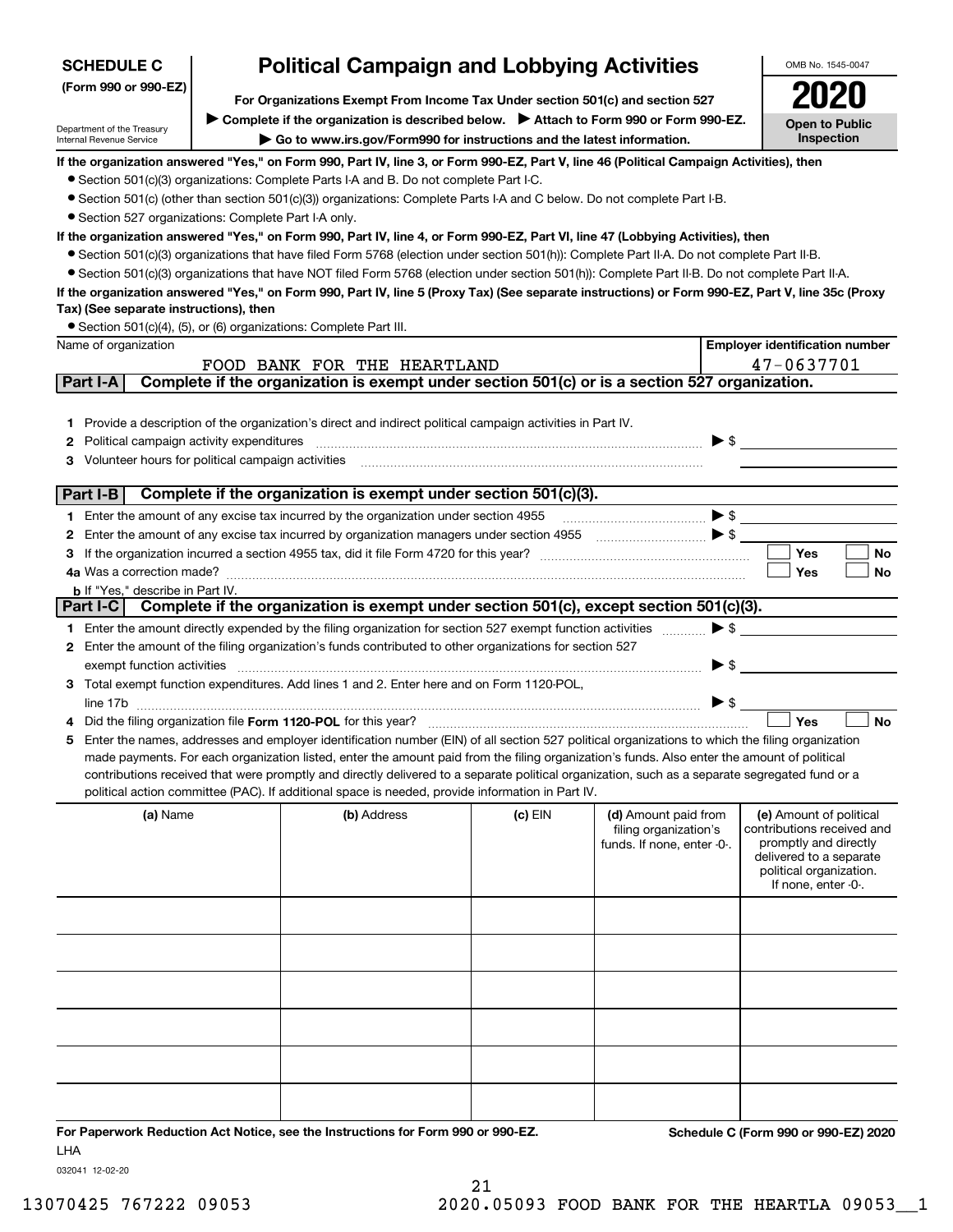| Schedule C (Form 990 or 990-EZ) 2020 FOOD BANK FOR THE HEARTLAND                                                                    |                                        |                                                                                                                                   |            |                                                           | $47 - 0637701$ Page 2          |
|-------------------------------------------------------------------------------------------------------------------------------------|----------------------------------------|-----------------------------------------------------------------------------------------------------------------------------------|------------|-----------------------------------------------------------|--------------------------------|
| Complete if the organization is exempt under section 501(c)(3) and filed Form 5768 (election under<br>Part II-A<br>section 501(h)). |                                        |                                                                                                                                   |            |                                                           |                                |
| A Check $\blacktriangleright$                                                                                                       |                                        | if the filing organization belongs to an affiliated group (and list in Part IV each affiliated group member's name, address, EIN, |            |                                                           |                                |
| expenses, and share of excess lobbying expenditures).                                                                               |                                        |                                                                                                                                   |            |                                                           |                                |
| <b>B</b> Check <b>D</b>                                                                                                             |                                        | if the filing organization checked box A and "limited control" provisions apply.                                                  |            |                                                           |                                |
|                                                                                                                                     | <b>Limits on Lobbying Expenditures</b> |                                                                                                                                   |            | (a) Filing<br>organization's                              | (b) Affiliated group<br>totals |
|                                                                                                                                     |                                        | (The term "expenditures" means amounts paid or incurred.)                                                                         |            | totals                                                    |                                |
| 1a Total lobbying expenditures to influence public opinion (grassroots lobbying)                                                    |                                        |                                                                                                                                   |            |                                                           |                                |
| <b>b</b> Total lobbying expenditures to influence a legislative body (direct lobbying)                                              |                                        |                                                                                                                                   |            |                                                           |                                |
| c                                                                                                                                   |                                        |                                                                                                                                   |            | 0.                                                        |                                |
| d Other exempt purpose expenditures                                                                                                 |                                        |                                                                                                                                   |            |                                                           |                                |
|                                                                                                                                     |                                        |                                                                                                                                   |            | $0$ .                                                     |                                |
| f Lobbying nontaxable amount. Enter the amount from the following table in both columns.                                            |                                        |                                                                                                                                   |            | 0.                                                        |                                |
| If the amount on line 1e, column (a) or (b) is:                                                                                     |                                        | The lobbying nontaxable amount is:                                                                                                |            |                                                           |                                |
| Not over \$500,000                                                                                                                  |                                        | 20% of the amount on line 1e.                                                                                                     |            |                                                           |                                |
| Over \$500,000 but not over \$1,000,000                                                                                             |                                        | \$100,000 plus 15% of the excess over \$500,000.                                                                                  |            |                                                           |                                |
| Over \$1,000,000 but not over \$1,500,000                                                                                           |                                        | \$175,000 plus 10% of the excess over \$1,000,000.                                                                                |            |                                                           |                                |
| Over \$1,500,000 but not over \$17,000,000                                                                                          |                                        | \$225,000 plus 5% of the excess over \$1,500,000.                                                                                 |            |                                                           |                                |
| Over \$17,000,000                                                                                                                   | \$1,000,000.                           |                                                                                                                                   |            |                                                           |                                |
|                                                                                                                                     |                                        |                                                                                                                                   |            |                                                           |                                |
| g Grassroots nontaxable amount (enter 25% of line 1f)                                                                               | 0.                                     |                                                                                                                                   |            |                                                           |                                |
| <b>h</b> Subtract line 1g from line 1a. If zero or less, enter -0-                                                                  |                                        |                                                                                                                                   |            |                                                           |                                |
| Subtract line 1f from line 1c. If zero or less, enter -0-                                                                           |                                        |                                                                                                                                   |            |                                                           |                                |
| If there is an amount other than zero on either line 1h or line 1i, did the organization file Form 4720                             |                                        |                                                                                                                                   |            |                                                           |                                |
| reporting section 4911 tax for this year?                                                                                           |                                        |                                                                                                                                   |            |                                                           | Yes<br>No                      |
|                                                                                                                                     |                                        | 4-Year Averaging Period Under Section 501(h)                                                                                      |            |                                                           |                                |
| (Some organizations that made a section 501(h) election do not have to complete all of the five columns below.                      |                                        | See the separate instructions for lines 2a through 2f.)                                                                           |            |                                                           |                                |
|                                                                                                                                     |                                        | Lobbying Expenditures During 4-Year Averaging Period                                                                              |            |                                                           |                                |
| Calendar year<br>(or fiscal year beginning in)                                                                                      | (a) $2017$                             | (b) 2018                                                                                                                          | $(c)$ 2019 | $(d)$ 2020                                                | (e) Total                      |
| 2a Lobbying nontaxable amount                                                                                                       |                                        |                                                                                                                                   |            | $1,000,000.$ $  1,000,000.$ $  1,000,000.$ $  3,000,000.$ |                                |
| <b>b</b> Lobbying ceiling amount<br>(150% of line 2a, column(e))                                                                    |                                        |                                                                                                                                   |            |                                                           | 4,500,000.                     |
| c Total lobbying expenditures                                                                                                       |                                        | 3,180.                                                                                                                            | 10,000.    |                                                           | 13,180.                        |
| d Grassroots nontaxable amount                                                                                                      |                                        | 250,000.                                                                                                                          | 250,000.   | 250,000.                                                  | 750,000.                       |
| e Grassroots ceiling amount                                                                                                         |                                        |                                                                                                                                   |            |                                                           |                                |
| (150% of line 2d, column (e))                                                                                                       |                                        |                                                                                                                                   |            |                                                           | 1, 125, 000.                   |
| f Grassroots lobbying expenditures                                                                                                  |                                        | 163.                                                                                                                              | 7,000.     |                                                           | 7,163.                         |

**Schedule C (Form 990 or 990-EZ) 2020**

032042 12-02-20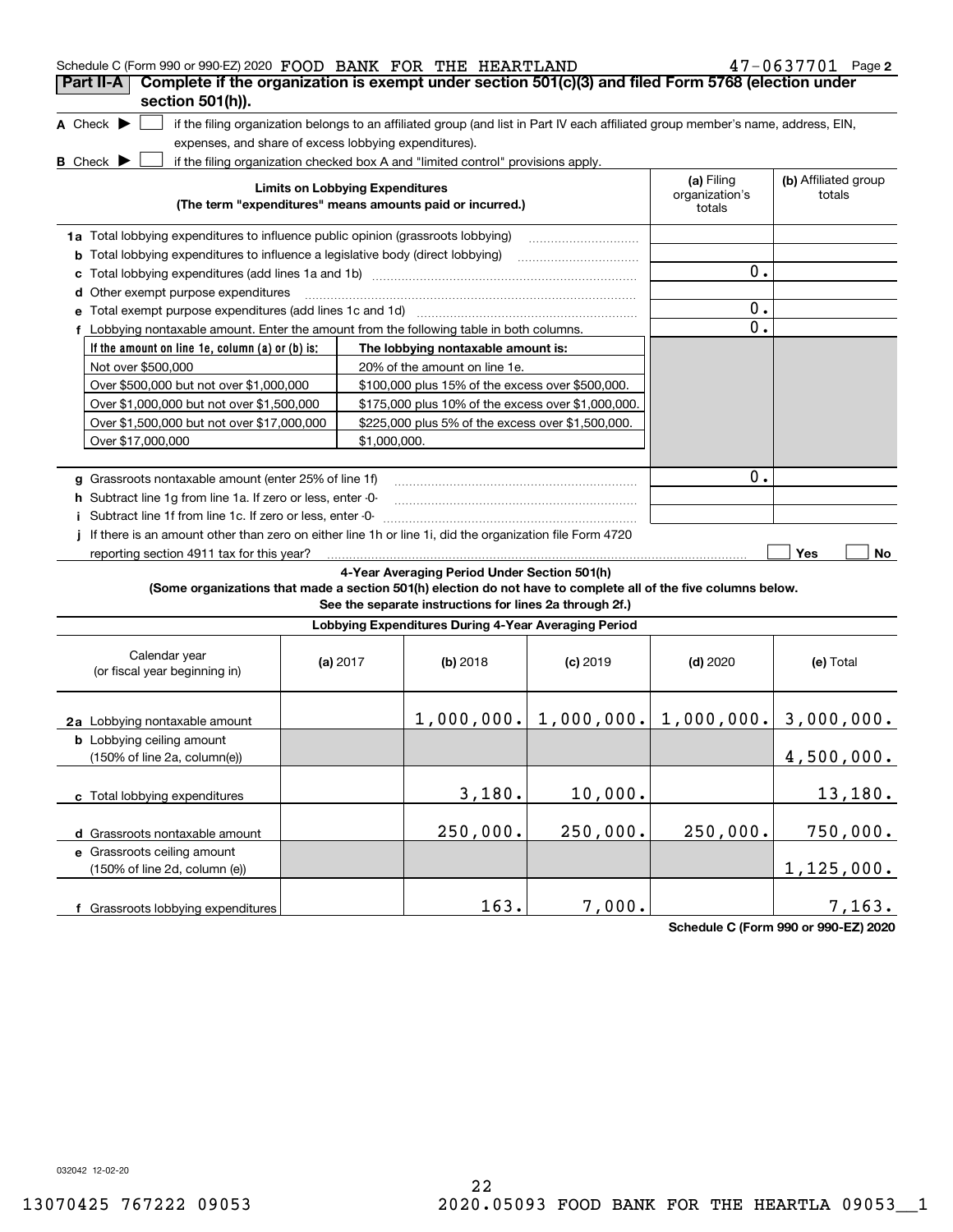#### Schedule C (Form 990 or 990-EZ) 2020 Page FOOD BANK FOR THE HEARTLAND 47-0637701

## **Part II-B Complete if the organization is exempt under section 501(c)(3) and has NOT filed Form 5768 (election under section 501(h)).**

|         | For each "Yes" response on lines 1a through 1i below, provide in Part IV a detailed description                                                                                                                                               |     | (a)          |        | (b) |  |
|---------|-----------------------------------------------------------------------------------------------------------------------------------------------------------------------------------------------------------------------------------------------|-----|--------------|--------|-----|--|
|         | of the lobbying activity.                                                                                                                                                                                                                     | Yes | <b>No</b>    | Amount |     |  |
| 1       | During the year, did the filing organization attempt to influence foreign, national, state, or<br>local legislation, including any attempt to influence public opinion on a legislative matter<br>or referendum, through the use of:          |     |              |        |     |  |
|         | b Paid staff or management (include compensation in expenses reported on lines 1c through 1i)?<br>$\sim$                                                                                                                                      |     |              |        |     |  |
|         |                                                                                                                                                                                                                                               |     |              |        |     |  |
|         | e Publications, or published or broadcast statements?                                                                                                                                                                                         |     |              |        |     |  |
|         | f Grants to other organizations for lobbying purposes?                                                                                                                                                                                        |     |              |        |     |  |
|         | Direct contact with legislators, their staffs, government officials, or a legislative body?<br>.                                                                                                                                              |     |              |        |     |  |
|         | h Rallies, demonstrations, seminars, conventions, speeches, lectures, or any similar means?                                                                                                                                                   |     |              |        |     |  |
| i.      | Other activities?                                                                                                                                                                                                                             |     |              |        |     |  |
|         |                                                                                                                                                                                                                                               |     |              |        |     |  |
|         | 2a Did the activities in line 1 cause the organization to be not described in section 501(c)(3)?                                                                                                                                              |     |              |        |     |  |
|         |                                                                                                                                                                                                                                               |     |              |        |     |  |
|         | c If "Yes," enter the amount of any tax incurred by organization managers under section 4912                                                                                                                                                  |     |              |        |     |  |
|         | d If the filing organization incurred a section 4912 tax, did it file Form 4720 for this year?                                                                                                                                                |     |              |        |     |  |
|         | Part III-A Complete if the organization is exempt under section 501(c)(4), section 501(c)(5), or section<br>501(c)(6).                                                                                                                        |     |              |        |     |  |
|         |                                                                                                                                                                                                                                               |     |              | Yes    | No  |  |
| 1.      |                                                                                                                                                                                                                                               |     | 1            |        |     |  |
| 2       |                                                                                                                                                                                                                                               |     | $\mathbf{2}$ |        |     |  |
| 3       | Did the organization agree to carry over lobbying and political campaign activity expenditures from the prior year?                                                                                                                           |     | 3            |        |     |  |
|         | Complete if the organization is exempt under section 501(c)(4), section 501(c)(5), or section<br>Part III-B<br>501(c)(6) and if either (a) BOTH Part III-A, lines 1 and 2, are answered "No" OR (b) Part III-A, line 3, is<br>answered "Yes." |     |              |        |     |  |
| 1       | Dues, assessments and similar amounts from members [11] matter continuum matter and similar amounts and similar                                                                                                                               |     | 1.           |        |     |  |
| 2       | Section 162(e) nondeductible lobbying and political expenditures (do not include amounts of political                                                                                                                                         |     |              |        |     |  |
|         | expenses for which the section 527(f) tax was paid).                                                                                                                                                                                          |     |              |        |     |  |
|         |                                                                                                                                                                                                                                               |     | 2a           |        |     |  |
|         | <b>b</b> Carryover from last year                                                                                                                                                                                                             |     | 2b           |        |     |  |
|         |                                                                                                                                                                                                                                               |     | 2c           |        |     |  |
| з       | Aggregate amount reported in section 6033(e)(1)(A) notices of nondeductible section 162(e) dues                                                                                                                                               |     | 3            |        |     |  |
| 4       | If notices were sent and the amount on line 2c exceeds the amount on line 3, what portion of the excess                                                                                                                                       |     |              |        |     |  |
|         | does the organization agree to carryover to the reasonable estimate of nondeductible lobbying and political                                                                                                                                   |     |              |        |     |  |
|         | expenditure next year?                                                                                                                                                                                                                        |     | 4            |        |     |  |
| 5       |                                                                                                                                                                                                                                               |     | 5            |        |     |  |
| Part IV | <b>Supplemental Information</b>                                                                                                                                                                                                               |     |              |        |     |  |
|         | Provide the descriptions required for Part I-A, line 1; Part I-B, line 4; Part I-C, line 5; Part II-A (affiliated group list); Part II-A, lines 1 and 2 (See                                                                                  |     |              |        |     |  |

instructions); and Part II-B, line 1. Also, complete this part for any additional information.

**Schedule C (Form 990 or 990-EZ) 2020**

032043 12-02-20

23 13070425 767222 09053 2020.05093 FOOD BANK FOR THE HEARTLA 09053\_\_1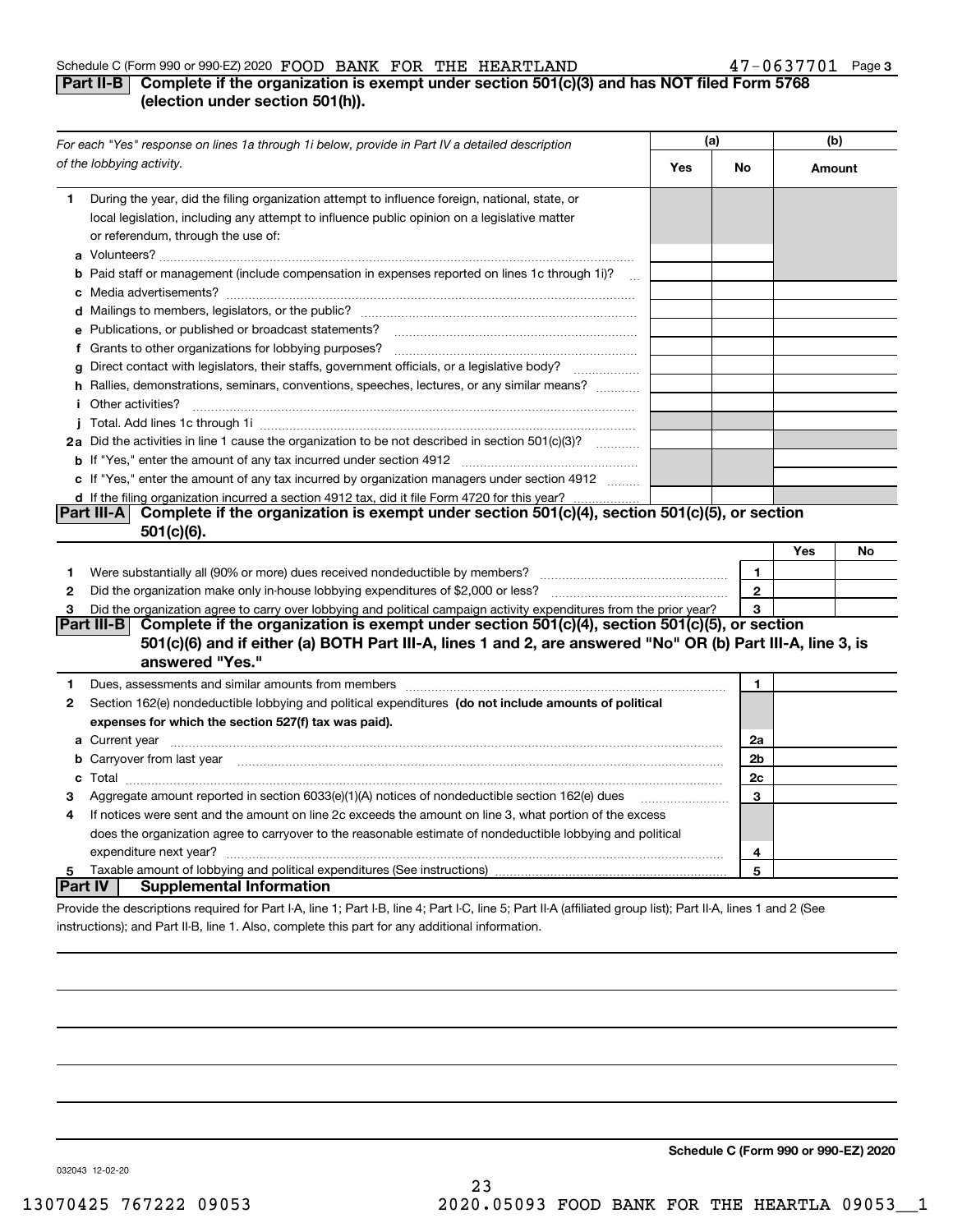| <b>SCHEDULE D</b> |  |
|-------------------|--|
|-------------------|--|

Department of the Treasury

# **SCHEDULE D Supplemental Financial Statements**

(Form 990)<br>
Pepartment of the Treasury<br>
Department of the Treasury<br>
Department of the Treasury<br>
Department of the Treasury<br> **Co to www.irs.gov/Form990 for instructions and the latest information.**<br> **Co to www.irs.gov/Form9** 



|    | $\blacktriangleright$ Go to www.irs.gov/Form990 for instructions and the latest information.<br>Internal Revenue Service                                                      |    |                                  | <b>Inspection</b>                     |           |  |  |  |
|----|-------------------------------------------------------------------------------------------------------------------------------------------------------------------------------|----|----------------------------------|---------------------------------------|-----------|--|--|--|
|    | Name of the organization                                                                                                                                                      |    |                                  | <b>Employer identification number</b> |           |  |  |  |
|    | 47-0637701<br>FOOD BANK FOR THE HEARTLAND<br>Organizations Maintaining Donor Advised Funds or Other Similar Funds or Accounts. Complete if the<br>Part I                      |    |                                  |                                       |           |  |  |  |
|    | organization answered "Yes" on Form 990, Part IV, line 6.                                                                                                                     |    |                                  |                                       |           |  |  |  |
|    | (a) Donor advised funds                                                                                                                                                       |    |                                  | (b) Funds and other accounts          |           |  |  |  |
| 1. |                                                                                                                                                                               |    |                                  |                                       |           |  |  |  |
| 2  | Aggregate value of contributions to (during year)                                                                                                                             |    |                                  |                                       |           |  |  |  |
| з  | Aggregate value of grants from (during year)                                                                                                                                  |    |                                  |                                       |           |  |  |  |
| 4  |                                                                                                                                                                               |    |                                  |                                       |           |  |  |  |
| 5  | Did the organization inform all donors and donor advisors in writing that the assets held in donor advised funds                                                              |    |                                  |                                       |           |  |  |  |
|    |                                                                                                                                                                               |    |                                  | Yes                                   | No        |  |  |  |
| 6  | Did the organization inform all grantees, donors, and donor advisors in writing that grant funds can be used only                                                             |    |                                  |                                       |           |  |  |  |
|    | for charitable purposes and not for the benefit of the donor or donor advisor, or for any other purpose conferring                                                            |    |                                  |                                       |           |  |  |  |
|    |                                                                                                                                                                               |    |                                  | Yes                                   | No        |  |  |  |
|    | Part II<br>Conservation Easements. Complete if the organization answered "Yes" on Form 990, Part IV, line 7.                                                                  |    |                                  |                                       |           |  |  |  |
| 1  | Purpose(s) of conservation easements held by the organization (check all that apply).                                                                                         |    |                                  |                                       |           |  |  |  |
|    | Preservation of land for public use (for example, recreation or education)<br>Preservation of a historically important land area                                              |    |                                  |                                       |           |  |  |  |
|    | Protection of natural habitat<br>Preservation of a certified historic structure                                                                                               |    |                                  |                                       |           |  |  |  |
|    | Preservation of open space                                                                                                                                                    |    |                                  |                                       |           |  |  |  |
| 2  | Complete lines 2a through 2d if the organization held a qualified conservation contribution in the form of a conservation easement on the last                                |    |                                  |                                       |           |  |  |  |
|    | day of the tax year.                                                                                                                                                          |    |                                  | Held at the End of the Tax Year       |           |  |  |  |
| а  | Total number of conservation easements                                                                                                                                        |    | 2a                               |                                       |           |  |  |  |
| b  | Total acreage restricted by conservation easements                                                                                                                            |    | 2b                               |                                       |           |  |  |  |
| c  |                                                                                                                                                                               | 2c |                                  |                                       |           |  |  |  |
| d  | Number of conservation easements included in (c) acquired after 7/25/06, and not on a historic structure                                                                      |    |                                  |                                       |           |  |  |  |
|    |                                                                                                                                                                               |    | 2d                               |                                       |           |  |  |  |
| 3  | Number of conservation easements modified, transferred, released, extinguished, or terminated by the organization during the tax                                              |    |                                  |                                       |           |  |  |  |
|    | $year \blacktriangleright$                                                                                                                                                    |    |                                  |                                       |           |  |  |  |
| 4  | Number of states where property subject to conservation easement is located $\blacktriangleright$                                                                             |    |                                  |                                       |           |  |  |  |
| 5  | Does the organization have a written policy regarding the periodic monitoring, inspection, handling of<br>violations, and enforcement of the conservation easements it holds? |    |                                  | Yes                                   | <b>No</b> |  |  |  |
| 6  | Staff and volunteer hours devoted to monitoring, inspecting, handling of violations, and enforcing conservation easements during the year                                     |    |                                  |                                       |           |  |  |  |
|    |                                                                                                                                                                               |    |                                  |                                       |           |  |  |  |
| 7  | Amount of expenses incurred in monitoring, inspecting, handling of violations, and enforcing conservation easements during the year                                           |    |                                  |                                       |           |  |  |  |
|    | $\blacktriangleright$ \$                                                                                                                                                      |    |                                  |                                       |           |  |  |  |
| 8  | Does each conservation easement reported on line 2(d) above satisfy the requirements of section 170(h)(4)(B)(i)                                                               |    |                                  |                                       |           |  |  |  |
|    |                                                                                                                                                                               |    |                                  | Yes                                   | No        |  |  |  |
| 9  | In Part XIII, describe how the organization reports conservation easements in its revenue and expense statement and                                                           |    |                                  |                                       |           |  |  |  |
|    | balance sheet, and include, if applicable, the text of the footnote to the organization's financial statements that describes the                                             |    |                                  |                                       |           |  |  |  |
|    | organization's accounting for conservation easements.                                                                                                                         |    |                                  |                                       |           |  |  |  |
|    | Organizations Maintaining Collections of Art, Historical Treasures, or Other Similar Assets.<br>Part III                                                                      |    |                                  |                                       |           |  |  |  |
|    | Complete if the organization answered "Yes" on Form 990, Part IV, line 8.                                                                                                     |    |                                  |                                       |           |  |  |  |
|    | 1a If the organization elected, as permitted under FASB ASC 958, not to report in its revenue statement and balance sheet works                                               |    |                                  |                                       |           |  |  |  |
|    | of art, historical treasures, or other similar assets held for public exhibition, education, or research in furtherance of public                                             |    |                                  |                                       |           |  |  |  |
|    | service, provide in Part XIII the text of the footnote to its financial statements that describes these items.                                                                |    |                                  |                                       |           |  |  |  |
| b  | If the organization elected, as permitted under FASB ASC 958, to report in its revenue statement and balance sheet works of                                                   |    |                                  |                                       |           |  |  |  |
|    | art, historical treasures, or other similar assets held for public exhibition, education, or research in furtherance of public service,                                       |    |                                  |                                       |           |  |  |  |
|    | provide the following amounts relating to these items:                                                                                                                        |    |                                  |                                       |           |  |  |  |
|    |                                                                                                                                                                               |    | - \$                             |                                       |           |  |  |  |
|    | (ii) Assets included in Form 990, Part X                                                                                                                                      |    | $\blacktriangleright$ \$         |                                       |           |  |  |  |
| 2  | If the organization received or held works of art, historical treasures, or other similar assets for financial gain, provide                                                  |    |                                  |                                       |           |  |  |  |
|    | the following amounts required to be reported under FASB ASC 958 relating to these items:                                                                                     |    |                                  |                                       |           |  |  |  |
| а  |                                                                                                                                                                               |    | - \$<br>$\blacktriangleright$ \$ |                                       |           |  |  |  |
|    |                                                                                                                                                                               |    |                                  |                                       |           |  |  |  |

032051 12-01-20 **For Paperwork Reduction Act Notice, see the Instructions for Form 990. Schedule D (Form 990) 2020** LHA

24

13070425 767222 09053 2020.05093 FOOD BANK FOR THE HEARTLA 09053\_\_1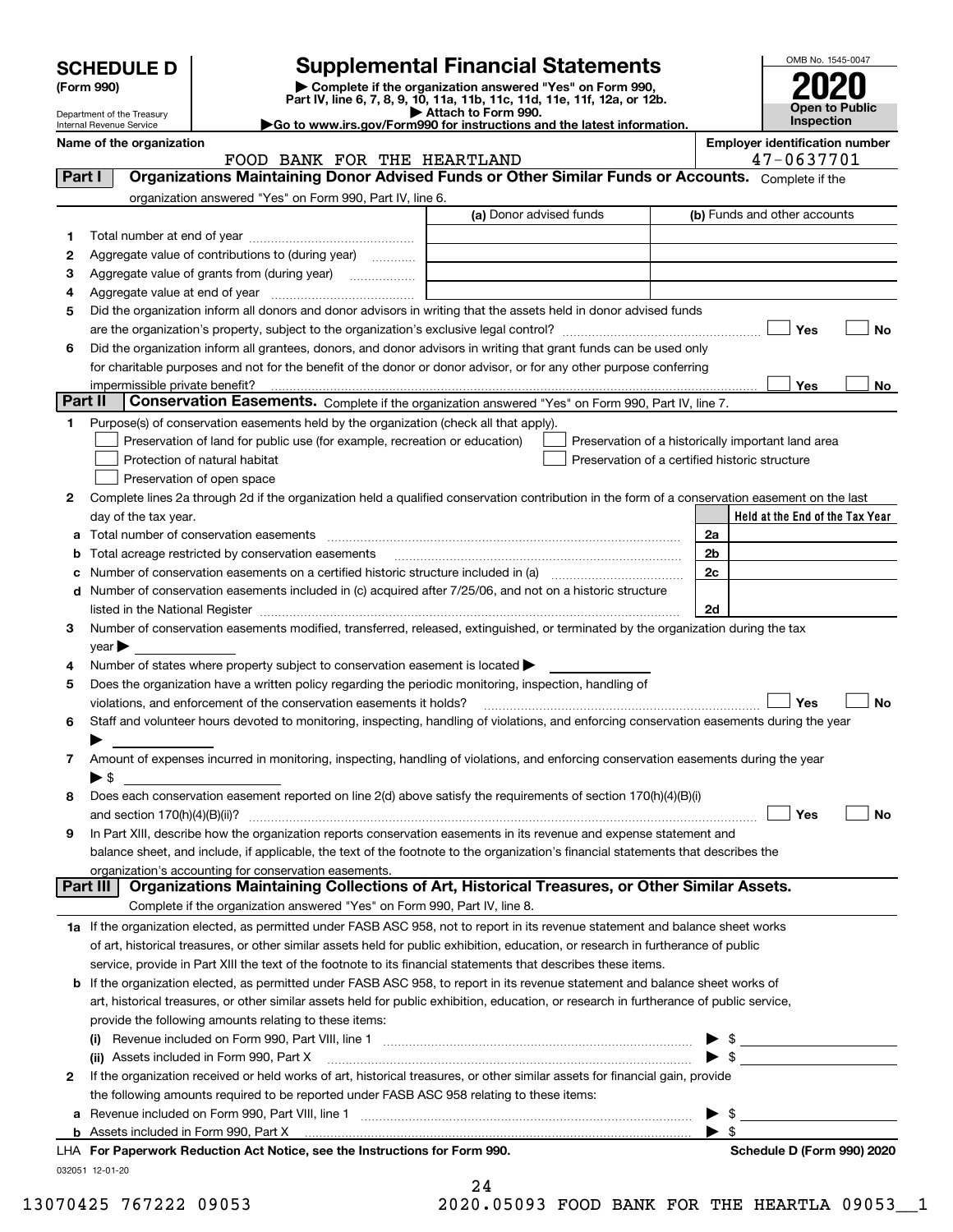|               | $47 - 0637701$ Page 2<br>FOOD BANK FOR THE HEARTLAND<br>Schedule D (Form 990) 2020                                                                                                                                             |                                         |                       |                                                                                                                                                                                                                                |                                 |                      |                     |                        |    |
|---------------|--------------------------------------------------------------------------------------------------------------------------------------------------------------------------------------------------------------------------------|-----------------------------------------|-----------------------|--------------------------------------------------------------------------------------------------------------------------------------------------------------------------------------------------------------------------------|---------------------------------|----------------------|---------------------|------------------------|----|
| Part III      | Organizations Maintaining Collections of Art, Historical Treasures, or Other Similar Assets (continued)                                                                                                                        |                                         |                       |                                                                                                                                                                                                                                |                                 |                      |                     |                        |    |
| 3             | Using the organization's acquisition, accession, and other records, check any of the following that make significant use of its                                                                                                |                                         |                       |                                                                                                                                                                                                                                |                                 |                      |                     |                        |    |
|               | collection items (check all that apply):                                                                                                                                                                                       |                                         |                       |                                                                                                                                                                                                                                |                                 |                      |                     |                        |    |
| a             | Public exhibition<br>Loan or exchange program<br>d                                                                                                                                                                             |                                         |                       |                                                                                                                                                                                                                                |                                 |                      |                     |                        |    |
| b             | Scholarly research                                                                                                                                                                                                             | e                                       |                       | Other the contract of the contract of the contract of the contract of the contract of the contract of the contract of the contract of the contract of the contract of the contract of the contract of the contract of the cont |                                 |                      |                     |                        |    |
| c             | Preservation for future generations                                                                                                                                                                                            |                                         |                       |                                                                                                                                                                                                                                |                                 |                      |                     |                        |    |
| 4             | Provide a description of the organization's collections and explain how they further the organization's exempt purpose in Part XIII.                                                                                           |                                         |                       |                                                                                                                                                                                                                                |                                 |                      |                     |                        |    |
| 5             | During the year, did the organization solicit or receive donations of art, historical treasures, or other similar assets                                                                                                       |                                         |                       |                                                                                                                                                                                                                                |                                 |                      |                     |                        |    |
|               |                                                                                                                                                                                                                                |                                         |                       |                                                                                                                                                                                                                                |                                 |                      | Yes                 |                        | No |
|               | <b>Part IV</b><br>Escrow and Custodial Arrangements. Complete if the organization answered "Yes" on Form 990, Part IV, line 9, or<br>reported an amount on Form 990, Part X, line 21.                                          |                                         |                       |                                                                                                                                                                                                                                |                                 |                      |                     |                        |    |
|               | 1a Is the organization an agent, trustee, custodian or other intermediary for contributions or other assets not included                                                                                                       |                                         |                       |                                                                                                                                                                                                                                |                                 |                      |                     |                        |    |
|               | on Form 990, Part X? [11] matter contracts and contracts and contracts are contracted as a function of the set of the set of the set of the set of the set of the set of the set of the set of the set of the set of the set o |                                         |                       |                                                                                                                                                                                                                                |                                 |                      | Yes                 |                        | No |
|               | b If "Yes," explain the arrangement in Part XIII and complete the following table:                                                                                                                                             |                                         |                       |                                                                                                                                                                                                                                |                                 |                      |                     |                        |    |
|               |                                                                                                                                                                                                                                |                                         |                       |                                                                                                                                                                                                                                |                                 |                      | Amount              |                        |    |
| с             | Beginning balance <b>contract to the contract of the contract of the contract of the contract of the contract of t</b>                                                                                                         |                                         |                       |                                                                                                                                                                                                                                | 1c                              |                      |                     |                        |    |
| d             | Additions during the year manufactured and an according to the year manufactured and according the year manufactured and according the year manufactured and according the year manufactured and according the year manufactur |                                         |                       |                                                                                                                                                                                                                                | 1d                              |                      |                     |                        |    |
| е             | Distributions during the year manufactured and continuum and contact the year manufactured and contact the year                                                                                                                |                                         |                       |                                                                                                                                                                                                                                | 1e                              |                      |                     |                        |    |
| f             |                                                                                                                                                                                                                                |                                         |                       |                                                                                                                                                                                                                                | 1f                              |                      |                     |                        |    |
|               | 2a Did the organization include an amount on Form 990, Part X, line 21, for escrow or custodial account liability?                                                                                                             |                                         |                       |                                                                                                                                                                                                                                |                                 |                      | Yes                 |                        | No |
|               | <b>b</b> If "Yes," explain the arrangement in Part XIII. Check here if the explanation has been provided on Part XIII                                                                                                          |                                         |                       |                                                                                                                                                                                                                                |                                 |                      |                     |                        |    |
| <b>Part V</b> | <b>Endowment Funds.</b> Complete if the organization answered "Yes" on Form 990, Part IV, line 10.                                                                                                                             |                                         |                       |                                                                                                                                                                                                                                |                                 |                      |                     |                        |    |
|               |                                                                                                                                                                                                                                | (a) Current year                        | (b) Prior year        | (c) Two years back                                                                                                                                                                                                             |                                 | (d) Three years back | (e) Four years back |                        |    |
| 1a            | 1,441,211.<br>1,466,845.<br>1,389,264.<br>1,273,903.<br>Beginning of year balance                                                                                                                                              |                                         |                       |                                                                                                                                                                                                                                |                                 |                      |                     | 1, 111, 833.           |    |
| b             | $\mathbf{0}$ .<br>2,813.<br>14,297.<br>19,966.                                                                                                                                                                                 |                                         |                       |                                                                                                                                                                                                                                |                                 |                      | 41,139.             |                        |    |
|               | Net investment earnings, gains, and losses                                                                                                                                                                                     | 322,357.                                | $-16, 152.$           | 69,616.                                                                                                                                                                                                                        |                                 | 112,462.             |                     | 131,876.               |    |
| d             |                                                                                                                                                                                                                                |                                         |                       |                                                                                                                                                                                                                                |                                 |                      |                     |                        |    |
|               | e Other expenditures for facilities                                                                                                                                                                                            |                                         |                       |                                                                                                                                                                                                                                |                                 |                      |                     |                        |    |
|               | and programs                                                                                                                                                                                                                   |                                         |                       |                                                                                                                                                                                                                                |                                 |                      |                     |                        |    |
|               | f Administrative expenses <i></i>                                                                                                                                                                                              | 13,355.<br>1,750,213.                   | 12,295.<br>1,441,211. | 12,001.                                                                                                                                                                                                                        |                                 | 11,398.              |                     | 10,945.                |    |
| g             | End of year balance                                                                                                                                                                                                            |                                         |                       | 1,466,845.                                                                                                                                                                                                                     |                                 | 1,389,264.           |                     | 1,273,903.             |    |
| 2             | Provide the estimated percentage of the current year end balance (line 1g, column (a)) held as:                                                                                                                                | 100                                     |                       |                                                                                                                                                                                                                                |                                 |                      |                     |                        |    |
|               | Board designated or quasi-endowment >                                                                                                                                                                                          |                                         | %                     |                                                                                                                                                                                                                                |                                 |                      |                     |                        |    |
| b             | Permanent endowment ><br>Term endowment $\blacktriangleright$                                                                                                                                                                  | %<br>%                                  |                       |                                                                                                                                                                                                                                |                                 |                      |                     |                        |    |
| c             | The percentages on lines 2a, 2b, and 2c should equal 100%.                                                                                                                                                                     |                                         |                       |                                                                                                                                                                                                                                |                                 |                      |                     |                        |    |
|               | 3a Are there endowment funds not in the possession of the organization that are held and administered for the organization                                                                                                     |                                         |                       |                                                                                                                                                                                                                                |                                 |                      |                     |                        |    |
|               | by:                                                                                                                                                                                                                            |                                         |                       |                                                                                                                                                                                                                                |                                 |                      |                     | Yes                    | No |
|               | (i)                                                                                                                                                                                                                            |                                         |                       |                                                                                                                                                                                                                                |                                 |                      | 3a(i)               |                        | X  |
|               |                                                                                                                                                                                                                                |                                         |                       |                                                                                                                                                                                                                                |                                 |                      | 3a(ii)              |                        | X  |
|               |                                                                                                                                                                                                                                |                                         |                       |                                                                                                                                                                                                                                |                                 |                      | 3 <sub>b</sub>      |                        |    |
|               | Describe in Part XIII the intended uses of the organization's endowment funds.                                                                                                                                                 |                                         |                       |                                                                                                                                                                                                                                |                                 |                      |                     |                        |    |
|               | <b>Part VI</b><br>Land, Buildings, and Equipment.                                                                                                                                                                              |                                         |                       |                                                                                                                                                                                                                                |                                 |                      |                     |                        |    |
|               | Complete if the organization answered "Yes" on Form 990, Part IV, line 11a. See Form 990, Part X, line 10.                                                                                                                     |                                         |                       |                                                                                                                                                                                                                                |                                 |                      |                     |                        |    |
|               | Description of property                                                                                                                                                                                                        | (a) Cost or other<br>basis (investment) |                       | (b) Cost or other<br>basis (other)                                                                                                                                                                                             | (c) Accumulated<br>depreciation |                      | (d) Book value      |                        |    |
|               |                                                                                                                                                                                                                                |                                         |                       | 292,700.                                                                                                                                                                                                                       |                                 |                      |                     | 292, 700.              |    |
| b             |                                                                                                                                                                                                                                |                                         |                       | 2,342,409.                                                                                                                                                                                                                     | 656,452.                        |                      | 1,685,957.          |                        |    |
|               |                                                                                                                                                                                                                                |                                         |                       | 4,741,379.                                                                                                                                                                                                                     | 1,274,519.                      |                      | 3,466,860.          |                        |    |
|               |                                                                                                                                                                                                                                |                                         |                       | 928,686.                                                                                                                                                                                                                       | 666,290.                        |                      |                     | $\overline{262,396}$ . |    |
|               |                                                                                                                                                                                                                                |                                         |                       | 1,444,606.                                                                                                                                                                                                                     | 927,045.                        |                      |                     | 517,561.               |    |
|               |                                                                                                                                                                                                                                |                                         |                       |                                                                                                                                                                                                                                |                                 |                      | 6, 225, 474.        |                        |    |
|               |                                                                                                                                                                                                                                |                                         |                       |                                                                                                                                                                                                                                |                                 |                      |                     |                        |    |

**Schedule D (Form 990) 2020**

032052 12-01-20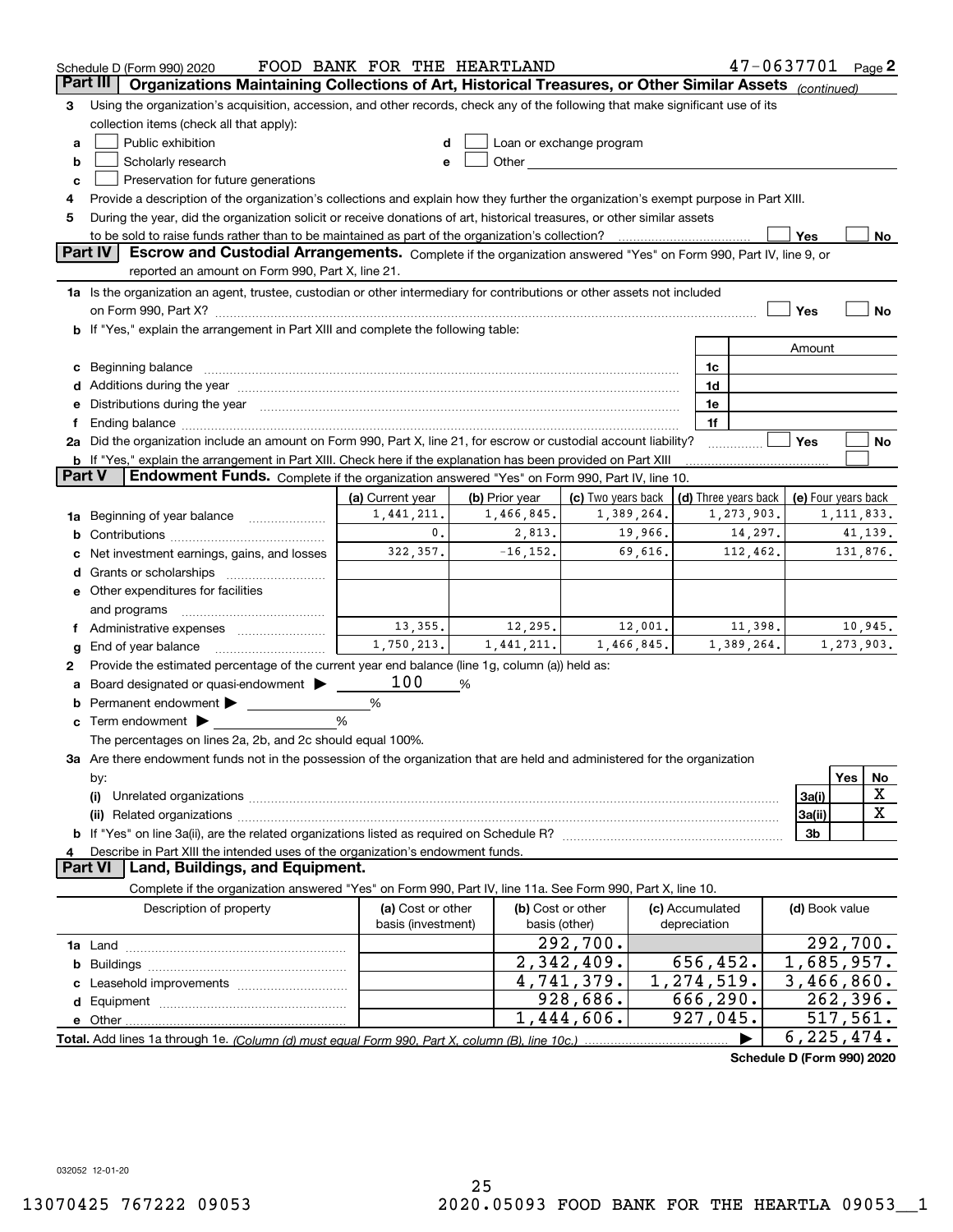Complete if the organization answered "Yes" on Form 990, Part IV, line 11b. See Form 990, Part X, line 12.

| (a) Description of security or category (including name of security)                   | (b) Book value | (c) Method of valuation: Cost or end-of-year market value |
|----------------------------------------------------------------------------------------|----------------|-----------------------------------------------------------|
| (1) Financial derivatives                                                              |                |                                                           |
| (2) Closely held equity interests                                                      |                |                                                           |
| $(3)$ Other                                                                            |                |                                                           |
| (A)                                                                                    |                |                                                           |
| (B)                                                                                    |                |                                                           |
| (C)                                                                                    |                |                                                           |
| (D)                                                                                    |                |                                                           |
| (E)                                                                                    |                |                                                           |
| (F)                                                                                    |                |                                                           |
| (G)                                                                                    |                |                                                           |
| (H)                                                                                    |                |                                                           |
| Total. (Col. (b) must equal Form 990, Part X, col. (B) line 12.) $\blacktriangleright$ |                |                                                           |

### **Part VIII Investments - Program Related.**

Complete if the organization answered "Yes" on Form 990, Part IV, line 11c. See Form 990, Part X, line 13.

| (a) Description of investment                                              | (b) Book value | (c) Method of valuation: Cost or end-of-year market value |
|----------------------------------------------------------------------------|----------------|-----------------------------------------------------------|
| ENDOWMENT FUND<br>(1)                                                      | 1,750,213.     | END-OF-YEAR MARKET VALUE                                  |
| FUNDED DEPRECIATION FUND<br>(2)                                            | 1, 263, 109.   | END-OF-YEAR MARKET VALUE                                  |
| $\left(3\right)$                                                           |                |                                                           |
| (4)                                                                        |                |                                                           |
| (5)                                                                        |                |                                                           |
| (6)                                                                        |                |                                                           |
| (7)                                                                        |                |                                                           |
| (8)                                                                        |                |                                                           |
| (9)                                                                        |                |                                                           |
| <b>Total.</b> (Col. (b) must equal Form 990, Part X, col. (B) line $13.$ ) | 3,013,322.     |                                                           |

## **Part IX Other Assets.**

Complete if the organization answered "Yes" on Form 990, Part IV, line 11d. See Form 990, Part X, line 15.

| (a) Description                                                                                                                       | (b) Book value |
|---------------------------------------------------------------------------------------------------------------------------------------|----------------|
| (1)                                                                                                                                   |                |
| (2)                                                                                                                                   |                |
| $\frac{1}{3}$                                                                                                                         |                |
| (4)                                                                                                                                   |                |
| (5)                                                                                                                                   |                |
| (6)                                                                                                                                   |                |
|                                                                                                                                       |                |
| (8)                                                                                                                                   |                |
| (9)                                                                                                                                   |                |
|                                                                                                                                       |                |
| Total. (Column (b) must equal Form 990, Part X, col. (B) line 15.) ………………………………………………………………………………………<br>  Part X   Other Liabilities. |                |

**(a)** Description of liability **Book value** Book value Book value Book value Book value Complete if the organization answered "Yes" on Form 990, Part IV, line 11e or 11f. See Form 990, Part X, line 25.

| Federal income taxes<br>(1)               |          |
|-------------------------------------------|----------|
| OPERATING LEASES - CURRENT PORTION<br>(2) | 52,889.  |
| $(3)$ OPERATING LEASES - LT PORTION       | 199,418. |
| (4)                                       |          |
| $\frac{1}{2}$ (5)                         |          |
| (6)                                       |          |
| (7)                                       |          |
| (8)                                       |          |
| (9)                                       |          |
|                                           | 252,307. |

**2.**Liability for uncertain tax positions. In Part XIII, provide the text of the footnote to the organization's financial statements that reports the

organization's liability for uncertain tax positions under FASB ASC 740. Check here if the text of the footnote has been provided in Part XIII  $\boxed{\text{X}}$ 

**Schedule D (Form 990) 2020**

032053 12-01-20

**1.**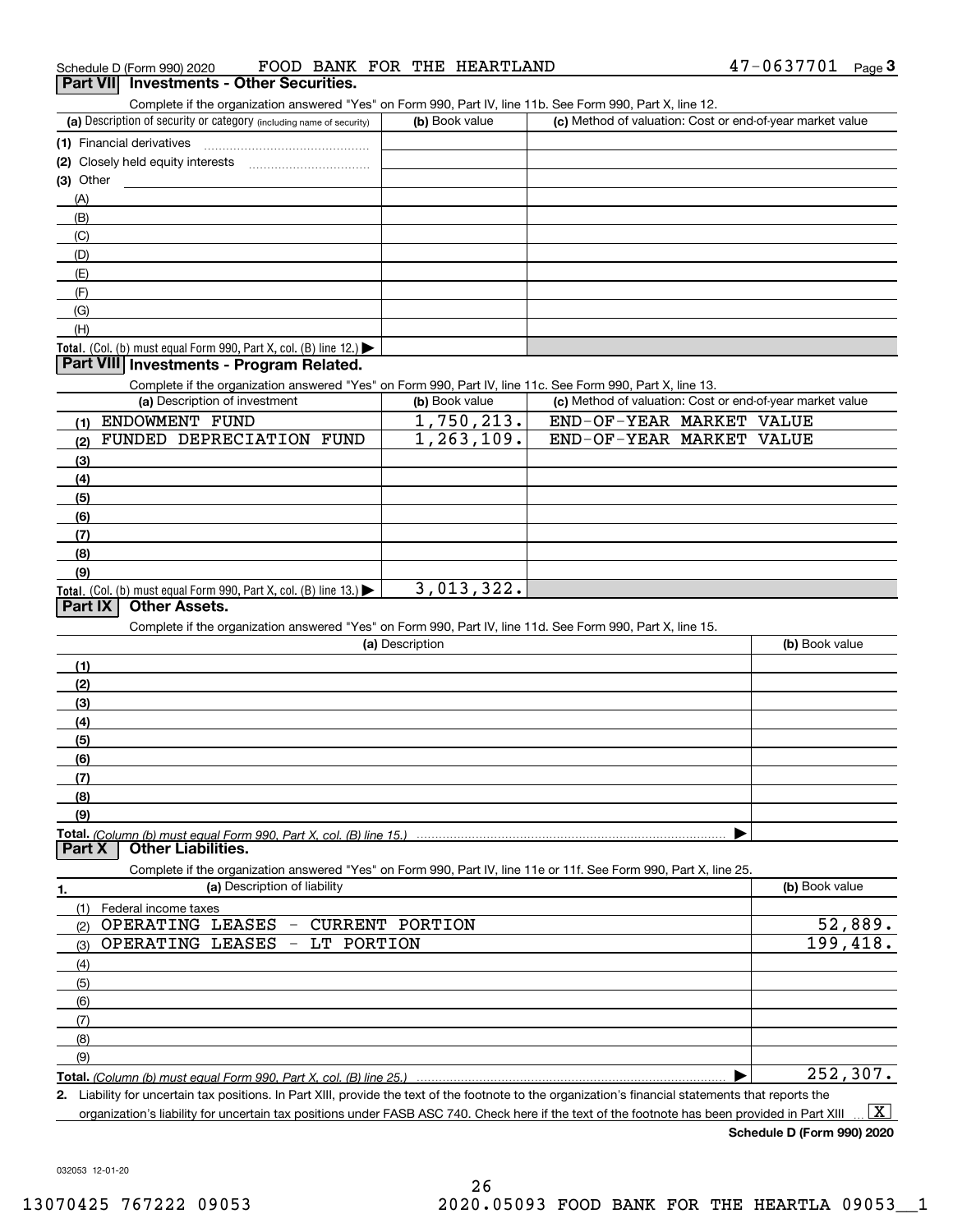|    | FOOD BANK FOR THE HEARTLAND<br>Schedule D (Form 990) 2020                                                                                                                                                                                          |                |          |                      | 47-0637701<br>Page $4$         |
|----|----------------------------------------------------------------------------------------------------------------------------------------------------------------------------------------------------------------------------------------------------|----------------|----------|----------------------|--------------------------------|
|    | Part XI<br>Reconciliation of Revenue per Audited Financial Statements With Revenue per Return.                                                                                                                                                     |                |          |                      |                                |
|    | Complete if the organization answered "Yes" on Form 990, Part IV, line 12a.                                                                                                                                                                        |                |          |                      |                                |
| 1. | Total revenue, gains, and other support per audited financial statements                                                                                                                                                                           |                |          | $\blacksquare$       | 63, 166, 711.                  |
| 2  | Amounts included on line 1 but not on Form 990, Part VIII, line 12:                                                                                                                                                                                |                |          |                      |                                |
| a  |                                                                                                                                                                                                                                                    | 2a             | 442,730. |                      |                                |
|    |                                                                                                                                                                                                                                                    | 2 <sub>b</sub> |          |                      |                                |
|    |                                                                                                                                                                                                                                                    | 2c             |          |                      |                                |
| d  |                                                                                                                                                                                                                                                    | 2d             |          |                      |                                |
| е  | Add lines 2a through 2d                                                                                                                                                                                                                            |                |          | 2е                   | $\frac{442,730.}{62,723,981.}$ |
| 3  |                                                                                                                                                                                                                                                    |                |          | $\overline{3}$       |                                |
| 4  | Amounts included on Form 990, Part VIII, line 12, but not on line 1:                                                                                                                                                                               |                |          |                      |                                |
|    |                                                                                                                                                                                                                                                    |                | 23,295.  |                      |                                |
|    |                                                                                                                                                                                                                                                    | 4 <sub>b</sub> |          |                      |                                |
| c. | Add lines 4a and 4b                                                                                                                                                                                                                                |                |          | 4c<br>5 <sup>5</sup> | 23, 295.                       |
|    |                                                                                                                                                                                                                                                    |                |          |                      | 62, 747, 276.                  |
|    |                                                                                                                                                                                                                                                    |                |          |                      |                                |
|    | Part XII   Reconciliation of Expenses per Audited Financial Statements With Expenses per Return.                                                                                                                                                   |                |          |                      |                                |
|    | Complete if the organization answered "Yes" on Form 990, Part IV, line 12a.                                                                                                                                                                        |                |          |                      |                                |
| 1  | Total expenses and losses per audited financial statements [11] [11] Total expenses and losses per audited financial statements [11] [11] Total expenses and losses per audited financial statements                                               |                |          | $\blacksquare$       | $\overline{60}$ , 665, 062.    |
| 2  | Amounts included on line 1 but not on Form 990, Part IX, line 25:                                                                                                                                                                                  |                |          |                      |                                |
| a  |                                                                                                                                                                                                                                                    | 2a             |          |                      |                                |
|    | Prior year adjustments material contracts and all prior year adjustments and all prior year adjustments and all                                                                                                                                    | 2 <sub>b</sub> |          |                      |                                |
|    |                                                                                                                                                                                                                                                    | 2c             |          |                      |                                |
|    |                                                                                                                                                                                                                                                    | 2d             |          |                      |                                |
|    | e Add lines 2a through 2d <b>[10]</b> [10] <b>All the Contract of Add lines 2a</b> through 2d <b>[10] All the Contract of Add lines</b> 2a through 2d <b>[10] All the Contract of Add lines</b> 2a through 2d <b>[10] All the Contract of Addi</b> |                |          | 2e                   | 0.                             |
| 3  |                                                                                                                                                                                                                                                    |                |          | $\mathbf{a}$         | 60,665,062.                    |
| 4  | Amounts included on Form 990, Part IX, line 25, but not on line 1:                                                                                                                                                                                 |                |          |                      |                                |
|    |                                                                                                                                                                                                                                                    |                | 23, 295. |                      |                                |
| b  |                                                                                                                                                                                                                                                    | 4b             |          |                      |                                |
|    | c Add lines 4a and 4b                                                                                                                                                                                                                              |                |          | 4c                   | 23, 295.                       |
|    | Part XIII Supplemental Information.                                                                                                                                                                                                                |                |          | 5                    | 60,688,357.                    |

Provide the descriptions required for Part II, lines 3, 5, and 9; Part III, lines 1a and 4; Part IV, lines 1b and 2b; Part V, line 4; Part X, line 2; Part XI, lines 2d and 4b; and Part XII, lines 2d and 4b. Also complete this part to provide any additional information.

PART X, LINE 2:

THE ORGANIZATION IS EXEMPT FROM INCOME TAXES UNDER SECTION 501(C)(3) OF THE INTERNAL REVENUE CODE. THE ORGANIZATION HAS ALSO BEEN CLASSIFIED AS AN ENTITY THAT IS NOT A PRIVATE FOUNDATION WITHIN THE MEANING OF SECTION 509(A) AND QUALIFIES FOR DEDUCTIBLE CONTRIBUTIONS AS PROVIDED IN SECTION

 $170(B)(1)(A)(VI).$ 

## THE ORGANIZATION IS SUBJECT TO NEW REGULATIONS UNDER THE TAX CUTS AND JOBS

ACT OF 2017 AND SUBSEQUENT INTERNAL REVENUE SERVICE (IRS) GUIDANCE

2018-99. THE GUIDANCE STATES THAT IF AN ENTITY PROVIDES PARKING FOR ITS

EMPLOYEES, THE PARKING IS A QUALIFIED TRANSPORTATION FRINGE BENEFIT AND A

27

NON-DEDUCTIBLE BUSINESS EXPENSE. FOR THE ORGANIZATION, THE EXPENSES

032054 12-01-20

**Schedule D (Form 990) 2020**

13070425 767222 09053 2020.05093 FOOD BANK FOR THE HEARTLA 09053\_\_1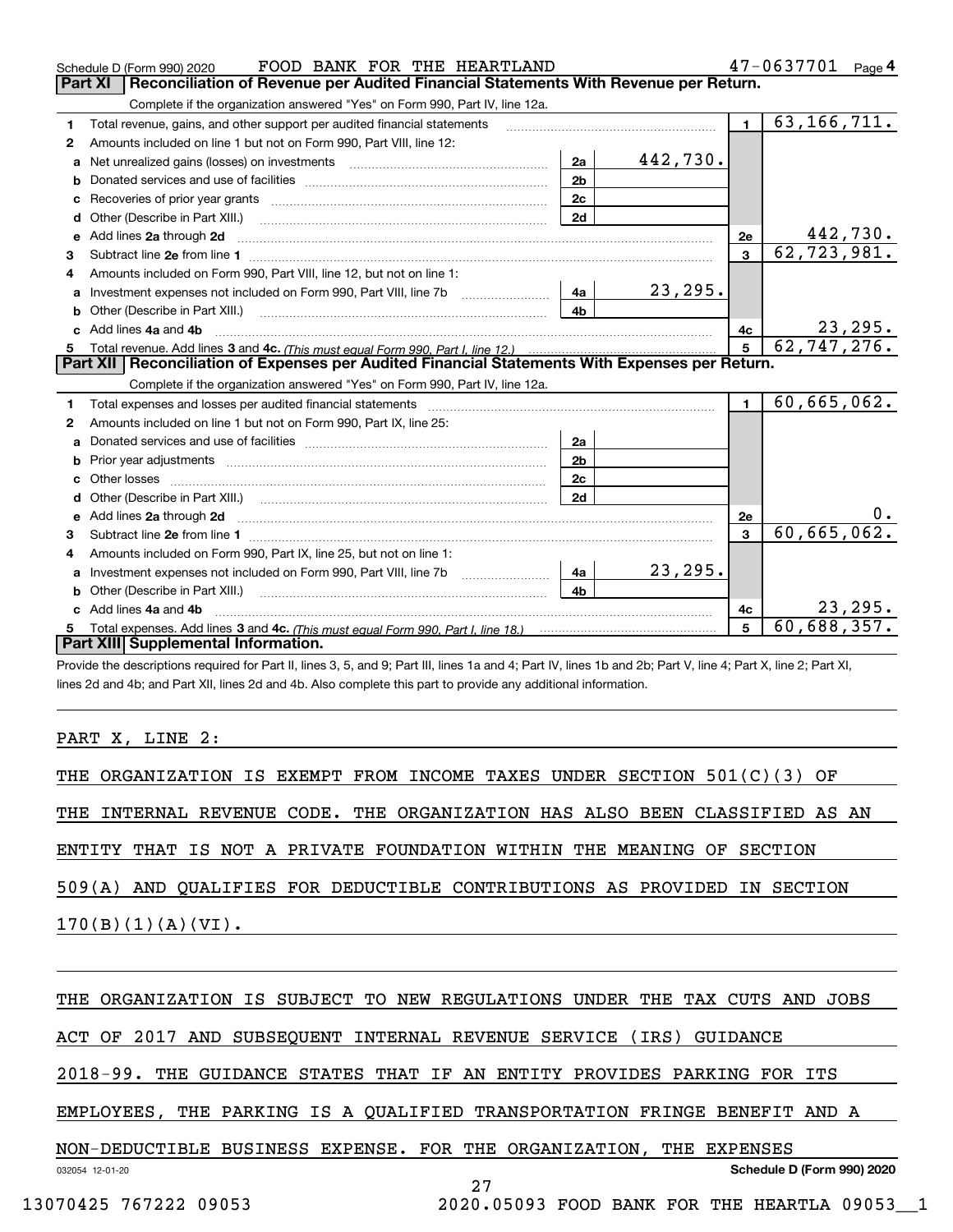| FOOD.<br>Schedule D (Form 990) 2020                   | BANK FOR THE HEARTLAND                           | 47-0637701<br>Page 5            |
|-------------------------------------------------------|--------------------------------------------------|---------------------------------|
| <b>Part XIII Supplemental Information</b> (continued) |                                                  |                                 |
| EMPLOYEE<br>RELATED<br>TО<br>THE                      | PARKING LOT ARE NOW CONSIDERED                   | UNRELATED<br><b>BUSINESS</b>    |
| UNDER<br>THE<br>TAXABLE<br>INCOME                     | NEW<br>IRS GUIDANCE.<br><b>INCOME</b>            | TAX PAYABLE<br>IS.<br>PRESENTED |
| CURRENT<br>IN.                                        | LIABILITIES IN THE AMOUNT OF \$2,143. THE        | ORGANIZATION<br><b>BELIEVES</b> |
| THAT                                                  | IT HAS APPROPRIATE SUPPORT FOR ANY TAX POSITIONS | TAKEN ,<br>AND AS SUCH,         |
| NOT<br>DOES.<br>HAVE<br><b>ANY</b>                    | UNCERTAIN TAX POSITIONS<br>THAT ARE              | THE<br>MATERIAL<br>TO.          |
| FINANCIAL<br>STATEMENTS                               |                                                  |                                 |

**Schedule D (Form 990) 2020**

032055 12-01-20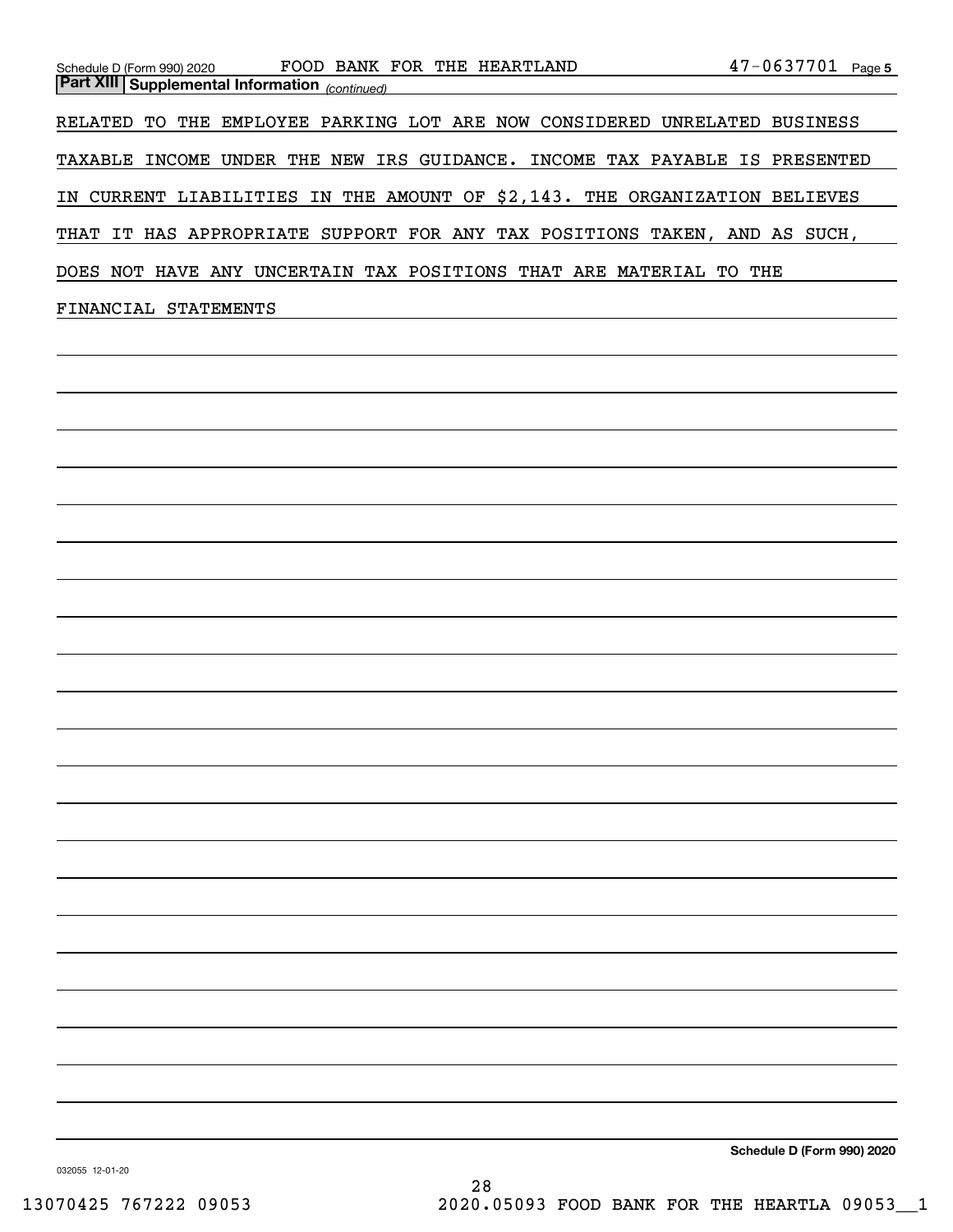| <b>SCHEDULE G</b>                                                                  | <b>Supplemental Information Regarding Fundraising or Gaming Activities</b>                                                                                          |                                                                                                                                                                                  | OMB No. 1545-0047                                                          |    |                                                                      |  |                                                                            |                                                         |
|------------------------------------------------------------------------------------|---------------------------------------------------------------------------------------------------------------------------------------------------------------------|----------------------------------------------------------------------------------------------------------------------------------------------------------------------------------|----------------------------------------------------------------------------|----|----------------------------------------------------------------------|--|----------------------------------------------------------------------------|---------------------------------------------------------|
| (Form 990 or 990-EZ)                                                               | Complete if the organization answered "Yes" on Form 990, Part IV, line 17, 18, or 19, or if the<br>organization entered more than \$15,000 on Form 990-EZ, line 6a. |                                                                                                                                                                                  |                                                                            |    |                                                                      |  |                                                                            |                                                         |
|                                                                                    |                                                                                                                                                                     |                                                                                                                                                                                  | <b>Open to Public</b>                                                      |    |                                                                      |  |                                                                            |                                                         |
| Department of the Treasury<br>Internal Revenue Service                             |                                                                                                                                                                     | Attach to Form 990 or Form 990-EZ.<br>Go to www.irs.gov/Form990 for instructions and the latest information.                                                                     |                                                                            |    |                                                                      |  |                                                                            | Inspection                                              |
| Name of the organization                                                           |                                                                                                                                                                     | FOOD BANK FOR THE HEARTLAND                                                                                                                                                      |                                                                            |    |                                                                      |  | 47-0637701                                                                 | <b>Employer identification number</b>                   |
| Part I                                                                             |                                                                                                                                                                     | Fundraising Activities. Complete if the organization answered "Yes" on Form 990, Part IV, line 17. Form 990-EZ filers are not                                                    |                                                                            |    |                                                                      |  |                                                                            |                                                         |
|                                                                                    | required to complete this part.                                                                                                                                     |                                                                                                                                                                                  |                                                                            |    |                                                                      |  |                                                                            |                                                         |
| $ \mathbf{X} $ Mail solicitations<br>a<br> X                                       | Internet and email solicitations                                                                                                                                    | 1 Indicate whether the organization raised funds through any of the following activities. Check all that apply.<br>$f\left[\frac{X}{X}\right]$ Solicitation of government grants |                                                                            |    | $\mathbf{e} \times \mathbf{X}$ Solicitation of non-government grants |  |                                                                            |                                                         |
| b<br>Phone solicitations<br>c<br>$\boxed{\textbf{X}}$ In-person solicitations<br>d |                                                                                                                                                                     | $g\mid X$ Special fundraising events                                                                                                                                             |                                                                            |    |                                                                      |  |                                                                            |                                                         |
|                                                                                    |                                                                                                                                                                     | 2 a Did the organization have a written or oral agreement with any individual (including officers, directors, trustees, or                                                       |                                                                            |    |                                                                      |  |                                                                            |                                                         |
|                                                                                    |                                                                                                                                                                     | key employees listed in Form 990, Part VII) or entity in connection with professional fundraising services?                                                                      |                                                                            |    |                                                                      |  | $\overline{X}$ Yes                                                         | No                                                      |
| compensated at least \$5,000 by the organization.                                  |                                                                                                                                                                     | b If "Yes," list the 10 highest paid individuals or entities (fundraisers) pursuant to agreements under which the fundraiser is to be                                            |                                                                            |    |                                                                      |  |                                                                            |                                                         |
|                                                                                    |                                                                                                                                                                     |                                                                                                                                                                                  |                                                                            |    |                                                                      |  |                                                                            |                                                         |
| (i) Name and address of individual<br>or entity (fundraiser)                       |                                                                                                                                                                     | (ii) Activity                                                                                                                                                                    | (iii) Did<br>fundraiser<br>have custody<br>or control of<br>contributions? |    | (iv) Gross receipts<br>from activity                                 |  | (v) Amount paid<br>to (or retained by)<br>fundraiser<br>listed in col. (i) | (vi) Amount paid<br>to (or retained by)<br>organization |
| RKD GROUP - 8001 S. 13TH                                                           |                                                                                                                                                                     |                                                                                                                                                                                  | Yes                                                                        | No |                                                                      |  |                                                                            |                                                         |
| STREET, LINCOLN, NE                                                                | 68512                                                                                                                                                               | DIRECT MARKETING SERVICES                                                                                                                                                        |                                                                            | x  | 3,617,542.                                                           |  | 467,044.                                                                   | 3,150,498.                                              |
|                                                                                    |                                                                                                                                                                     |                                                                                                                                                                                  |                                                                            |    |                                                                      |  |                                                                            |                                                         |
|                                                                                    |                                                                                                                                                                     |                                                                                                                                                                                  |                                                                            |    |                                                                      |  |                                                                            |                                                         |
|                                                                                    |                                                                                                                                                                     |                                                                                                                                                                                  |                                                                            |    |                                                                      |  |                                                                            |                                                         |
|                                                                                    |                                                                                                                                                                     |                                                                                                                                                                                  |                                                                            |    |                                                                      |  |                                                                            |                                                         |
|                                                                                    |                                                                                                                                                                     |                                                                                                                                                                                  |                                                                            |    |                                                                      |  |                                                                            |                                                         |
|                                                                                    |                                                                                                                                                                     |                                                                                                                                                                                  |                                                                            |    |                                                                      |  |                                                                            |                                                         |
|                                                                                    |                                                                                                                                                                     |                                                                                                                                                                                  |                                                                            |    |                                                                      |  |                                                                            |                                                         |
|                                                                                    |                                                                                                                                                                     |                                                                                                                                                                                  |                                                                            |    |                                                                      |  |                                                                            |                                                         |
|                                                                                    |                                                                                                                                                                     |                                                                                                                                                                                  |                                                                            |    |                                                                      |  |                                                                            |                                                         |
|                                                                                    |                                                                                                                                                                     |                                                                                                                                                                                  |                                                                            |    |                                                                      |  |                                                                            |                                                         |
|                                                                                    |                                                                                                                                                                     |                                                                                                                                                                                  |                                                                            |    |                                                                      |  |                                                                            |                                                         |
|                                                                                    |                                                                                                                                                                     |                                                                                                                                                                                  |                                                                            |    |                                                                      |  |                                                                            |                                                         |
|                                                                                    |                                                                                                                                                                     |                                                                                                                                                                                  |                                                                            |    |                                                                      |  |                                                                            |                                                         |
|                                                                                    |                                                                                                                                                                     |                                                                                                                                                                                  |                                                                            |    |                                                                      |  |                                                                            |                                                         |
| Total                                                                              |                                                                                                                                                                     |                                                                                                                                                                                  |                                                                            |    | 3,617,542.                                                           |  | 467,044.                                                                   | 3,150,498.                                              |
| or licensing.                                                                      |                                                                                                                                                                     | 3 List all states in which the organization is registered or licensed to solicit contributions or has been notified it is exempt from registration                               |                                                                            |    |                                                                      |  |                                                                            |                                                         |
| NE, IA                                                                             |                                                                                                                                                                     |                                                                                                                                                                                  |                                                                            |    |                                                                      |  |                                                                            |                                                         |
|                                                                                    |                                                                                                                                                                     |                                                                                                                                                                                  |                                                                            |    |                                                                      |  |                                                                            |                                                         |
|                                                                                    |                                                                                                                                                                     |                                                                                                                                                                                  |                                                                            |    |                                                                      |  |                                                                            |                                                         |
|                                                                                    |                                                                                                                                                                     |                                                                                                                                                                                  |                                                                            |    |                                                                      |  |                                                                            |                                                         |
|                                                                                    |                                                                                                                                                                     |                                                                                                                                                                                  |                                                                            |    |                                                                      |  |                                                                            |                                                         |
|                                                                                    |                                                                                                                                                                     |                                                                                                                                                                                  |                                                                            |    |                                                                      |  |                                                                            |                                                         |
|                                                                                    |                                                                                                                                                                     |                                                                                                                                                                                  |                                                                            |    |                                                                      |  |                                                                            |                                                         |
|                                                                                    |                                                                                                                                                                     |                                                                                                                                                                                  |                                                                            |    |                                                                      |  |                                                                            |                                                         |
|                                                                                    |                                                                                                                                                                     |                                                                                                                                                                                  |                                                                            |    |                                                                      |  |                                                                            |                                                         |

LHA For Paperwork Reduction Act Notice, see the Instructions for Form 990 or 990-EZ. Schedule G (Form 990 or 990-EZ) 2020

032081 11-25-20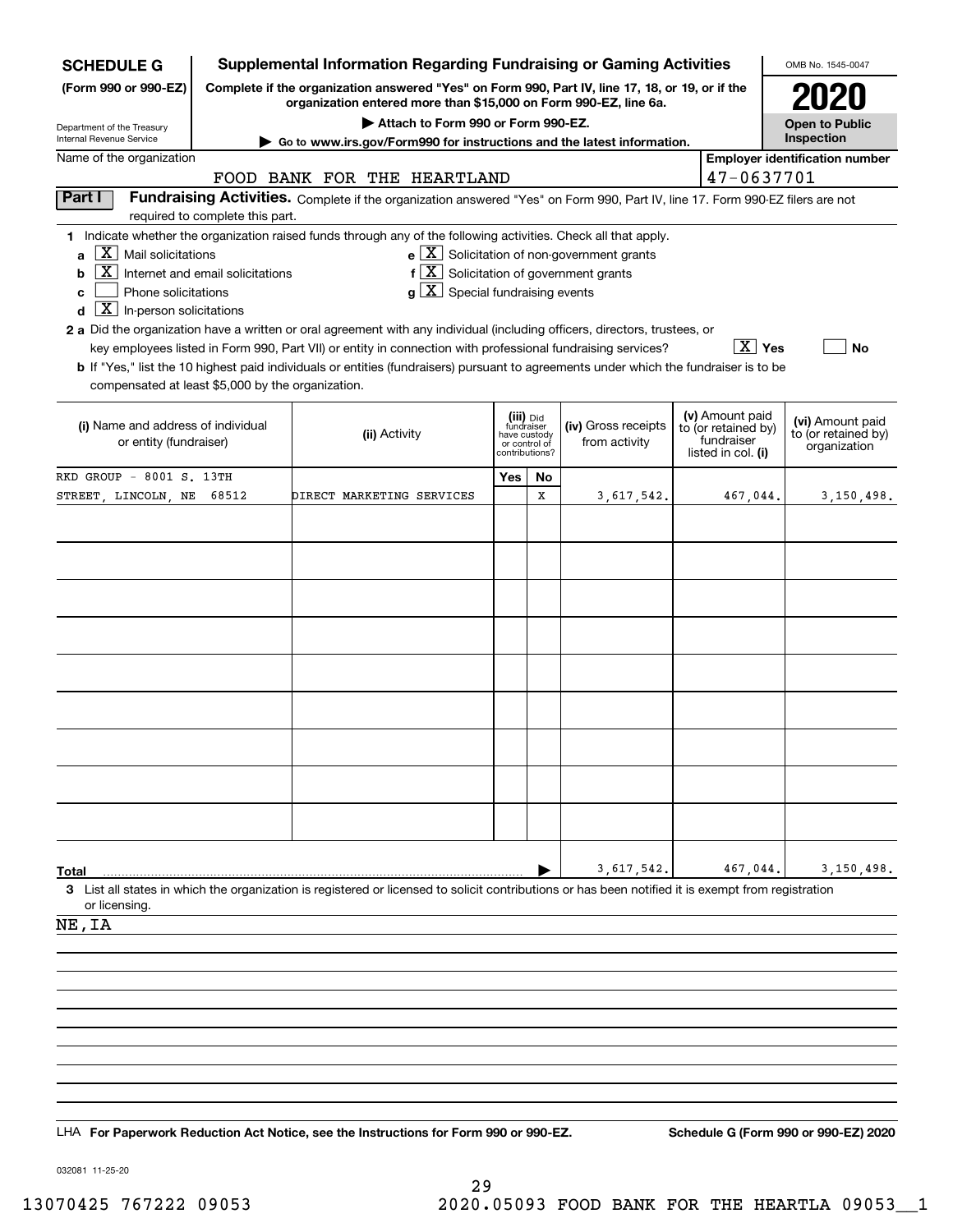#### Schedule G (Form 990 or 990-EZ) 2020 Page FOOD BANK FOR THE HEARTLAND 47-0637701

**2**

**Part II** | Fundraising Events. Complete if the organization answered "Yes" on Form 990, Part IV, line 18, or reported more than \$15,000

|                 |          | of fundraising event contributions and gross income on Form 990-EZ, lines 1 and 6b. List events with gross receipts greater than \$5,000. |              |                         |                  |                                      |
|-----------------|----------|-------------------------------------------------------------------------------------------------------------------------------------------|--------------|-------------------------|------------------|--------------------------------------|
|                 |          |                                                                                                                                           | (a) Event #1 | (b) Event #2            | (c) Other events | (d) Total events                     |
|                 |          |                                                                                                                                           | CELEBRITY    |                         | <b>NONE</b>      |                                      |
|                 |          |                                                                                                                                           | CHEF         |                         |                  | (add col. (a) through                |
|                 |          |                                                                                                                                           | (event type) | (event type)            | (total number)   | col. (c)                             |
|                 |          |                                                                                                                                           |              |                         |                  |                                      |
| Revenue         |          |                                                                                                                                           | 377,052.     |                         |                  | 377,052.                             |
|                 | 1        |                                                                                                                                           |              |                         |                  |                                      |
|                 |          |                                                                                                                                           |              |                         |                  |                                      |
|                 |          |                                                                                                                                           |              |                         |                  |                                      |
|                 |          |                                                                                                                                           |              |                         |                  |                                      |
|                 | 3        | Gross income (line 1 minus line 2)                                                                                                        | 377,052.     |                         |                  | 377,052.                             |
|                 |          |                                                                                                                                           |              |                         |                  |                                      |
|                 | 4        |                                                                                                                                           |              |                         |                  |                                      |
|                 |          |                                                                                                                                           |              |                         |                  |                                      |
|                 | 5        |                                                                                                                                           |              |                         |                  |                                      |
|                 |          |                                                                                                                                           |              |                         |                  |                                      |
|                 | 6        |                                                                                                                                           |              |                         |                  |                                      |
|                 |          |                                                                                                                                           |              |                         |                  |                                      |
|                 | 7        | Food and beverages                                                                                                                        |              |                         |                  |                                      |
| Direct Expenses |          |                                                                                                                                           |              |                         |                  |                                      |
|                 | 8        |                                                                                                                                           |              |                         |                  |                                      |
|                 | 9        |                                                                                                                                           | 29,054.      |                         |                  |                                      |
|                 |          |                                                                                                                                           |              |                         |                  | $\frac{29,054.}{29,054.}$            |
|                 | 10       | Direct expense summary. Add lines 4 through 9 in column (d)                                                                               |              |                         |                  | 347,998.                             |
|                 | Part III | 11 Net income summary. Subtract line 10 from line 3, column (d)                                                                           |              |                         |                  |                                      |
|                 |          | Gaming. Complete if the organization answered "Yes" on Form 990, Part IV, line 19, or reported more than                                  |              |                         |                  |                                      |
|                 |          | \$15,000 on Form 990-EZ, line 6a.                                                                                                         |              |                         |                  |                                      |
|                 |          |                                                                                                                                           | (a) Bingo    | (b) Pull tabs/instant   | (c) Other gaming | (d) Total gaming (add                |
|                 |          |                                                                                                                                           |              | bingo/progressive bingo |                  | col. (a) through col. (c))           |
| Revenue         |          |                                                                                                                                           |              |                         |                  |                                      |
|                 | 1        |                                                                                                                                           |              |                         |                  |                                      |
|                 |          |                                                                                                                                           |              |                         |                  |                                      |
|                 | 2        |                                                                                                                                           |              |                         |                  |                                      |
|                 |          |                                                                                                                                           |              |                         |                  |                                      |
|                 | 3        |                                                                                                                                           |              |                         |                  |                                      |
| Expenses        |          |                                                                                                                                           |              |                         |                  |                                      |
| Direct          | 4        |                                                                                                                                           |              |                         |                  |                                      |
|                 |          |                                                                                                                                           |              |                         |                  |                                      |
|                 |          |                                                                                                                                           |              |                         |                  |                                      |
|                 |          | 5 Other direct expenses                                                                                                                   |              |                         |                  |                                      |
|                 |          |                                                                                                                                           | %<br>Yes     | %<br>Yes                | Yes<br>%         |                                      |
|                 | 6.       | Volunteer labor                                                                                                                           | No           | No                      | No               |                                      |
|                 |          |                                                                                                                                           |              |                         |                  |                                      |
|                 | 7        | Direct expense summary. Add lines 2 through 5 in column (d)                                                                               |              |                         |                  |                                      |
|                 |          |                                                                                                                                           |              |                         |                  |                                      |
|                 |          |                                                                                                                                           |              |                         |                  |                                      |
|                 |          |                                                                                                                                           |              |                         |                  |                                      |
| 9.              |          |                                                                                                                                           |              |                         |                  |                                      |
|                 |          |                                                                                                                                           |              |                         |                  | Yes<br>No                            |
|                 |          |                                                                                                                                           |              |                         |                  |                                      |
|                 |          |                                                                                                                                           |              |                         |                  |                                      |
|                 |          |                                                                                                                                           |              |                         |                  |                                      |
|                 |          |                                                                                                                                           |              |                         |                  |                                      |
|                 |          |                                                                                                                                           |              |                         |                  | Yes<br>No                            |
|                 |          |                                                                                                                                           |              |                         |                  |                                      |
|                 |          |                                                                                                                                           |              |                         |                  |                                      |
|                 |          |                                                                                                                                           |              |                         |                  |                                      |
|                 |          |                                                                                                                                           |              |                         |                  | Schedule G (Form 990 or 990-EZ) 2020 |
|                 |          | 032082 11-25-20                                                                                                                           |              |                         |                  |                                      |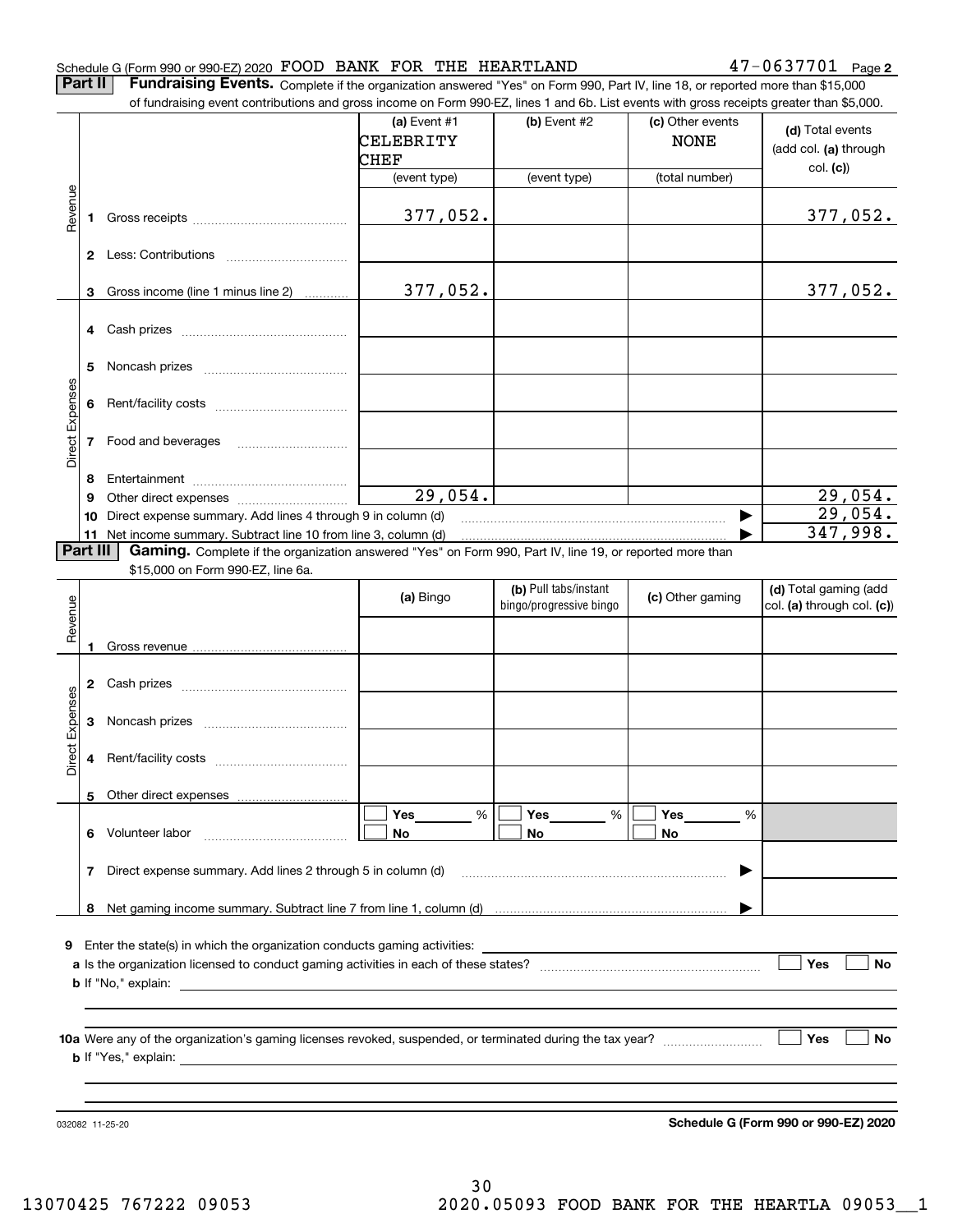| Schedule G (Form 990 or 990-EZ) 2020 FOOD BANK FOR THE HEARTLAND                                                                                                                                                                               | $47 - 0637701$ Page 3 |           |
|------------------------------------------------------------------------------------------------------------------------------------------------------------------------------------------------------------------------------------------------|-----------------------|-----------|
|                                                                                                                                                                                                                                                | Yes                   | No        |
| 12 Is the organization a grantor, beneficiary or trustee of a trust, or a member of a partnership or other entity formed                                                                                                                       |                       |           |
|                                                                                                                                                                                                                                                | Yes                   | No        |
| 13 Indicate the percentage of gaming activity conducted in:                                                                                                                                                                                    |                       |           |
|                                                                                                                                                                                                                                                | 13a                   | %         |
| <b>b</b> An outside facility <i>[11]</i> [20] [20] <b>https://www.frace.com/interest in the contract of the contract of the contract of the contract of the contract of the contract of the contract of the contract of the contract of th</b> | 13 <sub>b</sub>       | %         |
| 14 Enter the name and address of the person who prepares the organization's gaming/special events books and records:                                                                                                                           |                       |           |
|                                                                                                                                                                                                                                                |                       |           |
| $Name$ LESLIE DELPERDANG                                                                                                                                                                                                                       |                       |           |
|                                                                                                                                                                                                                                                |                       |           |
| Address $\triangleright$ 10525 J ST - OMAHA, NE 68127                                                                                                                                                                                          |                       |           |
| 15a Does the organization have a contract with a third party from whom the organization receives gaming revenue?                                                                                                                               | Yes                   | No        |
|                                                                                                                                                                                                                                                |                       |           |
|                                                                                                                                                                                                                                                |                       |           |
| c If "Yes," enter name and address of the third party:                                                                                                                                                                                         |                       |           |
|                                                                                                                                                                                                                                                |                       |           |
| Name $\blacktriangleright$ $\bot$                                                                                                                                                                                                              |                       |           |
|                                                                                                                                                                                                                                                |                       |           |
| Address $\blacktriangleright$                                                                                                                                                                                                                  |                       |           |
|                                                                                                                                                                                                                                                |                       |           |
| 16 Gaming manager information:                                                                                                                                                                                                                 |                       |           |
|                                                                                                                                                                                                                                                |                       |           |
| <u> 1989 - Johann Barbara, martin amerikan basal dan berasal dan berasal dalam basal dan berasal dan berasal dan</u><br>Name $\blacktriangleright$                                                                                             |                       |           |
| Gaming manager compensation > \$                                                                                                                                                                                                               |                       |           |
|                                                                                                                                                                                                                                                |                       |           |
|                                                                                                                                                                                                                                                |                       |           |
|                                                                                                                                                                                                                                                |                       |           |
|                                                                                                                                                                                                                                                |                       |           |
|                                                                                                                                                                                                                                                |                       |           |
| Employee<br>Director/officer<br>Independent contractor                                                                                                                                                                                         |                       |           |
|                                                                                                                                                                                                                                                |                       |           |
| 17 Mandatory distributions:                                                                                                                                                                                                                    |                       |           |
| <b>a</b> Is the organization required under state law to make charitable distributions from the gaming proceeds to                                                                                                                             | $\Box$ Yes            | $\Box$ No |
| retain the state gaming license?                                                                                                                                                                                                               |                       |           |
| <b>b</b> Enter the amount of distributions required under state law to be distributed to other exempt organizations or spent in the<br>organization's own exempt activities during the tax year $\triangleright$ \$                            |                       |           |
| Supplemental Information. Provide the explanations required by Part I, line 2b, columns (iii) and (v); and Part III, lines 9, 9b, 10b,<br> Part IV                                                                                             |                       |           |
| 15b, 15c, 16, and 17b, as applicable. Also provide any additional information. See instructions.                                                                                                                                               |                       |           |
|                                                                                                                                                                                                                                                |                       |           |
|                                                                                                                                                                                                                                                |                       |           |
|                                                                                                                                                                                                                                                |                       |           |
|                                                                                                                                                                                                                                                |                       |           |
|                                                                                                                                                                                                                                                |                       |           |
|                                                                                                                                                                                                                                                |                       |           |
|                                                                                                                                                                                                                                                |                       |           |
|                                                                                                                                                                                                                                                |                       |           |
|                                                                                                                                                                                                                                                |                       |           |
|                                                                                                                                                                                                                                                |                       |           |
|                                                                                                                                                                                                                                                |                       |           |
|                                                                                                                                                                                                                                                |                       |           |
|                                                                                                                                                                                                                                                |                       |           |
|                                                                                                                                                                                                                                                |                       |           |
|                                                                                                                                                                                                                                                |                       |           |
| Schedule G (Form 990 or 990-EZ) 2020<br>032083 11-25-20                                                                                                                                                                                        |                       |           |
| 31                                                                                                                                                                                                                                             |                       |           |
|                                                                                                                                                                                                                                                |                       |           |

13070425 767222 09053 2020.05093 FOOD BANK FOR THE HEARTLA 09053\_\_1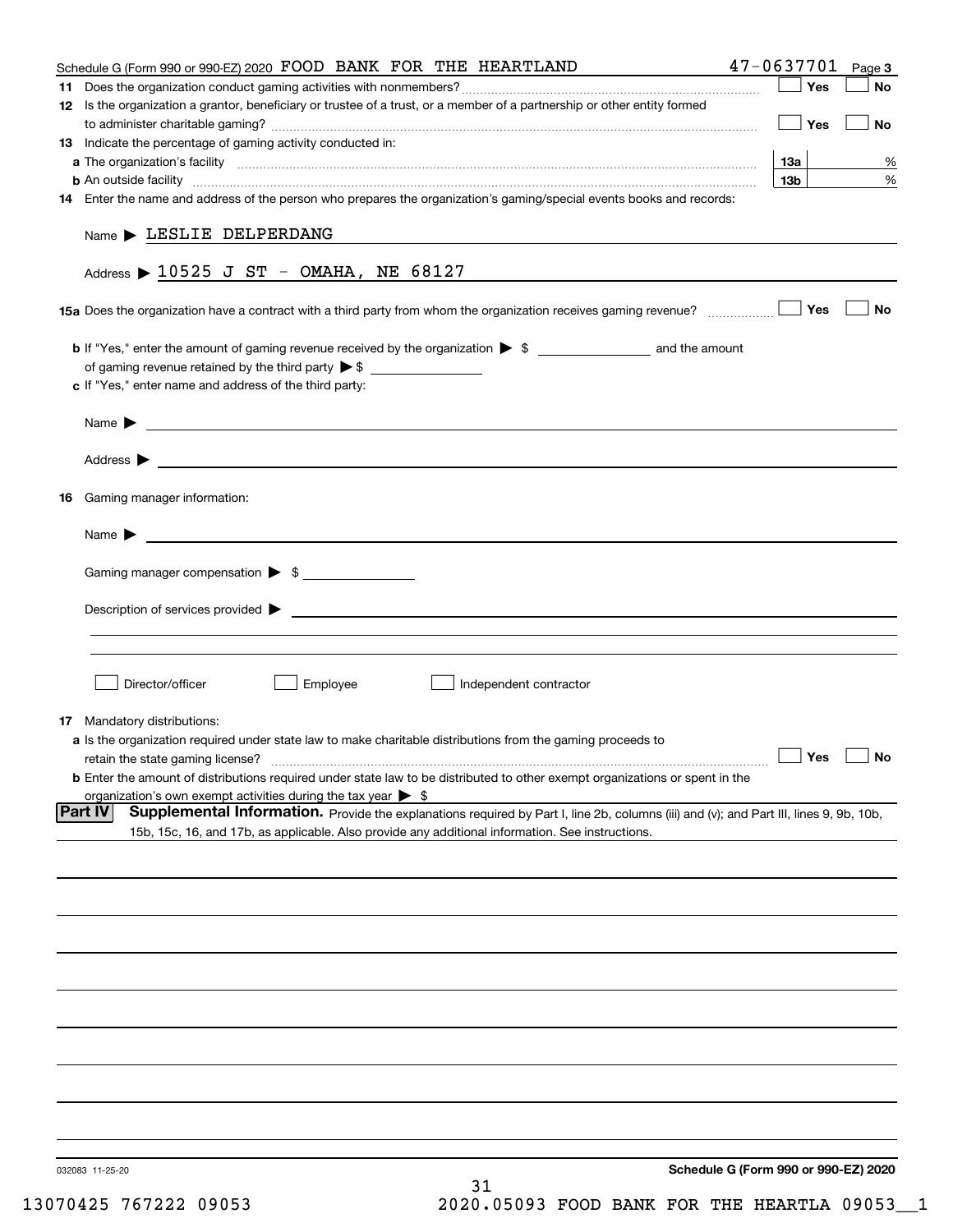| <b>Part IV   Supplemental Information</b> (continued) |  |
|-------------------------------------------------------|--|
|                                                       |  |
|                                                       |  |
|                                                       |  |
|                                                       |  |
|                                                       |  |
|                                                       |  |
|                                                       |  |
|                                                       |  |
|                                                       |  |
|                                                       |  |
|                                                       |  |
|                                                       |  |
|                                                       |  |
|                                                       |  |
|                                                       |  |
|                                                       |  |
|                                                       |  |
|                                                       |  |
|                                                       |  |
|                                                       |  |
|                                                       |  |
|                                                       |  |
|                                                       |  |
|                                                       |  |
|                                                       |  |
|                                                       |  |
|                                                       |  |
|                                                       |  |

**Schedule G (Form 990 or 990-EZ)**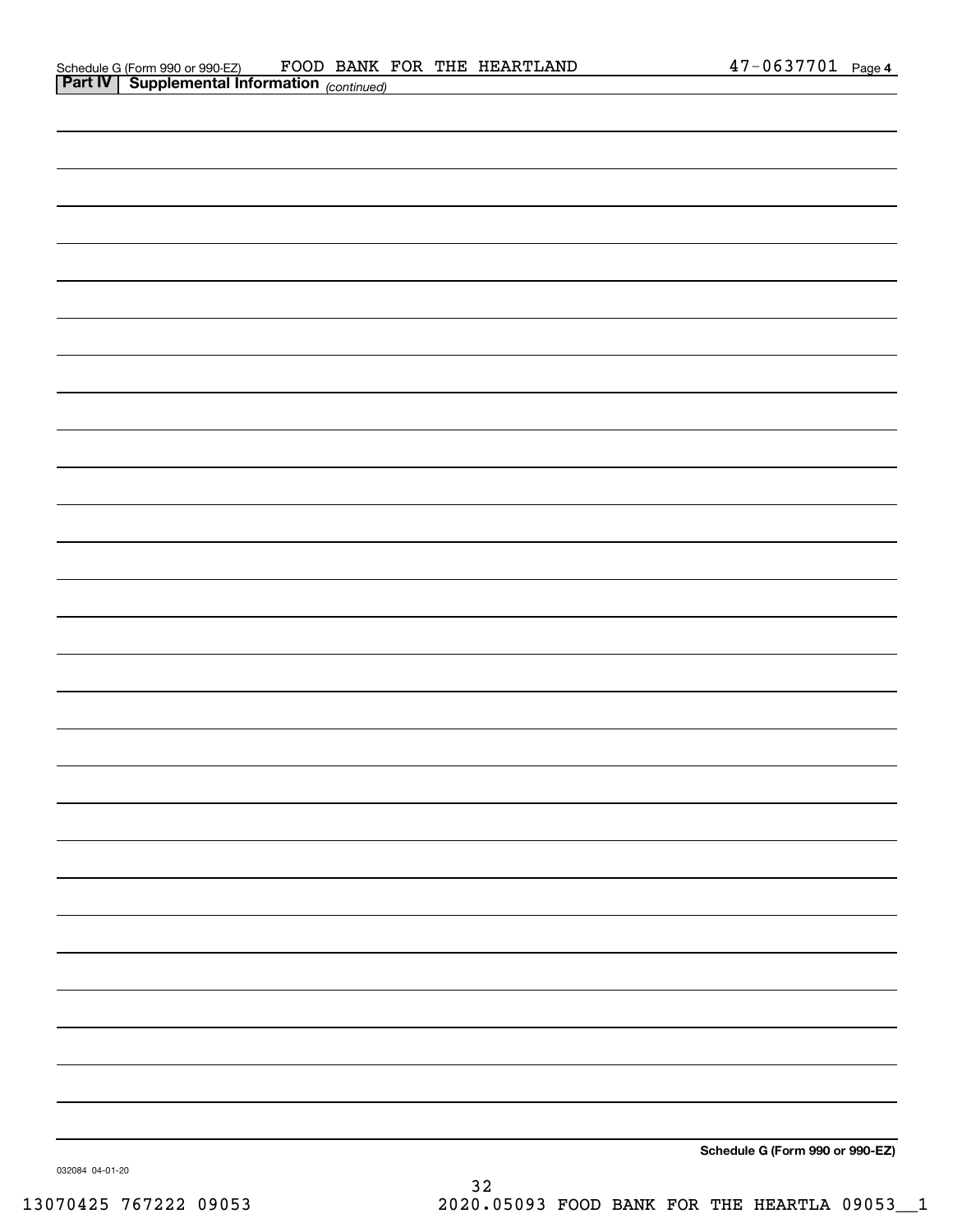| <b>SCHEDULE L</b>                                                                                             |                                                                                                                                                                                                                                        | <b>Transactions With Interested Persons</b>                           |    |                           |                                                                                             |                                                                                                 |     |          |                                       |            | OMB No. 1545-0047 |                |
|---------------------------------------------------------------------------------------------------------------|----------------------------------------------------------------------------------------------------------------------------------------------------------------------------------------------------------------------------------------|-----------------------------------------------------------------------|----|---------------------------|---------------------------------------------------------------------------------------------|-------------------------------------------------------------------------------------------------|-----|----------|---------------------------------------|------------|-------------------|----------------|
| (Form 990 or 990-EZ)                                                                                          |                                                                                                                                                                                                                                        |                                                                       |    |                           |                                                                                             | ▶ Complete if the organization answered "Yes" on Form 990, Part IV, line 25a, 25b, 26, 27, 28a, |     |          |                                       |            |                   |                |
|                                                                                                               |                                                                                                                                                                                                                                        |                                                                       |    |                           | 28b, or 28c, or Form 990-EZ, Part V, line 38a or 40b.<br>Attach to Form 990 or Form 990-EZ. |                                                                                                 |     |          | <b>Open To Public</b>                 |            |                   |                |
| Department of the Treasury<br>Internal Revenue Service                                                        |                                                                                                                                                                                                                                        |                                                                       |    |                           |                                                                                             | Go to www.irs.gov/Form990 for instructions and the latest information.                          |     |          |                                       | Inspection |                   |                |
| Name of the organization                                                                                      |                                                                                                                                                                                                                                        |                                                                       |    |                           |                                                                                             |                                                                                                 |     |          | <b>Employer identification number</b> |            |                   |                |
| Part I                                                                                                        |                                                                                                                                                                                                                                        | FOOD BANK FOR THE HEARTLAND                                           |    |                           |                                                                                             |                                                                                                 |     |          | 47-0637701                            |            |                   |                |
|                                                                                                               | Excess Benefit Transactions (section 501(c)(3), section 501(c)(4), and section 501(c)(29) organizations only).<br>Complete if the organization answered "Yes" on Form 990, Part IV, line 25a or 25b, or Form 990-EZ, Part V, line 40b. |                                                                       |    |                           |                                                                                             |                                                                                                 |     |          |                                       |            |                   |                |
| 1                                                                                                             |                                                                                                                                                                                                                                        | (b) Relationship between disqualified                                 |    |                           |                                                                                             |                                                                                                 |     |          |                                       |            |                   | (d) Corrected? |
| (a) Name of disqualified person                                                                               |                                                                                                                                                                                                                                        | person and organization                                               |    |                           |                                                                                             | (c) Description of transaction                                                                  |     |          |                                       |            | Yes               | No             |
|                                                                                                               |                                                                                                                                                                                                                                        |                                                                       |    |                           |                                                                                             |                                                                                                 |     |          |                                       |            |                   |                |
|                                                                                                               |                                                                                                                                                                                                                                        |                                                                       |    |                           |                                                                                             |                                                                                                 |     |          |                                       |            |                   |                |
|                                                                                                               |                                                                                                                                                                                                                                        |                                                                       |    |                           |                                                                                             |                                                                                                 |     |          |                                       |            |                   |                |
|                                                                                                               |                                                                                                                                                                                                                                        |                                                                       |    |                           |                                                                                             |                                                                                                 |     |          |                                       |            |                   |                |
|                                                                                                               |                                                                                                                                                                                                                                        |                                                                       |    |                           |                                                                                             |                                                                                                 |     |          |                                       |            |                   |                |
| 2 Enter the amount of tax incurred by the organization managers or disqualified persons during the year under |                                                                                                                                                                                                                                        |                                                                       |    |                           |                                                                                             |                                                                                                 |     |          |                                       |            |                   |                |
| section 4958                                                                                                  |                                                                                                                                                                                                                                        |                                                                       |    |                           |                                                                                             |                                                                                                 |     |          | $\triangleright$ \$                   |            |                   |                |
|                                                                                                               |                                                                                                                                                                                                                                        |                                                                       |    |                           |                                                                                             |                                                                                                 |     |          |                                       |            |                   |                |
| Part II                                                                                                       | Loans to and/or From Interested Persons.                                                                                                                                                                                               |                                                                       |    |                           |                                                                                             |                                                                                                 |     |          |                                       |            |                   |                |
|                                                                                                               | Complete if the organization answered "Yes" on Form 990-EZ, Part V, line 38a or Form 990, Part IV, line 26; or if the organization                                                                                                     |                                                                       |    |                           |                                                                                             |                                                                                                 |     |          |                                       |            |                   |                |
| (a) Name of                                                                                                   | reported an amount on Form 990, Part X, line 5, 6, or 22.<br>(b) Relationship                                                                                                                                                          | (c) Purpose                                                           |    | (d) Loan to or            | (e) Original                                                                                | (f) Balance due                                                                                 |     | $(g)$ In | (h) Approved                          |            |                   | (i) Written    |
| interested person                                                                                             | with organization                                                                                                                                                                                                                      | of loan                                                               |    | from the<br>organization? | principal amount                                                                            |                                                                                                 |     | default? | `by board or<br>committee?            |            |                   | agreement?     |
|                                                                                                               |                                                                                                                                                                                                                                        |                                                                       | To | From                      |                                                                                             |                                                                                                 | Yes | No       | Yes                                   | No         | Yes               | No             |
|                                                                                                               |                                                                                                                                                                                                                                        |                                                                       |    |                           |                                                                                             |                                                                                                 |     |          |                                       |            |                   |                |
|                                                                                                               |                                                                                                                                                                                                                                        |                                                                       |    |                           |                                                                                             |                                                                                                 |     |          |                                       |            |                   |                |
|                                                                                                               |                                                                                                                                                                                                                                        |                                                                       |    |                           |                                                                                             |                                                                                                 |     |          |                                       |            |                   |                |
|                                                                                                               |                                                                                                                                                                                                                                        |                                                                       |    |                           |                                                                                             |                                                                                                 |     |          |                                       |            |                   |                |
|                                                                                                               |                                                                                                                                                                                                                                        |                                                                       |    |                           |                                                                                             |                                                                                                 |     |          |                                       |            |                   |                |
|                                                                                                               |                                                                                                                                                                                                                                        |                                                                       |    |                           |                                                                                             |                                                                                                 |     |          |                                       |            |                   |                |
|                                                                                                               |                                                                                                                                                                                                                                        |                                                                       |    |                           |                                                                                             |                                                                                                 |     |          |                                       |            |                   |                |
|                                                                                                               |                                                                                                                                                                                                                                        |                                                                       |    |                           |                                                                                             |                                                                                                 |     |          |                                       |            |                   |                |
| Total                                                                                                         |                                                                                                                                                                                                                                        |                                                                       |    |                           | $\blacktriangleright$ \$                                                                    |                                                                                                 |     |          |                                       |            |                   |                |
| Part III                                                                                                      | <b>Grants or Assistance Benefiting Interested Persons.</b>                                                                                                                                                                             |                                                                       |    |                           |                                                                                             |                                                                                                 |     |          |                                       |            |                   |                |
|                                                                                                               | Complete if the organization answered "Yes" on Form 990, Part IV, line 27.                                                                                                                                                             |                                                                       |    |                           |                                                                                             |                                                                                                 |     |          |                                       |            |                   |                |
| (a) Name of interested person                                                                                 |                                                                                                                                                                                                                                        | (b) Relationship between<br>interested person and<br>the organization |    |                           | (c) Amount of<br>assistance                                                                 | (d) Type of<br>assistance                                                                       |     |          |                                       | assistance | (e) Purpose of    |                |
|                                                                                                               |                                                                                                                                                                                                                                        |                                                                       |    |                           |                                                                                             |                                                                                                 |     |          |                                       |            |                   |                |
|                                                                                                               |                                                                                                                                                                                                                                        |                                                                       |    |                           |                                                                                             |                                                                                                 |     |          |                                       |            |                   |                |
|                                                                                                               |                                                                                                                                                                                                                                        |                                                                       |    |                           |                                                                                             |                                                                                                 |     |          |                                       |            |                   |                |
|                                                                                                               |                                                                                                                                                                                                                                        |                                                                       |    |                           |                                                                                             |                                                                                                 |     |          |                                       |            |                   |                |
|                                                                                                               |                                                                                                                                                                                                                                        |                                                                       |    |                           |                                                                                             |                                                                                                 |     |          |                                       |            |                   |                |
|                                                                                                               |                                                                                                                                                                                                                                        |                                                                       |    |                           |                                                                                             |                                                                                                 |     |          |                                       |            |                   |                |
|                                                                                                               |                                                                                                                                                                                                                                        |                                                                       |    |                           |                                                                                             |                                                                                                 |     |          |                                       |            |                   |                |
|                                                                                                               |                                                                                                                                                                                                                                        |                                                                       |    |                           |                                                                                             |                                                                                                 |     |          |                                       |            |                   |                |
|                                                                                                               |                                                                                                                                                                                                                                        |                                                                       |    |                           |                                                                                             |                                                                                                 |     |          |                                       |            |                   |                |

LHA For Paperwork Reduction Act Notice, see the Instructions for Form 990 or 990-EZ. Schedule L (Form 990 or 990-EZ) 2020

032131 12-09-20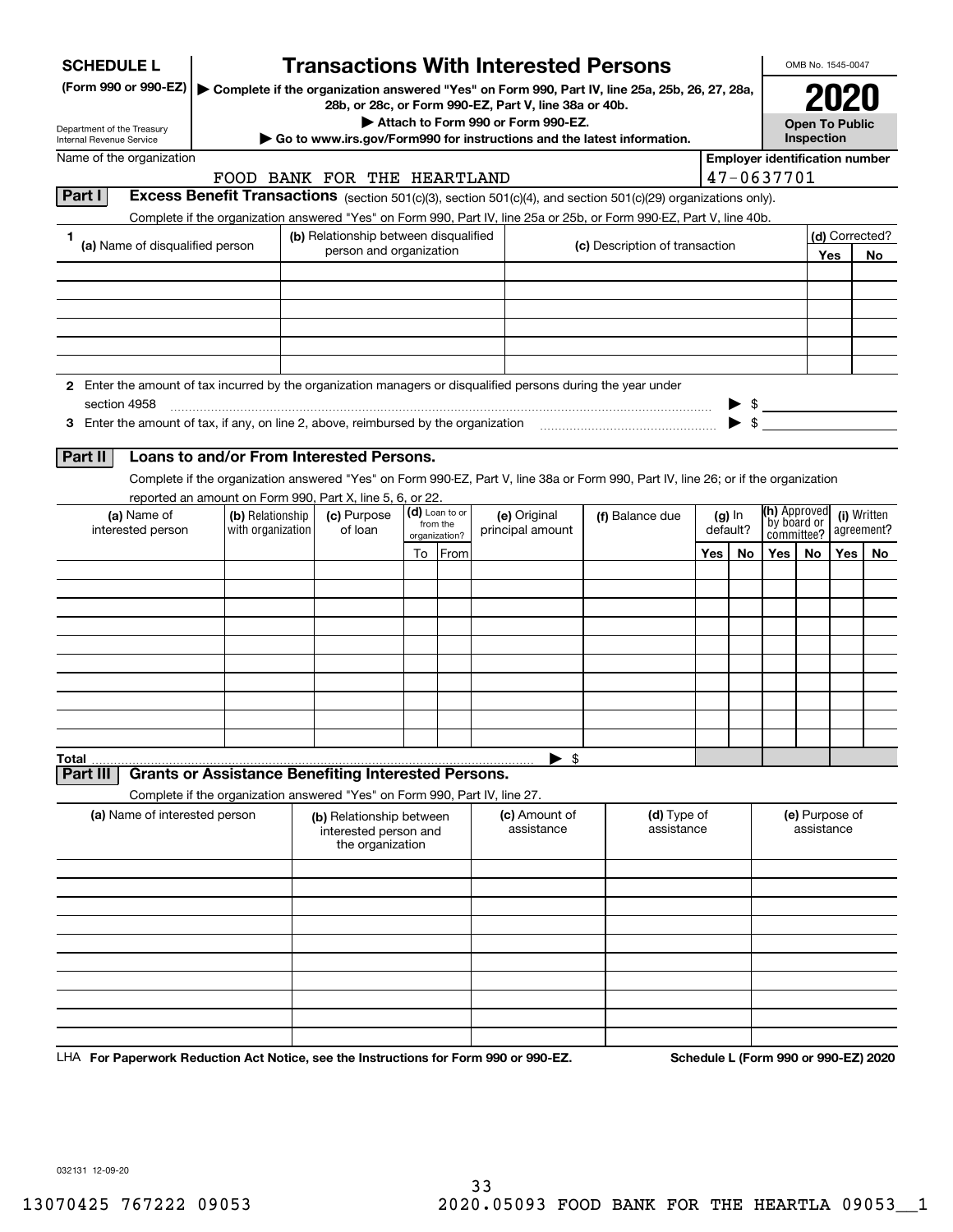| Part IV                       | Schedule L (Form 990 or 990-EZ) 2020 FOOD BANK FOR THE HEARTLAND<br><b>Business Transactions Involving Interested Persons.</b> |                                                  | 47-0637701                                                                                  |                                               | Page 2                      |  |
|-------------------------------|--------------------------------------------------------------------------------------------------------------------------------|--------------------------------------------------|---------------------------------------------------------------------------------------------|-----------------------------------------------|-----------------------------|--|
|                               | Complete if the organization answered "Yes" on Form 990, Part IV, line 28a, 28b, or 28c.                                       |                                                  |                                                                                             |                                               |                             |  |
| (a) Name of interested person | (b) Relationship between interested<br>person and the organization                                                             | (c) Amount of<br>transaction                     | (d) Description of<br>transaction                                                           | (e) Sharing of<br>organization's<br>revenues? |                             |  |
|                               |                                                                                                                                |                                                  |                                                                                             |                                               | No                          |  |
|                               |                                                                                                                                |                                                  |                                                                                             |                                               | X                           |  |
|                               |                                                                                                                                |                                                  |                                                                                             |                                               |                             |  |
|                               |                                                                                                                                |                                                  |                                                                                             |                                               |                             |  |
|                               |                                                                                                                                |                                                  |                                                                                             |                                               |                             |  |
|                               |                                                                                                                                |                                                  |                                                                                             |                                               |                             |  |
|                               |                                                                                                                                |                                                  |                                                                                             |                                               |                             |  |
|                               |                                                                                                                                |                                                  |                                                                                             |                                               |                             |  |
|                               |                                                                                                                                |                                                  |                                                                                             |                                               |                             |  |
|                               |                                                                                                                                |                                                  |                                                                                             |                                               |                             |  |
|                               |                                                                                                                                |                                                  |                                                                                             |                                               |                             |  |
|                               |                                                                                                                                |                                                  |                                                                                             |                                               |                             |  |
|                               |                                                                                                                                |                                                  |                                                                                             |                                               |                             |  |
|                               |                                                                                                                                |                                                  |                                                                                             |                                               |                             |  |
|                               |                                                                                                                                |                                                  |                                                                                             |                                               |                             |  |
|                               |                                                                                                                                |                                                  |                                                                                             |                                               |                             |  |
|                               |                                                                                                                                |                                                  |                                                                                             |                                               |                             |  |
|                               |                                                                                                                                |                                                  |                                                                                             |                                               |                             |  |
|                               |                                                                                                                                |                                                  |                                                                                             |                                               |                             |  |
|                               |                                                                                                                                |                                                  |                                                                                             |                                               |                             |  |
|                               |                                                                                                                                |                                                  |                                                                                             |                                               |                             |  |
|                               |                                                                                                                                |                                                  |                                                                                             |                                               |                             |  |
|                               |                                                                                                                                |                                                  |                                                                                             |                                               |                             |  |
|                               |                                                                                                                                |                                                  |                                                                                             |                                               |                             |  |
|                               |                                                                                                                                |                                                  |                                                                                             |                                               |                             |  |
|                               |                                                                                                                                |                                                  |                                                                                             |                                               |                             |  |
|                               |                                                                                                                                |                                                  |                                                                                             |                                               |                             |  |
|                               |                                                                                                                                |                                                  |                                                                                             |                                               |                             |  |
|                               |                                                                                                                                |                                                  |                                                                                             |                                               |                             |  |
|                               | BRIAN BARKS                                                                                                                    | BOARD MEMBER OF IFB<br>Supplemental Information. | Provide additional information for responses to questions on Schedule L (see instructions). |                                               | Yes<br>190,085. IOWA FOOD B |  |

032132 12-09-20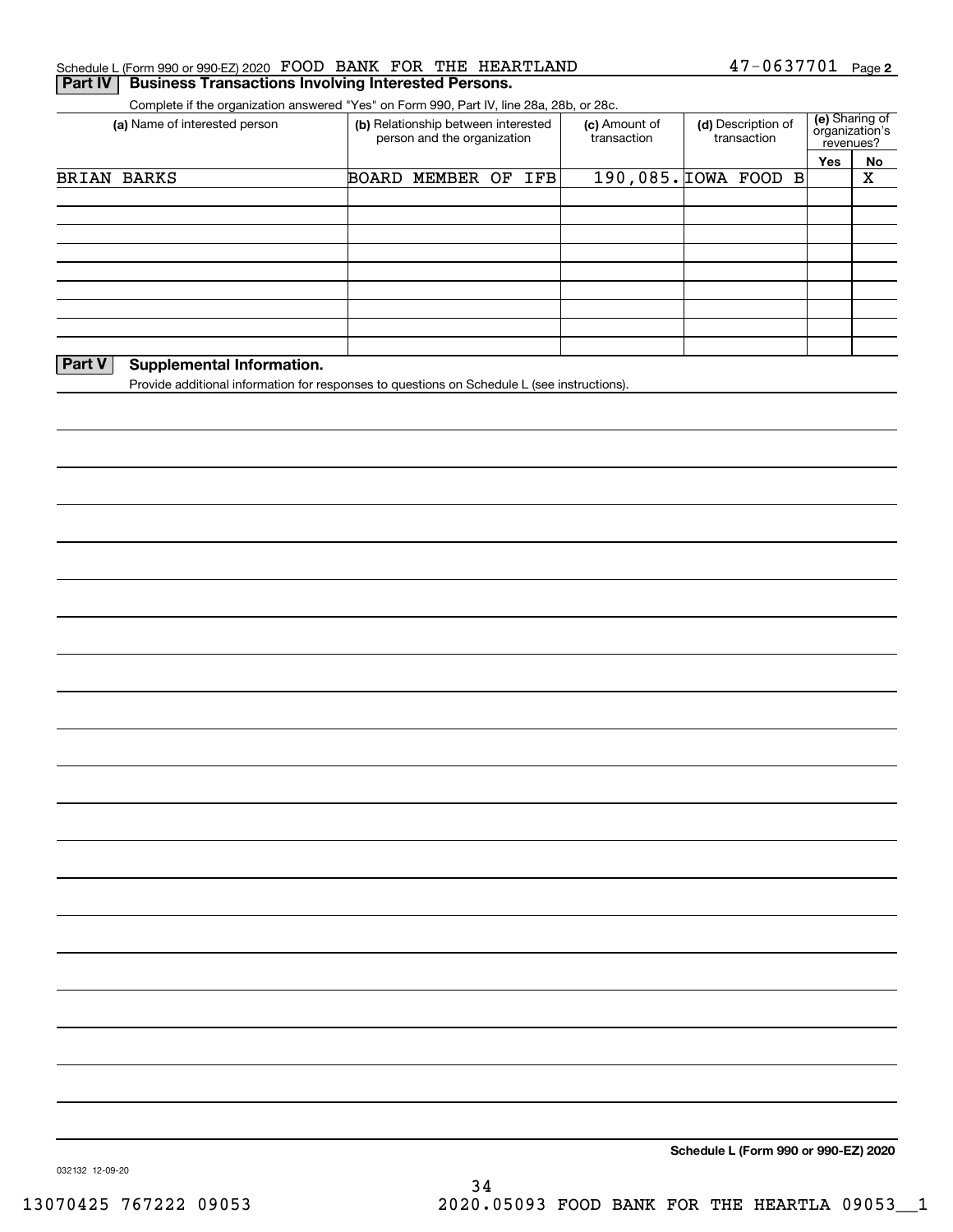## **SCHEDULE M (Form 990)**

# **Noncash Contributions**

OMB No. 1545-0047

| Department of the Treasury      |  |
|---------------------------------|--|
| <b>Internal Revenue Service</b> |  |

**Complete if the organizations answered "Yes" on Form 990, Part IV, lines 29 or 30.** <sup>J</sup>**2020 Attach to Form 990.** J

**Open to Public Inspection**

| ne of the organization. |  |
|-------------------------|--|

 **Go to www.irs.gov/Form990 for instructions and the latest information.** J

|                | Name of the organization                                                                                                                                                                                                                                                                                                                                                           |                               |                                      |                                                                                                      |  |  | <b>Employer identification number</b>                        |     |     |
|----------------|------------------------------------------------------------------------------------------------------------------------------------------------------------------------------------------------------------------------------------------------------------------------------------------------------------------------------------------------------------------------------------|-------------------------------|--------------------------------------|------------------------------------------------------------------------------------------------------|--|--|--------------------------------------------------------------|-----|-----|
|                | FOOD BANK FOR THE HEARTLAND                                                                                                                                                                                                                                                                                                                                                        |                               |                                      |                                                                                                      |  |  | 47-0637701                                                   |     |     |
|                | Part I<br><b>Types of Property</b>                                                                                                                                                                                                                                                                                                                                                 |                               |                                      |                                                                                                      |  |  |                                                              |     |     |
|                |                                                                                                                                                                                                                                                                                                                                                                                    | (a)<br>Check if<br>applicable | (b)<br>Number of<br>contributions or | (c)<br>Noncash contribution<br>amounts reported on<br>items contributed Form 990, Part VIII, line 1g |  |  | (d)<br>Method of determining<br>noncash contribution amounts |     |     |
| 1              |                                                                                                                                                                                                                                                                                                                                                                                    |                               |                                      |                                                                                                      |  |  |                                                              |     |     |
| 2              |                                                                                                                                                                                                                                                                                                                                                                                    |                               |                                      |                                                                                                      |  |  |                                                              |     |     |
| 3              | Art - Fractional interests                                                                                                                                                                                                                                                                                                                                                         |                               |                                      |                                                                                                      |  |  |                                                              |     |     |
| 4              | Books and publications                                                                                                                                                                                                                                                                                                                                                             |                               |                                      |                                                                                                      |  |  |                                                              |     |     |
| 5              | Clothing and household goods                                                                                                                                                                                                                                                                                                                                                       |                               |                                      |                                                                                                      |  |  |                                                              |     |     |
| 6              |                                                                                                                                                                                                                                                                                                                                                                                    |                               |                                      |                                                                                                      |  |  |                                                              |     |     |
| $\overline{7}$ |                                                                                                                                                                                                                                                                                                                                                                                    |                               |                                      |                                                                                                      |  |  |                                                              |     |     |
| 8              |                                                                                                                                                                                                                                                                                                                                                                                    |                               |                                      |                                                                                                      |  |  |                                                              |     |     |
| 9              | Securities - Publicly traded                                                                                                                                                                                                                                                                                                                                                       |                               |                                      |                                                                                                      |  |  |                                                              |     |     |
| 10             | Securities - Closely held stock                                                                                                                                                                                                                                                                                                                                                    |                               |                                      |                                                                                                      |  |  |                                                              |     |     |
| 11             | Securities - Partnership, LLC, or                                                                                                                                                                                                                                                                                                                                                  |                               |                                      |                                                                                                      |  |  |                                                              |     |     |
|                |                                                                                                                                                                                                                                                                                                                                                                                    |                               |                                      |                                                                                                      |  |  |                                                              |     |     |
| 12             |                                                                                                                                                                                                                                                                                                                                                                                    |                               |                                      |                                                                                                      |  |  |                                                              |     |     |
| 13             | Qualified conservation contribution -                                                                                                                                                                                                                                                                                                                                              |                               |                                      |                                                                                                      |  |  |                                                              |     |     |
|                |                                                                                                                                                                                                                                                                                                                                                                                    |                               |                                      |                                                                                                      |  |  |                                                              |     |     |
| 14             | Qualified conservation contribution - Other                                                                                                                                                                                                                                                                                                                                        |                               |                                      |                                                                                                      |  |  |                                                              |     |     |
| 15             | Real estate - Residential                                                                                                                                                                                                                                                                                                                                                          |                               |                                      |                                                                                                      |  |  |                                                              |     |     |
| 16             | Real estate - Commercial                                                                                                                                                                                                                                                                                                                                                           |                               |                                      |                                                                                                      |  |  |                                                              |     |     |
| 17             |                                                                                                                                                                                                                                                                                                                                                                                    |                               |                                      |                                                                                                      |  |  |                                                              |     |     |
| 18             |                                                                                                                                                                                                                                                                                                                                                                                    |                               |                                      |                                                                                                      |  |  |                                                              |     |     |
| 19             |                                                                                                                                                                                                                                                                                                                                                                                    | $\overline{\mathbf{x}}$       | 14662933                             | 26, 246, 650. AVERAGE VALUE PER PO                                                                   |  |  |                                                              |     |     |
| 20             | Drugs and medical supplies                                                                                                                                                                                                                                                                                                                                                         |                               |                                      |                                                                                                      |  |  |                                                              |     |     |
| 21             |                                                                                                                                                                                                                                                                                                                                                                                    |                               |                                      |                                                                                                      |  |  |                                                              |     |     |
| 22             |                                                                                                                                                                                                                                                                                                                                                                                    |                               |                                      |                                                                                                      |  |  |                                                              |     |     |
| 23             |                                                                                                                                                                                                                                                                                                                                                                                    |                               |                                      |                                                                                                      |  |  |                                                              |     |     |
| 24             |                                                                                                                                                                                                                                                                                                                                                                                    |                               |                                      |                                                                                                      |  |  |                                                              |     |     |
| 25             | (AUCTION ITEMS)<br>Other $\blacktriangleright$                                                                                                                                                                                                                                                                                                                                     | x                             | 90                                   | 57,482. FAIR MARKET VALUE                                                                            |  |  |                                                              |     |     |
| 26             | Other $\blacktriangleright$<br>$\begin{picture}(150,10) \put(0,0){\line(1,0){10}} \put(15,0){\line(1,0){10}} \put(15,0){\line(1,0){10}} \put(15,0){\line(1,0){10}} \put(15,0){\line(1,0){10}} \put(15,0){\line(1,0){10}} \put(15,0){\line(1,0){10}} \put(15,0){\line(1,0){10}} \put(15,0){\line(1,0){10}} \put(15,0){\line(1,0){10}} \put(15,0){\line(1,0){10}} \put(15,0){\line($ |                               |                                      |                                                                                                      |  |  |                                                              |     |     |
| 27             | Other $\blacktriangleright$<br>$\overline{a}$                                                                                                                                                                                                                                                                                                                                      |                               |                                      |                                                                                                      |  |  |                                                              |     |     |
| 28             | Other $\blacktriangleright$                                                                                                                                                                                                                                                                                                                                                        |                               |                                      |                                                                                                      |  |  |                                                              |     |     |
| 29             | Number of Forms 8283 received by the organization during the tax year for contributions                                                                                                                                                                                                                                                                                            |                               |                                      |                                                                                                      |  |  |                                                              |     |     |
|                | for which the organization completed Form 8283, Part V, Donee Acknowledgement                                                                                                                                                                                                                                                                                                      |                               |                                      | 29                                                                                                   |  |  |                                                              |     |     |
|                |                                                                                                                                                                                                                                                                                                                                                                                    |                               |                                      |                                                                                                      |  |  |                                                              | Yes | No. |
|                | 30a During the year, did the organization receive by contribution any property reported in Part I, lines 1 through 28, that it                                                                                                                                                                                                                                                     |                               |                                      |                                                                                                      |  |  |                                                              |     |     |
|                | must hold for at least three years from the date of the initial contribution, and which isn't required to be used for                                                                                                                                                                                                                                                              |                               |                                      |                                                                                                      |  |  |                                                              |     |     |
|                |                                                                                                                                                                                                                                                                                                                                                                                    |                               |                                      |                                                                                                      |  |  | 30a                                                          |     | X   |
|                | <b>b</b> If "Yes," describe the arrangement in Part II.                                                                                                                                                                                                                                                                                                                            |                               |                                      |                                                                                                      |  |  |                                                              |     |     |

**3132a** Does the organization hire or use third parties or related organizations to solicit, process, or sell noncash **333132a b**If "Yes," describe in Part II. Does the organization have a gift acceptance policy that requires the review of any nonstandard contributions? . . . . . . . . . . . . . . . . . . . contributions? ~~~~~~~~~~~~~~~~~~~~~~~~~~~~~~~~~~~~~~~~~~~~~~~~~~~~~~ If the organization didn't report an amount in column (c) for a type of property for which column (a) is checked, describe in Part II.

**For Paperwork Reduction Act Notice, see the Instructions for Form 990. Schedule M (Form 990) 2020** LHA

X

X

032141 11-23-20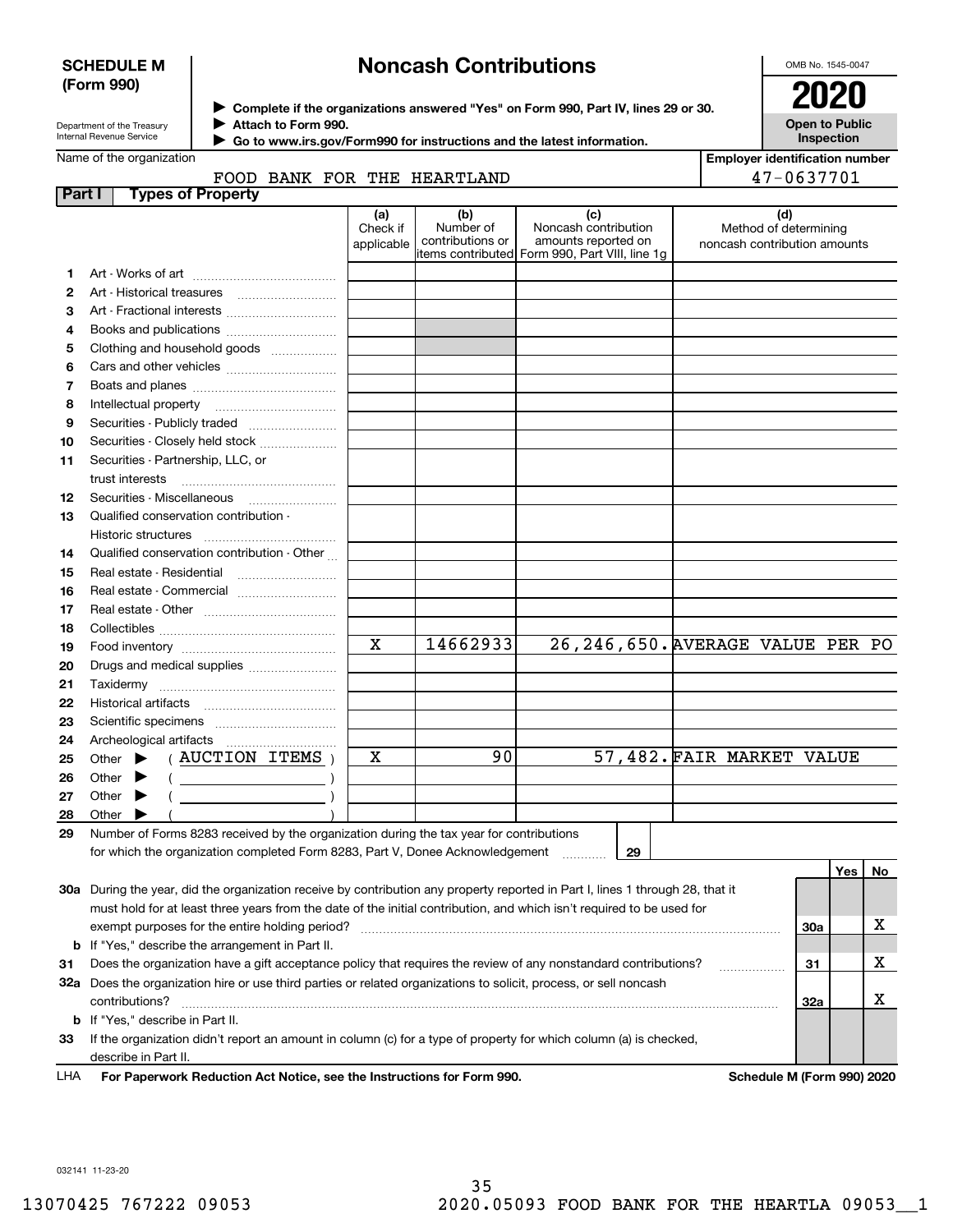| this part for any additional information. |                            |
|-------------------------------------------|----------------------------|
|                                           |                            |
|                                           |                            |
|                                           |                            |
|                                           |                            |
|                                           |                            |
|                                           |                            |
|                                           |                            |
|                                           |                            |
|                                           |                            |
|                                           |                            |
|                                           |                            |
|                                           |                            |
|                                           |                            |
|                                           |                            |
|                                           |                            |
|                                           |                            |
|                                           |                            |
|                                           |                            |
|                                           |                            |
|                                           |                            |
|                                           |                            |
|                                           |                            |
|                                           |                            |
|                                           |                            |
|                                           |                            |
|                                           |                            |
|                                           |                            |
| 032142 11-23-20                           | Schedule M (Form 990) 2020 |

Schedule M (Form 990) 2020 Page FOOD BANK FOR THE HEARTLAND 47-0637701 Part II | Supplemental Information. Provide the information required by Part I, lines 30b, 32b, and 33, and whether the organization

is reporting in Part I, column (b), the number of contributions, the number of items received, or a combination of both. Also complete

36 13070425 767222 09053 2020.05093 FOOD BANK FOR THE HEARTLA 09053\_\_1

**2**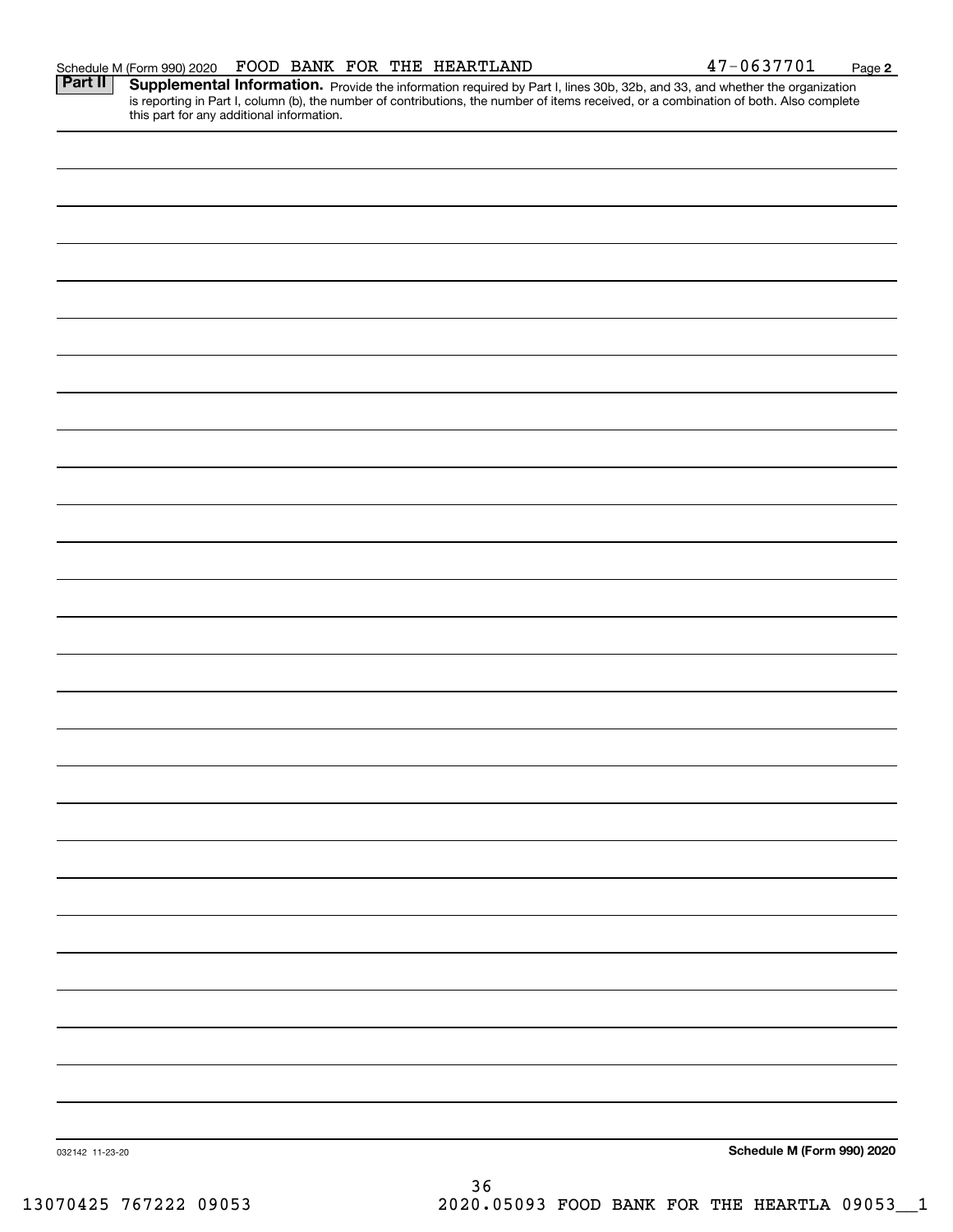**(Form 990 or 990-EZ)**

Department of the Treasury Internal Revenue Service Name of the organization

## **SCHEDULE O Supplemental Information to Form 990 or 990-EZ**

**Complete to provide information for responses to specific questions on Form 990 or 990-EZ or to provide any additional information. | Attach to Form 990 or 990-EZ. | Go to www.irs.gov/Form990 for the latest information.**



**Employer identification number**

FOOD BANK FOR THE HEARTLAND  $\vert$  47-0637701

FORM 990, PART VI, SECTION B, LINE 11B:

THE FINANCE COMMITTEE REVIEWED AND APPROVED THE CPA PREPARED FORM 990.

BOARD OF DIRECTORS GAVE FINAL APPROVAL PRIOR TO FILING.

FORM 990, PART VI, SECTION B, LINE 12C:

EACH YEAR BOARD MEMBER IS REQUIRED TO SIGN A FORM INDICATING THEY HAVE

RECEIVED THE CONFLICT OF INTEREST POLICY AND THEIR WILLINGNESS TO COMPLY

WITH IT.

FORM 990, PART VI, SECTION B, LINE 15:

COMPENSATION FOR THE ORGANIZATION'S CEO IS ANNUALLY REVIEWED AND APPROVED

BY THE EXECUTIVE COMMITTEE AND THE FULL BOARD. THE ANNUAL REVIEW PROCESS

INCLUDES COMPARISON OF SIMILIAR-SIZED ORGANIZATIONS TO DETERMINE

APPROPRIATE COMPENSATION.

FORM 990, PART VI, SECTION C, LINE 19:

ALL ORGANIZATIONAL DOCUMENTS REQUIRED TO BE AVAILABLE TO THE PUBLIC ARE

AVAILABLE UPON REQUEST. THE FINANCIAL STATEMENTS ARE AVAILABLE ON THE

ORGANIZATION'S WEBSITE AND THE FORM 990 IS AVAILABLE ON GUIDESTAR.

FORM 990, PART IX, LINE 24E, ALL OTHER FUNCTIONAL EXPENSES:

MAINTENANCE:

PROGRAM SERVICE EXPENSES 328,925. MANAGEMENT AND GENERAL EXPENSES 31,640. FUNDRAISING EXPENSES 5,553. TOTAL EXPENSES 366,118.

032211 11-20-20 LHA For Paperwork Reduction Act Notice, see the Instructions for Form 990 or 990-EZ. Schedule O (Form 990 or 990-EZ) 2020

37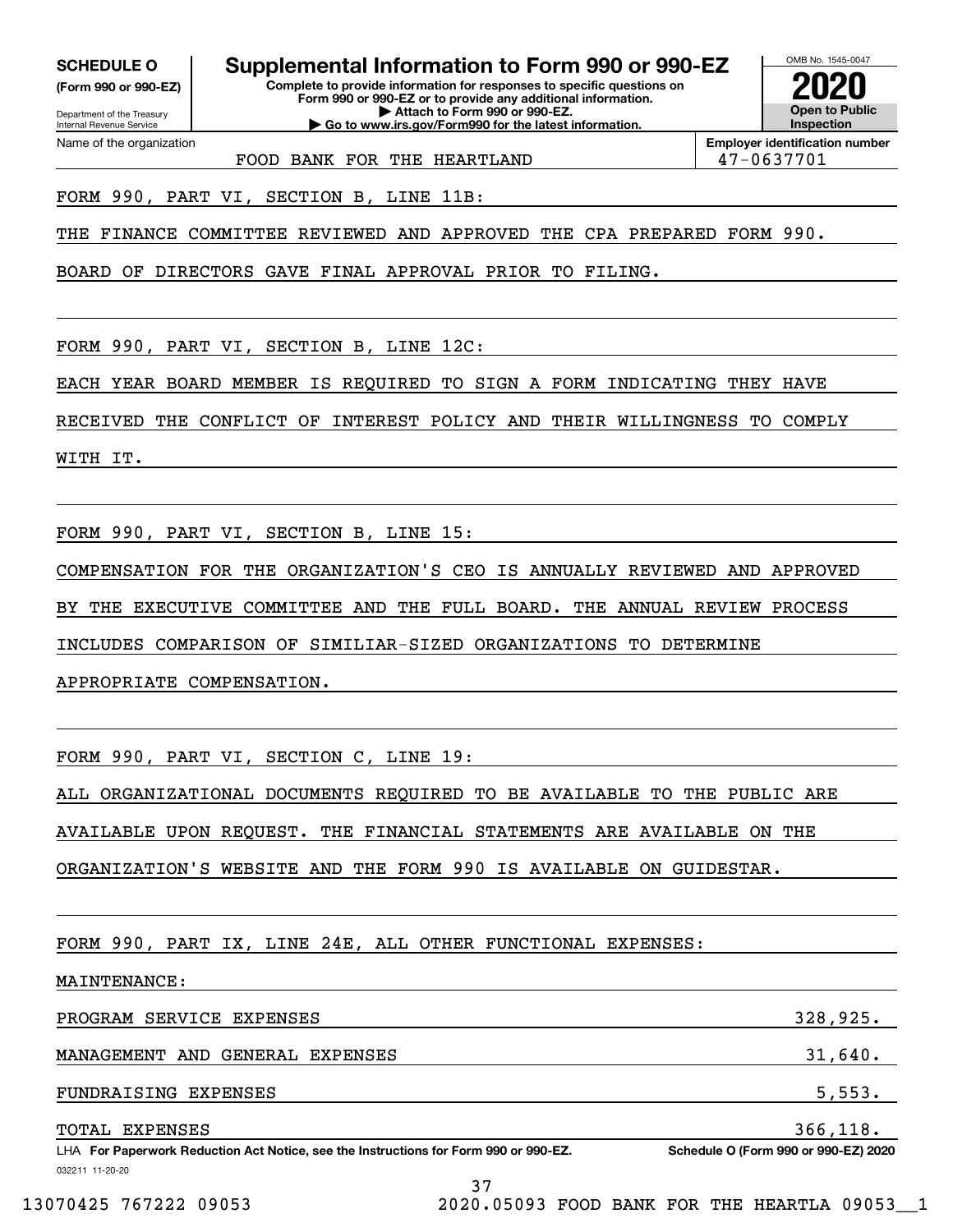| Schedule O (Form 990 or 990-EZ) 2020<br>Name of the organization | Page 2<br><b>Employer identification number</b> |
|------------------------------------------------------------------|-------------------------------------------------|
| FOOD BANK FOR THE HEARTLAND                                      | 47-0637701                                      |
|                                                                  |                                                 |
| SNAP:                                                            |                                                 |
| PROGRAM SERVICE EXPENSES                                         | 298,022.                                        |
| MANAGEMENT AND GENERAL EXPENSES                                  | 0.                                              |
| FUNDRAISING EXPENSES                                             | 0.                                              |
| TOTAL EXPENSES                                                   | 298,022.                                        |
|                                                                  |                                                 |
| WAREHOUSE SUPPLIES:                                              |                                                 |
| PROGRAM SERVICE EXPENSES                                         | 289,805.                                        |
| MANAGEMENT AND GENERAL EXPENSES                                  | 0.                                              |
| FUNDRAISING EXPENSES                                             | 0.                                              |
| TOTAL EXPENSES                                                   | 289,805.                                        |
|                                                                  |                                                 |
| <b>FREIGHT:</b>                                                  |                                                 |
| PROGRAM SERVICE EXPENSES                                         | 181, 335.                                       |
| MANAGEMENT AND GENERAL EXPENSES                                  | 0.                                              |
| FUNDRAISING EXPENSES                                             | 0.                                              |
| TOTAL EXPENSES                                                   | 181,335.                                        |
|                                                                  |                                                 |
| KIDS CAFE:                                                       |                                                 |
| PROGRAM SERVICE EXPENSES                                         | 126,427.                                        |
| MANAGEMENT AND GENERAL EXPENSES                                  | $0\cdot$                                        |
| FUNDRAISING EXPENSES                                             | $\mathbf 0$ .                                   |
| TOTAL EXPENSES                                                   | 126,427.                                        |
|                                                                  |                                                 |
| UTILITIES:                                                       |                                                 |
| PROGRAM SERVICE EXPENSES                                         | 74,017.                                         |
| MANAGEMENT AND GENERAL EXPENSES                                  | 3,896.                                          |
| 032212 11-20-20<br>38                                            | Schedule O (Form 990 or 990-EZ) 2020            |

13070425 767222 09053 2020.05093 FOOD BANK FOR THE HEARTLA 09053\_\_1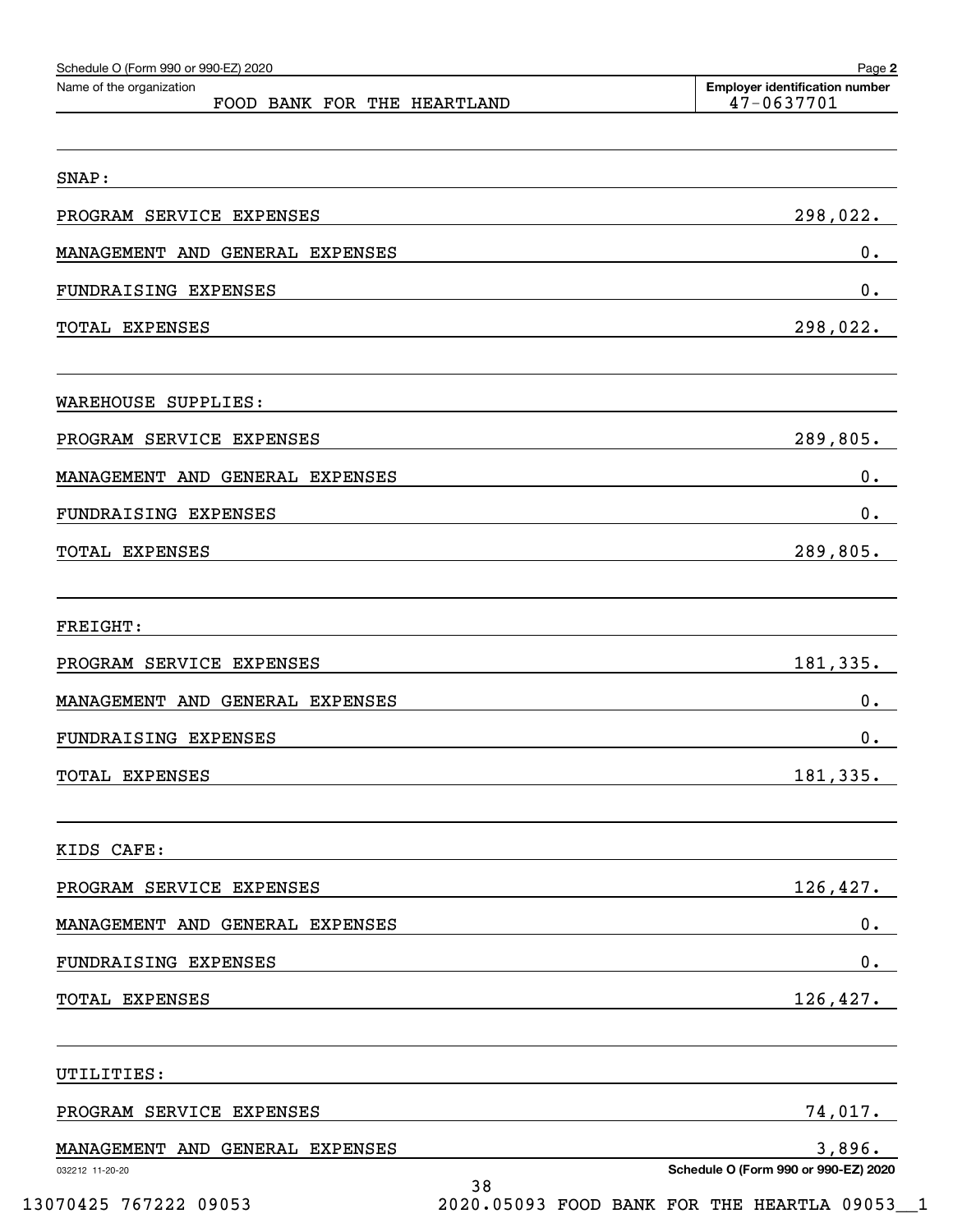| Schedule O (Form 990 or 990-EZ) 2020                    | Page 2                                              |
|---------------------------------------------------------|-----------------------------------------------------|
| Name of the organization<br>FOOD BANK FOR THE HEARTLAND | <b>Employer identification number</b><br>47-0637701 |
| FUNDRAISING EXPENSES                                    | $0$ .                                               |
| TOTAL EXPENSES                                          | 77,913.                                             |
| TELEPHONE & INTERNET:                                   |                                                     |
| PROGRAM SERVICE EXPENSES                                | 51,441.                                             |
| MANAGEMENT AND GENERAL EXPENSES                         | 10,418.                                             |
| FUNDRAISING EXPENSES                                    | 3,256.                                              |
| <b>TOTAL EXPENSES</b>                                   | 65, 115.                                            |
| AGENCIES:                                               |                                                     |
| PROGRAM SERVICE EXPENSES                                | 64,803.                                             |
| MANAGEMENT AND GENERAL EXPENSES                         | $0$ .                                               |
| FUNDRAISING EXPENSES                                    | $0$ .                                               |
| TOTAL EXPENSES                                          | 64,803.                                             |
| SUMMER FOOD:                                            |                                                     |
| PROGRAM SERVICE EXPENSES                                | 64,102.                                             |
| MANAGEMENT AND GENERAL EXPENSES                         | 0.                                                  |
| FUNDRAISING EXPENSES                                    | 0.                                                  |
| TOTAL EXPENSES                                          | 64,102.                                             |
| PROFESSIONAL FEES:                                      |                                                     |
| PROGRAM SERVICE EXPENSES                                | 46,036.                                             |
| MANAGEMENT AND GENERAL EXPENSES                         | 9,324.                                              |
| FUNDRAISING EXPENSES                                    | 2,914.                                              |
| TOTAL EXPENSES                                          | 58,274.                                             |
|                                                         |                                                     |

39

POSTAGE AND PRINTING:

032212 11-20-20